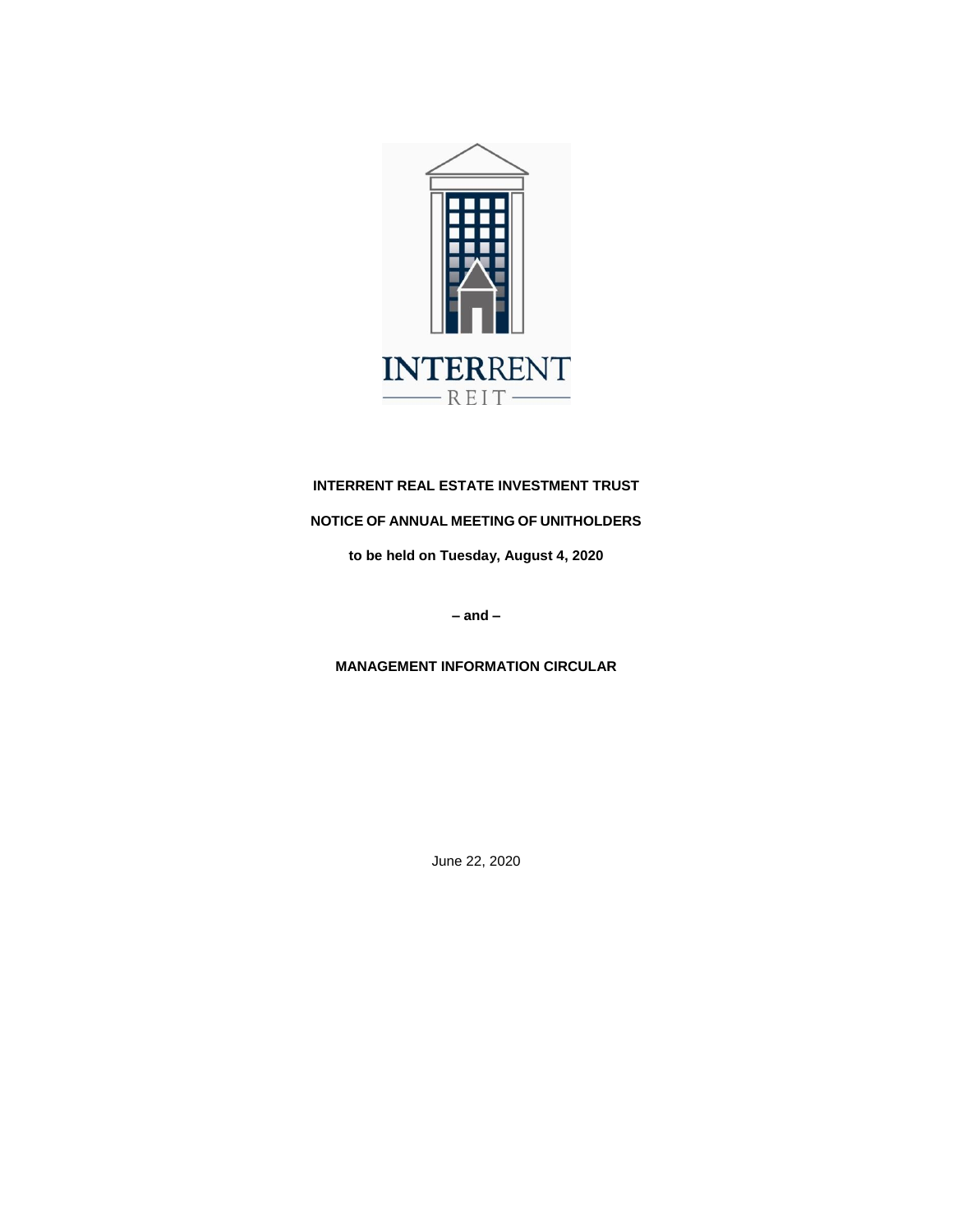# **TABLE OF CONTENTS**

|                                                                                 | Page No. |
|---------------------------------------------------------------------------------|----------|
|                                                                                 |          |
|                                                                                 |          |
|                                                                                 |          |
|                                                                                 |          |
|                                                                                 |          |
|                                                                                 |          |
|                                                                                 |          |
|                                                                                 |          |
|                                                                                 |          |
| TERMINATION OF EMPLOYMENT CHANGES IN RESPONSIBILITY AND EMPLOYMENT CONTRACTS 26 |          |
|                                                                                 |          |
|                                                                                 |          |
|                                                                                 |          |
|                                                                                 |          |
|                                                                                 |          |
|                                                                                 |          |
|                                                                                 |          |

# **APPENDICES**

|--|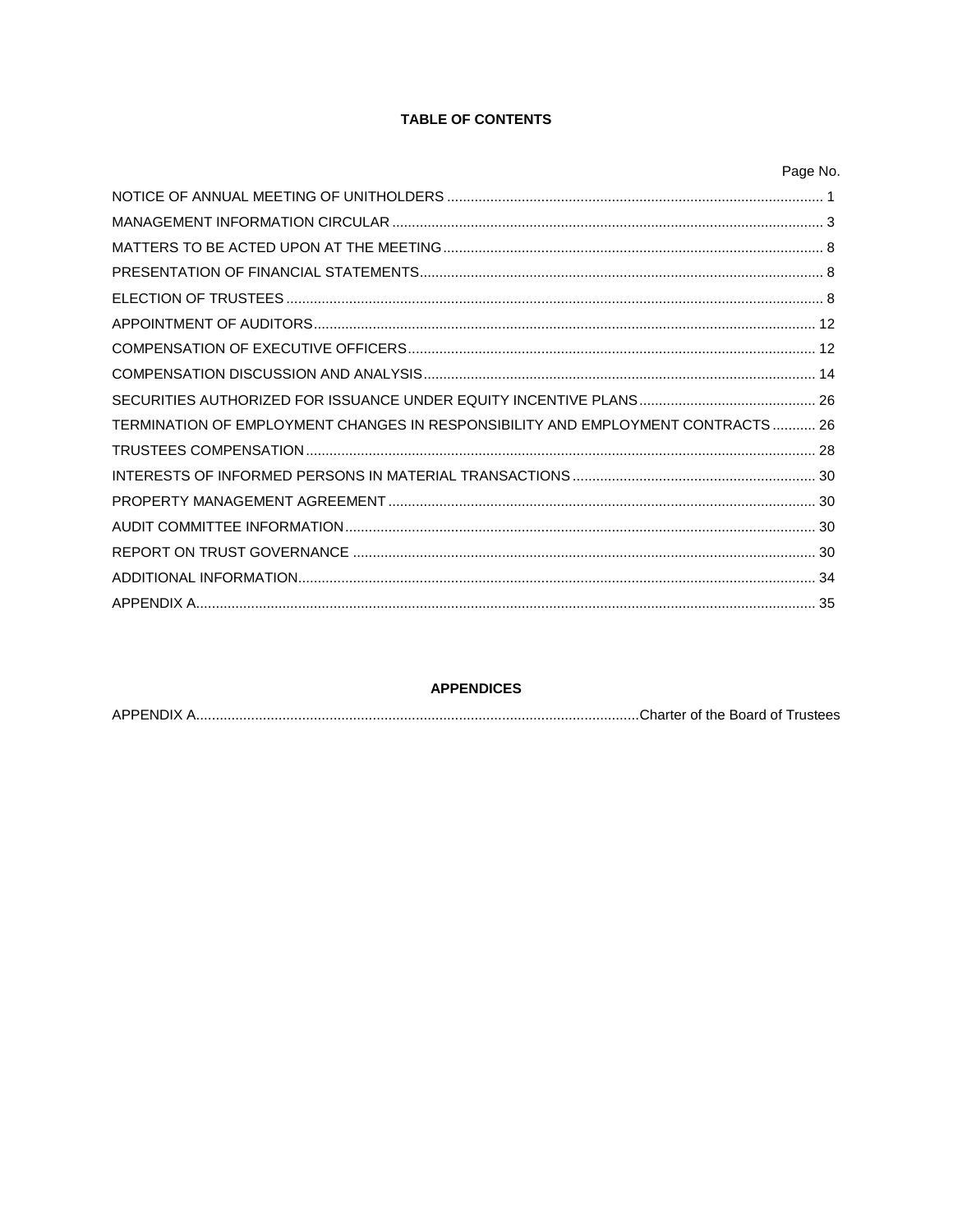# **INTERRENT REAL ESTATE INVESTMENT TRUST**

### **NOTICE OF ANNUAL MEETING OF UNITHOLDERS**

<span id="page-2-0"></span>NOTICE IS HEREBY GIVEN that an annual meeting (the "**Meeting**") of unitholders (the "**Unitholders**") of InterRent Real Estate Investment Trust (the "**REIT**" or "**InterRent**") will be held on Tuesday August 4, 2020 at 11:00 a.m. (Ottawa time). The Meeting will be held in a virtual meeting format only via live audio webcast online at https://**[web.lumiagm.com/](https://web.lumiagm.com/203221268)**203221268, for the following purposes:

- a) To receive and consider the consolidated financial statements of the REIT for the year-ended December 31, 2019 and the report of the auditors thereon;
- b) To elect the trustees of the REIT (the "**Trustees**"), and to direct the Trustees to elect the trustees of InterRent Trust and the directors of InterRent Holdings General Partner Limited;
- c) To appoint RSM Canada LLP as auditors of the REIT and to authorize the Trustees to fix their remuneration; and
- d) To transact such other business as may properly come before the Meeting or any adjournments thereof.

Out of an abundance of caution and to proactively deal with the impact of the COVID-19 pandemic, and to mitigate risks to the health and safety of our communities, unitholders, employees and other stakeholders, this year's Meeting will be held in a virtual meeting format only via live audio webcast online. All Unitholders regardless of geographic location and equity ownership will have an equal opportunity to participate at the Meeting and engage with Trustees of the REIT and management as well as other Unitholders. Unitholders will not be able to attend the Meeting in person.

### **Notice-and-Access**

This year, as described in the notice-and-access notification mailed to Unitholders, the REIT has decided to deliver the Meeting materials to Unitholders by posting the Meeting materials on its website (*www.interrentreit.com/MIC2020*). The use of this alternative means of delivery is more environmentally friendly as it will help reduce the use of paper and it will also reduce the REIT's printing and mailing costs. The Meeting materials will be available on the REIT's website as of July 3, 2020, and will remain on the website for one full year thereafter. The Meeting materials will also be available on SEDAR at *www.sedar.com* as of July 3, 2020.

All Unitholders will receive a notice-and-access notification which will contain information on how to obtain electronic and paper copies of the Meeting materials in advance of the Meeting.

### **How to obtain a paper copy of the Meeting materials**

Unitholders who wish to receive paper copies of the Meeting materials may request copies by calling TSX Trust Company at 1.866.600.5869 or emailing TMXEInvestorServices@tmx.com*.* Meeting materials will be sent to such Unitholders at no cost to them within three business days of their request. In order to receive a paper copy in time to vote before the Meeting, requests for paper copies should be received by July 23, 2020.

### **Voting Information**

#### **Registered Unitholders and duly appointed proxyholders will be able to attend, participate and vote at the Meeting online at web.lumiagm.com/203221268.**

Generally, Registered Unitholders will receive a form of proxy ("**Proxy**") which will contain all the information to cast your vote in advance of the meeting, register to attend the meeting online and/or to appoint another individual to vote for you at the meeting.

Non-registered Unitholders wishing to attend the Meetings virtually who do not have a 12-digit control number will only be able attend as a guest, which allows them to listen to the Meetings but not to vote or submit questions. If you are a Non-registered Unitholder, you should follow the instructions received from your intermediary. Generally, non-registered Unitholders will receive a voting instruction form (a "**VIF**"), which must be completed and signed by the Non-registered Unitholder in accordance with the directions set out on the VIF (which may allow for voting by telephone or internet).

We hope that you take the time to review these meeting materials and that you exercise your vote. We also encourage you to cast your votes in advance of the meeting either online or by sending in your duly completed Proxy or VIF.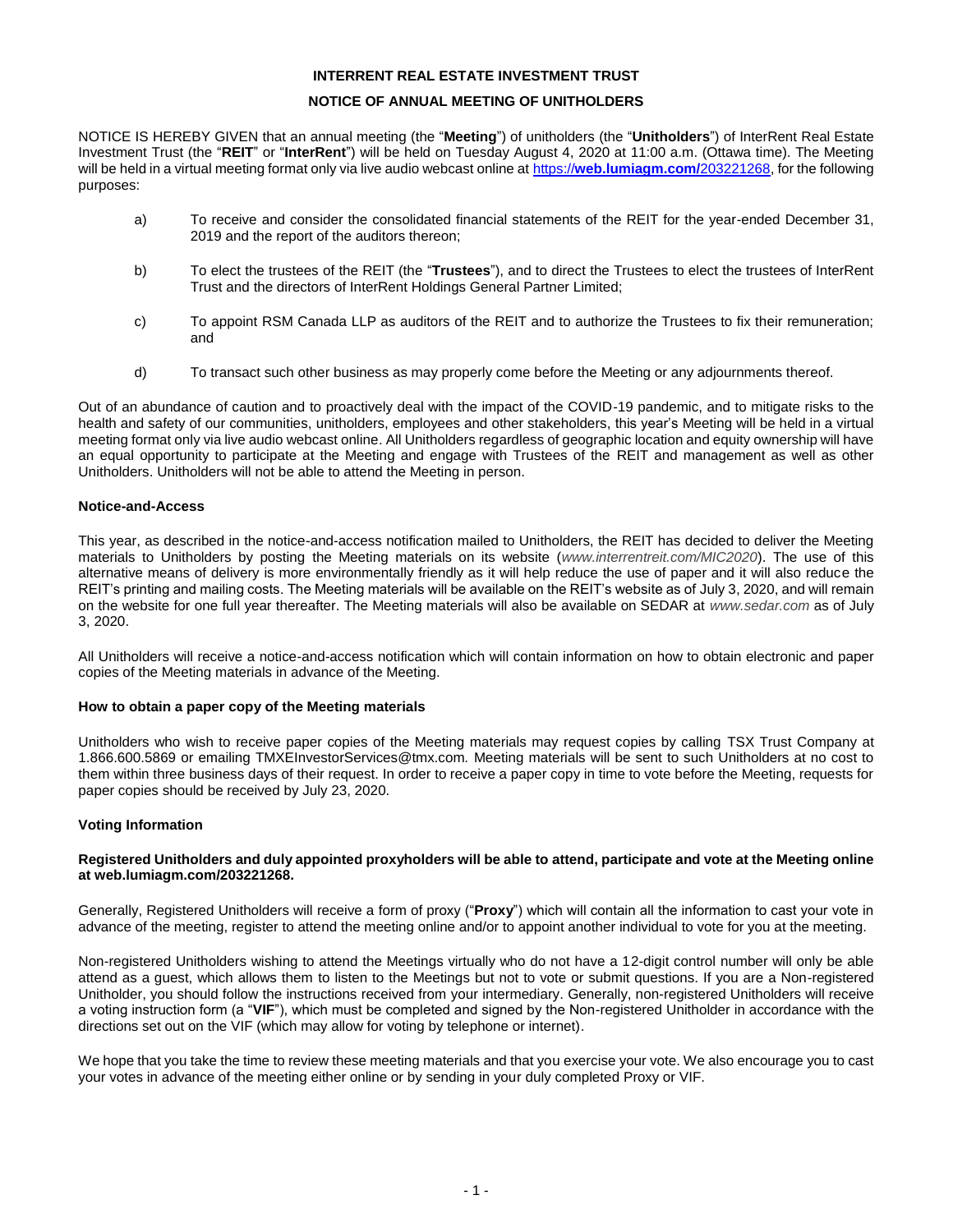### **Record Date**

The Trustees have, by resolution, fixed the close of business on Monday, June 22, 2020 as the record date for the determination of Unitholders entitled to receive notice of and vote at the Meeting or any adjournments thereof.

The Trustees have, by resolution, fixed 11:00 a.m. (Ottawa time) on Thursday, July 30, 2020, or the second business day (excluding Saturdays, Sundays and holidays) preceding any adjournments or postponements of the Meeting as the time before which proxies to be used or acted upon at the Meeting or any adjournment or postponement thereof shall be deposited with the REIT's transfer agent, TSX Trust Company, 100 Adelaide Street W, Suite 301, Toronto, Ontario, M5H 4H1.

DATED at Ottawa, Ontario this 22nd day of June, 2020.

By Order of the Board of Trustees

*"Mike McGahan"*

Mike McGahan Chief Executive Officer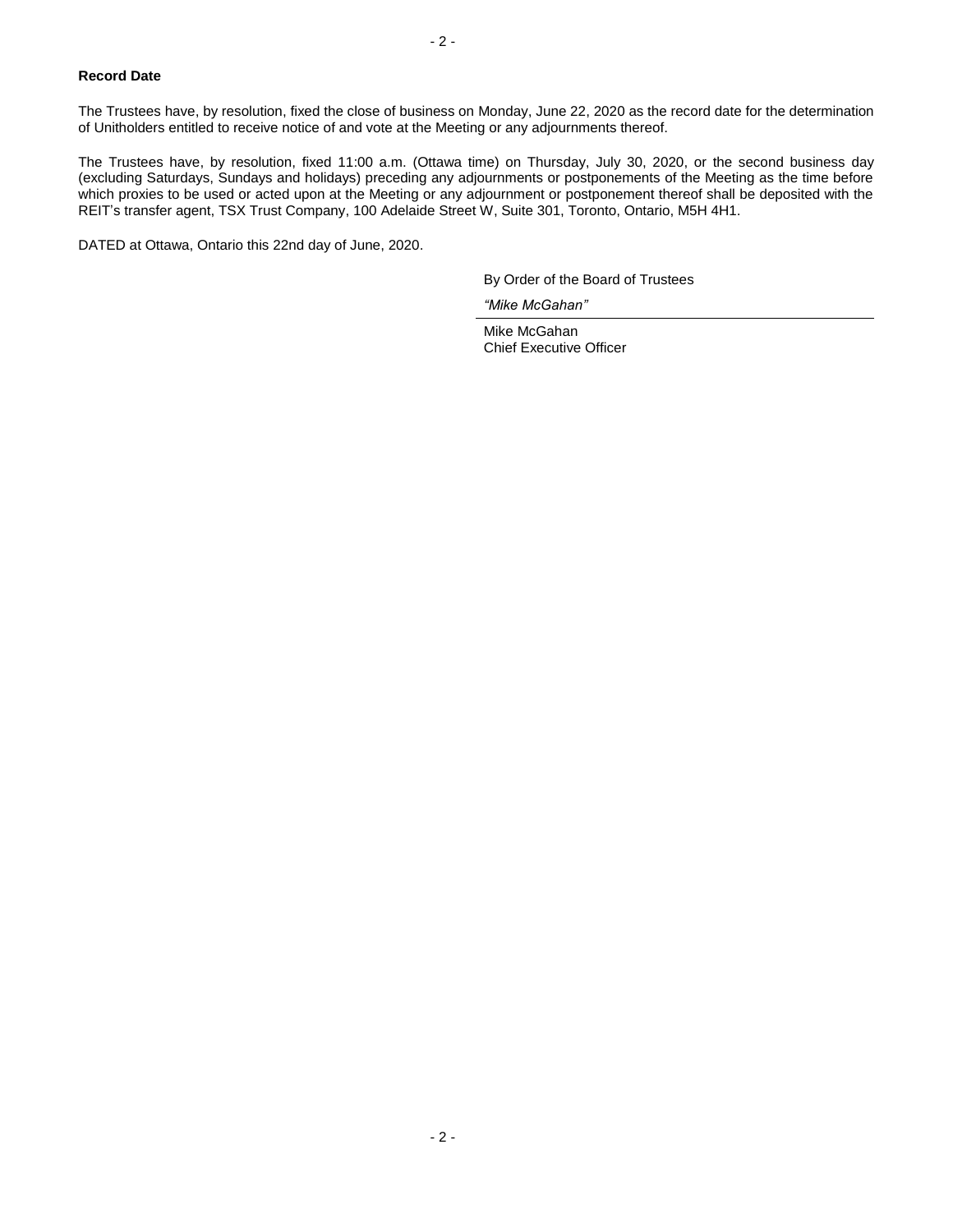

# **INTERRENT REAL ESTATE INVESTMENT TRUST**

# **MANAGEMENT INFORMATION CIRCULAR**

### **SOLICITATION OF PROXIES**

<span id="page-4-0"></span>**This management information circular (the "Circular") is furnished in connection with the solicitation of proxies by the trustees (the "Trustees" and, individually, a "Trustee") of InterRent Real Estate Investment Trust (the "REIT" or "InterRent") for use at the annual meeting (the "Meeting") of unitholders (the "Unitholders") of the REIT to be held virtually online on August 4, 2020 at 11:00 a.m. (Ottawa time), and at any adjournment or postponement thereof, for the purposes set forth in the accompanying Notice of Annual meeting (the "Notice of Meeting").** The solicitation will be primarily by mail but may also be solicited by telephone, electronic means of communication or in writing by Trustees, officers or designated agents of the REIT. The cost of solicitation will be borne by the REIT. The information contained herein is given as of June 22, 2020, unless otherwise indicated.

# **RECORD DATE**

**The Trustees have fixed June 22, 2020 as the record date for the purpose of determining Unitholders entitled to receive the Notice of Meeting and to vote at the Meeting**. Each Unitholder is entitled to receive one vote for each trust unit in the capital of the REIT (a "**Unit**") held and each Class B Unit (as hereinafter defined) held and shown as registered in such unitholder's name on the list of Unitholders prepared as of the close of business on the record date. In accordance with Section 13.9 of InterRent's amended and restated declaration of trust, the Trustees may, by resolution, determine that a person that held Units subsequent to the record date may be entitled to vote at the Meeting or any adjournment or postponement thereof.

### **PROXY INSTRUCTIONS**

### **Why Is This Year's Meeting Virtual-Only**

This year's meeting will be held virtually, which will be conducted via live webcast, largely due to the ongoing uncertainty surrounding the public health impact of the coronavirus (COVID-19). This measure is a proactive and prudent step to ensure the health and safety of our unitholders, employees, other stakeholders, and the communities in which we live.

It is important to note that you will not be able to attend this year's Meeting in person. If you are participating in the Meeting, you must remain connected to the internet at all times during the meeting in order to vote when balloting commences. It is your responsibility to ensure internet connectivity for the duration of the Meeting.

# **Who Can Vote**

If you held Units at the close of business on June 22, 2020, you are entitled to receive notice of and vote at the Meeting or any adjournments thereof.

### **How Do I Access the Meeting**

You will be able to participate in the Meeting using an internet connected device such as a laptop, computer, tablet or smartphone, and the meeting platform will be supported across browsers and devices that are running the most updated version the applicable software plugins and meeting the minimum system requirements. You will need the latest versions of Google Chrome, Safari, Edge, or Firefox. Please ensure your browser is compatible by logging in early. PLEASE DO NOT USE INTERNET EXPLORER.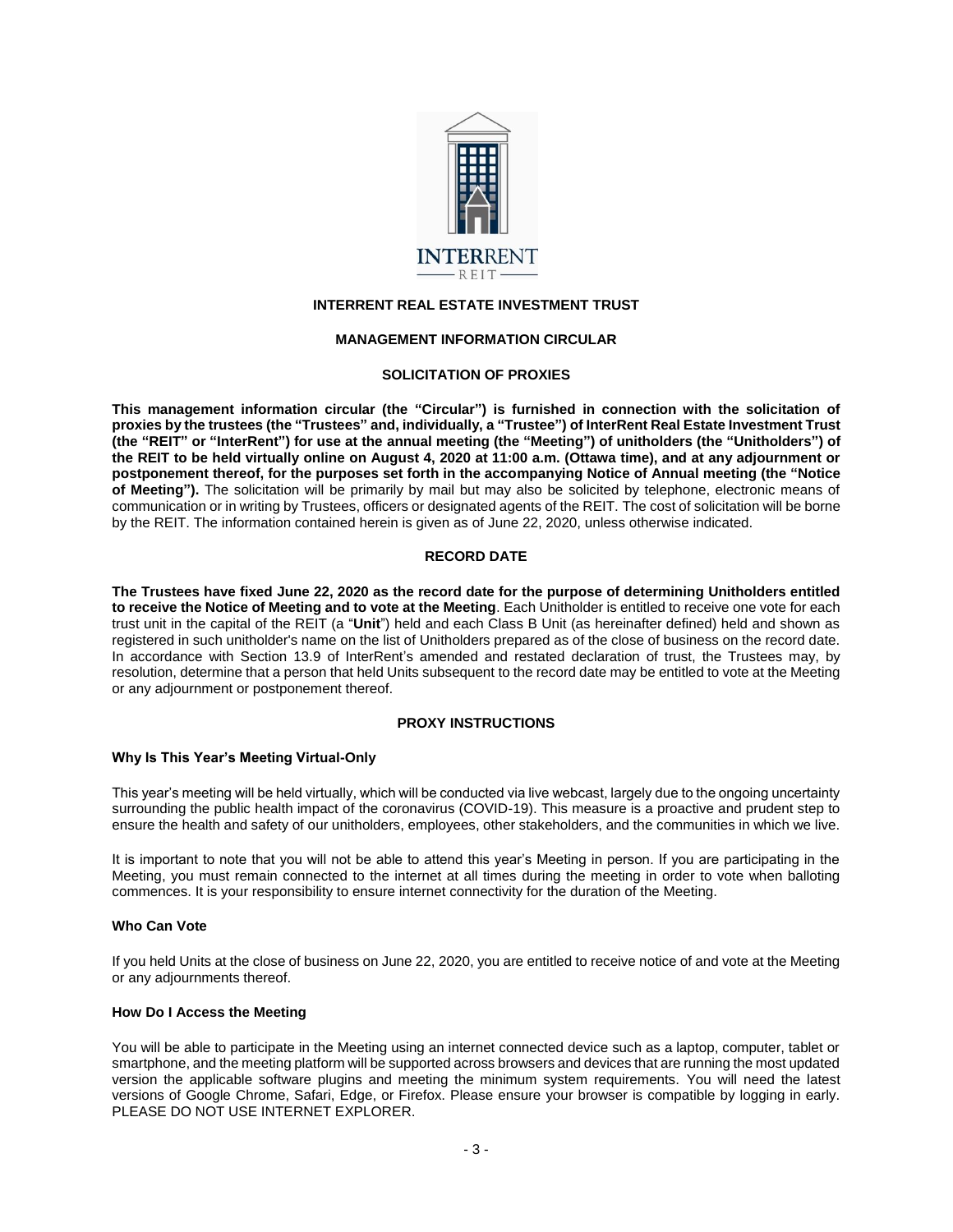### **How Do I Participate and Vote at the Meeting**

- 1. Log in at <https://web.lumiagm.com/203221268> in your web browser (not a Google search) on your smartphone, tablet or computer at least 15 minutes before the meeting starts.
- 2. If you have voting rights, select "I have a control number" and enter your 12-digit TSX control number (on your proxy form) and the password: IIP2020 (case sensitive). If you do not have a TSX control number, please select "I am a Guest" and fill in the form generated.

3. Vote.

The steps that you need to follow to access the meeting will depend on whether you are a Registered Unitholder, a Non-Registered Unitholder, a proxyholder or a guest.

### **Voting Instructions for Registered Unitholders**

Only registered Unitholders or the persons they appoint as their proxies are permitted to vote at the Meeting. You are a registered Unitholder if the Units you own are registered directly in your name.

### **How to Vote at our Virtual Meeting**

- 1. Log in at <https://web.lumiagm.com/203221268> in your web browser (not a Google search) on your smartphone, tablet or computer at least 15 minutes before the meeting starts.
- 2. Click on "I have a control number".
- 3. Enter your 12-digit TSX control number (on your proxy form).
- 4. Enter the password: IIP2020 (case sensitive).
- 5. Vote.

You have to be connected to the internet at all times to be able to vote – it's your responsibility to make sure you stay connected for the entire Meeting.

### **How to Vote by Proxy**

Voting by proxy means appointing someone (your proxyholder) to attend the Meeting and vote according to the instructions you've provided.

### 1. **Appoint someone to be your proxy holder**.

Michael McGahan, CEO of the REIT and Curt Millar, CFO of the REIT, will be your proxyholders unless you appoint someone else.

**If you wish to appoint someone else to be your proxyholder, you may do so by striking out the names of the persons designated therein, and inserting in the blank space provided for that purpose the name of the person you are appointing. Your proxyholder doesn't have to be a Unitholder**, but he or she does need to understand that your vote won't be counted unless her or she goes to the Meeting and votes your units for you.

The person you appoint will need to contact TSX Trust Company at tsxtrustproxyvoting@tmx.com to request a control number to be represented or voted at the Meeting. It is the responsibility of the Unitholder to advise their proxy (the person they appoint) to contact TSX Trust Company to request a control number. Without the control number, proxyholders will not be able to participate at the Meeting.

### 2. **Provide your Voting Instructions**

Use the form to specify how you want to vote on each item. Your proxyholder has to follow these instructions.

If you don't specify how you want your Units to be voted, your proxyholder can vote your Units as he or she sees fit. In this situation, Michael McGahan and Curt Millar will vote your Units:

- *For* setting the number of Trustees at 6;
- For election of each of the Trustees;
- *For appointment of RSM Canada LLP as Auditor of the REIT;*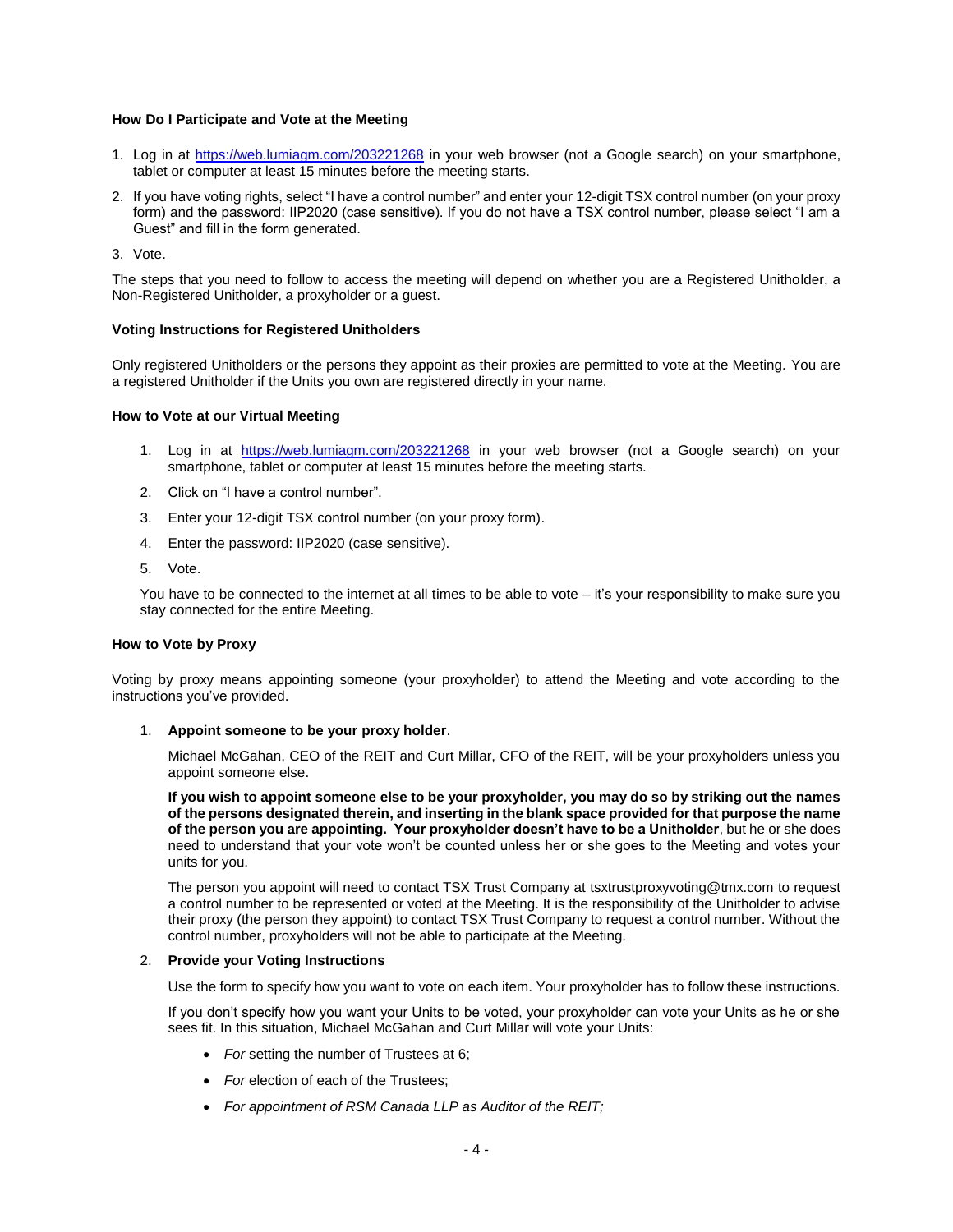- For election of each of the Trustees of InterRent Trust; and
- *For* election of each of the directors of InterRent Holdings General Partner Limited.

In either case, the completed and executed proxy are to be delivered to the registered office of the REIT's transfer agent, TSX Trust Company, 100 Adelaide Street W, Suite 301, Toronto, Ontario M5H 4H1, **not later than 11:00 a.m. (Ottawa time) on July 30, 2020, or the second business day** (excluding Saturdays, Sundays and holidays) preceding any adjournments or postponements of the Meeting.

#### **Proxy Voting Instructions for Non-Registered Unitholders**

You are a non-registered Unitholder if the Units you own are beneficially owned by a person (a ''**Non-Registered Unitholder**'') and are registered either (i) in the name of an intermediary (an "**Intermediary**") (including banks, trust companies, securities dealers or brokers and trustees or administrators of self-administered RRSPs, RRIFs, RESPs and similar plans); or (ii) in the name of a clearing agency (such as CDS Clearing and Depository Services Inc.) of which the Intermediary is a participant.

#### **How to Vote at our Virtual Meeting**

- 1. Appoint yourself as proxyholder by writing your name in the space provided on the form or proxy or voting instruction form. Do not fill out your voting instructions.
- 2. Sign and send it to your intermediary, following the voting deadline and submission instructions on the voting instruction form.
- 3. Get a control number by contacting TSX Trust Company at [tsxtrustproxyvoting@tmx.com](mailto:tsxtrustproxyvoting@tmx.com) by 10:00 a.m. (Ottawa time) on August 3, 2020.
- 4. Log in at <https://web.lumiagm.com/203221268> in your web browser (not a Google search) on your smartphone, tablet or computer at least 15 minutes before the meeting starts.
- 5. Click on "I have a control number".
- 6. Enter your 12-digit TSX control number (on your proxy form).
- 7. Enter the password: IIP2020 (case sensitive).
- 8. Vote.

You have to be connected to the internet at all times to be able to vote – it's your responsibility to make sure you stay connected for the entire Meeting.

#### **How to Vote by Proxy**

Voting by proxy means appointing someone (your proxyholder) to attend the Meeting and vote according to the instructions you've provided.

- 1. Complete the proxy or voting instruction form, indicating your voting instructions on each item.
- 2. Sign the form and follow instructions provided on the voting instruction form with respect to the voting deadline and submission of your voting instruction form.
- 3. If you change your mind and want to vote at the Meeting, follow the instructions on your voting instruction form to see if this is possible and what steps you need to take.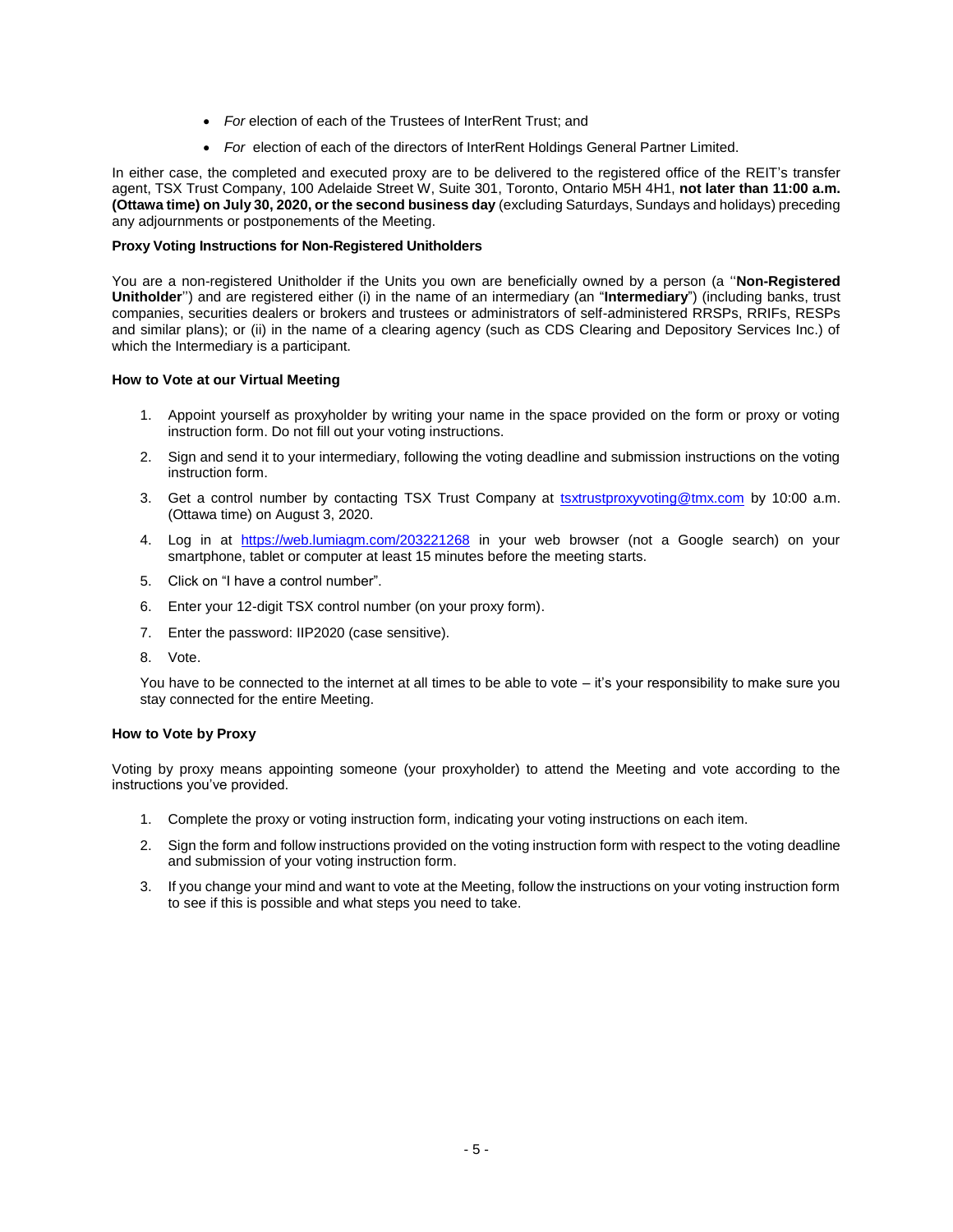### **NOTICE-AND-ACCESS**

Canadian securities laws permit reporting issuers to advise their securityholders of the availability of all proxy-related materials on an easily-accessible website, rather than mailing physical copies of the materials.

The REIT has decided to deliver the Meeting materials to Unitholders by posting the Meeting materials on its website [\(www.interrentreit.com/](http://www.interrentreit.com/)MIC2020). The Meeting materials will be available on the REIT's website as of July 3, 2020, and will remain on the website for one full year thereafter. The Meeting materials will also be available on SEDAR at www.sedar.com.

Unitholders who wish to receive paper copies of the Meeting materials may request copies by calling TSX Trust Company at 1.866.600.5869 or emailing TMXEInvestorServices@tmx.com*.* Meeting materials will be sent to such Unitholders at no cost to them within three business days of their request. In order to receive a paper copy in time to vote before the Meeting, requests for paper copies should be received by July 23, 2020.

All Unitholders will receive a notice-and-access notification which will contain information on how to obtain electronic and paper copies of the Meeting materials in advance of the Meeting.

#### **VOTING OF PROXIES**

A proxy will be voted "for", "withheld", or "against", depending on the item to be voted on, with respect to the Units represented and in accordance with the instructions the Unitholder has indicated on the proxy. If the Unitholder has specified their choice, the corresponding Units will be voted accordingly – this includes any ballot that may be called for at the Meeting or any adjournment.

**If specific instructions have not been provided regarding a particular matter, the Units represented by proxies will be voted at the Meeting or at any adjournment or postponement with the best judgment of the person voting such proxies – this includes any ballot that may be called for at the Meeting or any adjournment or postponement.**

A properly signed proxy confers discretionary authority upon the designated representatives with respect to amendments to or variations of matters identified in the Notice of Meeting and with respect to other matters, which may properly come before the Meeting.

At the date of this Circular, management of the REIT is not aware of any amendments, variations or other matters. However, if any such amendments, variations or other matters should properly come before the Meeting, the Units represented by the proxies solicited hereby will be voted in accordance with the best judgment of the person voting such proxies.

# **INTEREST OF CERTAIN PERSONS IN MATTERS TO BE ACTED UPON**

No (a) Trustee or executive officer of the REIT who has held such position at any time since January 1, 2019; (b) proposed nominee for election as a trustee of the REIT; or (c) associate or affiliate of a person in (a) or (b) has any material interest, direct or indirect, by way of beneficial ownership of securities or otherwise, in any matter to be acted upon at the Meeting, other than the election of Trustees.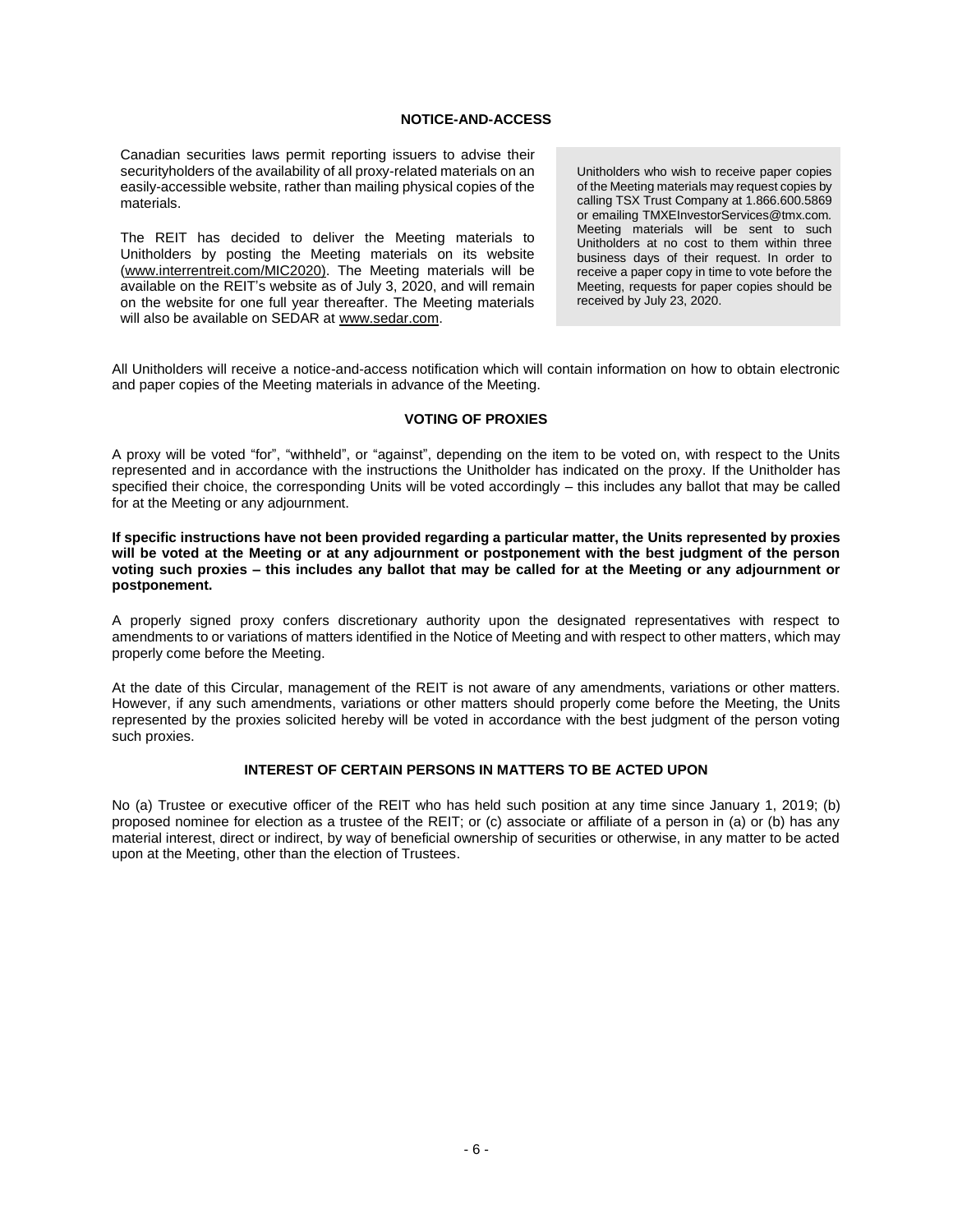# **REVOCATION OF PROXIES**

# **Registered Unitholders**

If you, as a Registered Unitholder, have given a proxy, you may revoke your proxy:

- (a) completing and signing a proxy bearing a later date and depositing it; or
- (b) depositing an instrument in writing executed by you or your attorney authorized in writing:
	- a. at the registered office of the REIT at any time up to 11:00 a.m. (Ottawa time) on
		- i. July 30, 2020; or
		- ii. on the second business day preceding any adjournment or postponement of the Meeting; or
	- b. with the Chairman of the Meeting prior to the commencement of the Meeting on the day of the Meeting or any adjournment; or
- (c) in any other manner permitted by law.

#### **Non-Registered Holders**

A Non-Registered Holder who wishes to revoke a voting instruction form or a waiver of the right to receive meeting materials should contact their Intermediary for instructions.

### **VOTING SECURITIES AND PRINCIPAL HOLDERS OF VOTING SECURITIES**

As of June 22, 2020, the REIT had 137,756,305 Units issued and outstanding, which includes 1,760,000 Units subject to Instalment Receipt Agreements under the REIT's long term-incentive plan (the "**Long Term Incentive Plan**"). The Units subject to the Instalment Receipt Agreements are prohibited from voting. As of June 22, 2020, the REIT also had 3,410,766 Class B Units of InterRent Holdings Limited Partnership issued and outstanding. Each Class B Unit is exchangeable, on a one-for-one basis, for Units in the REIT. The Class B Units of InterRent Holdings Limited Partnership each carry a special voting unit of the REIT which effectively provides the holders of Class B Units with one vote per Class B Unit. Therefore, as of June 22, 2020, there are 139,407,071 Units eligible for voting at the Meeting.

Unitholders are entitled to one vote in respect of each matter to be voted upon at the Meeting for each Unit (excluding Units subject to Instalment Receipt Agreements under the Long Term Incentive Plan) or Class B Unit (collectively, the "**Voting Units**") registered in their name as at the close of business on Monday, June 22, 2020 (the "**Record Date**"), except to the extent that any Unitholder transfers any of his or her Units prior to the Meeting. In such case, a transferee of those Units shall be entitled to one vote at the Meeting if he or she produces properly endorsed certificates for such Units or otherwise establishes that he or she owns the Units and has demanded not later than seven days before the Meeting that his or her name be included in the list of Unitholders eligible at the Meeting.

To the knowledge of the Trustees and executive officers, no person or company beneficially owns, directly or indirectly, or exercises control or direction over, voting securities of InterRent carrying more than 10% of the voting rights.

The quorum at the Meeting or any adjournment or postponement thereof shall consist of at least two individuals present in person either holding personally or representing as proxies not less than 25% of the aggregate number of votes attached to the total number of outstanding Units.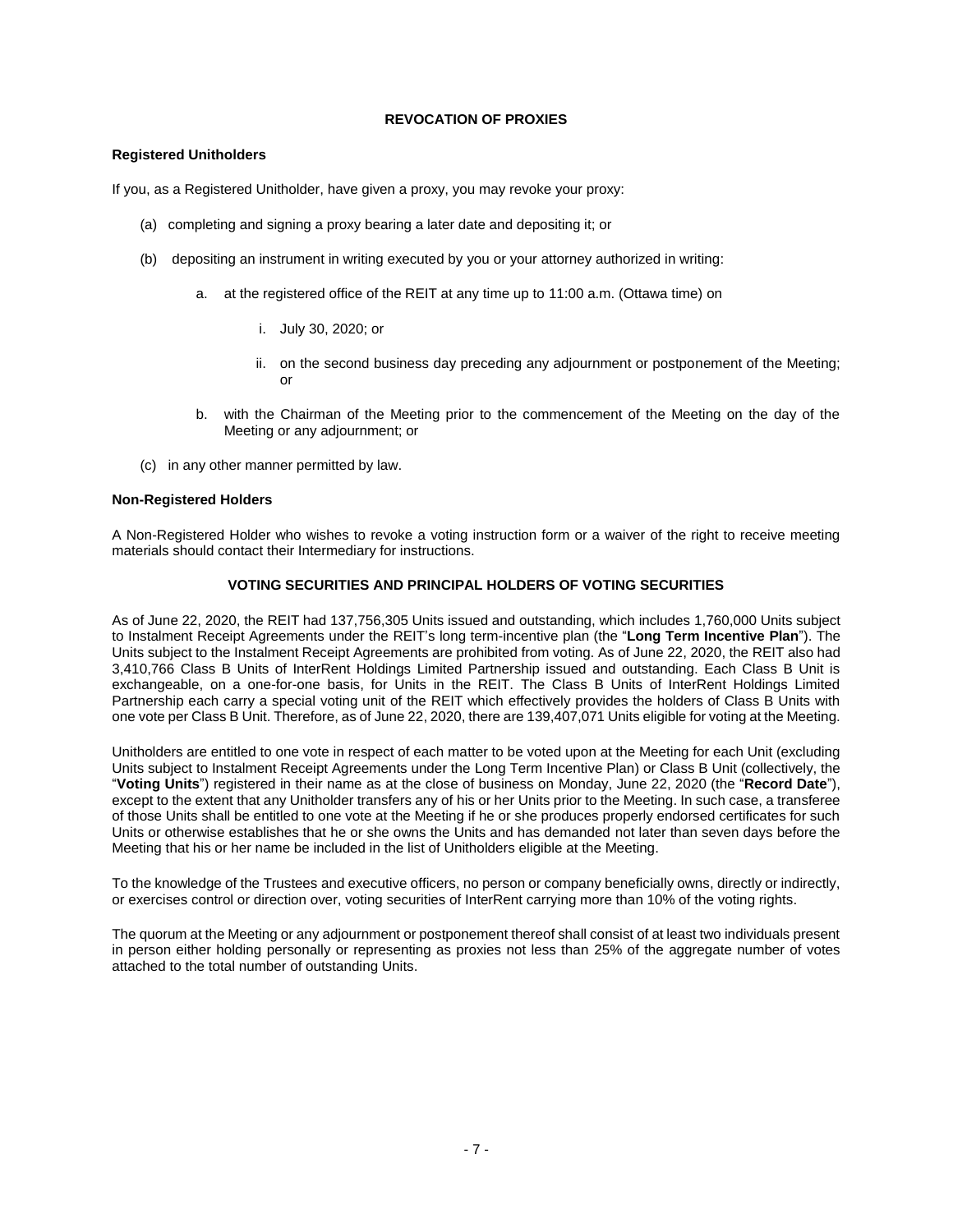# **MATTERS TO BE ACTED UPON AT THE MEETING**

### **PRESENTATION OF FINANCIAL STATEMENTS**

<span id="page-9-1"></span><span id="page-9-0"></span>The audited, consolidated financial statements of the REIT for the year ended December 31, 2019 and the report of the auditors shall be placed before the Unitholders at the Meeting. No vote will be taken on the financial statements. The financial statements and additional information concerning the REIT are available at www.sedar.com.

#### **ELECTION OF TRUSTEES**

#### <span id="page-9-2"></span>**Election of the Trustees of InterRent Real Estate Investment Trust**

The board of trustees (the "**Board**") currently consists of six Trustees and the Board has been set at six Trustees. All of the six current Trustees are standing for re-election, namely Messrs. Paul Amirault, Paul Bouzanis, John Jussup, Ronald Leslie, Mike McGahan and Ms. Cheryl Pangborn. Management does not contemplate that any of the nominees will be unable to serve as a Trustee, but if that should occur for any reason prior to the Meeting, it is intended that discretionary authority will be exercised by the persons named in the accompanying proxy to vote the proxy for the election of any other person or persons in place of any nominee or nominees unable to serve. Each Trustee elected will hold office until the close of the first annual meeting of Unitholders of the REIT following his or her election or until his or her successor is duly elected or appointed by virtue of his or her office becoming earlier vacated in accordance with the amended and restated declaration of trust of the REIT dated as of May 21, 2019 (the "**Declaration of Trust**").

The Board has adopted a majority voting policy stipulating that if the votes in favour of the election of a nominee at the Meeting represent less than a majority of the Units voted and withheld, the nominee will be expected to submit to the Board his or her resignation following the Meeting, to take effect upon acceptance by the Board.

In such circumstances, the Nominations and Governance Committee would consider such Trustee's offer to resign and would make a recommendation to the Board whether or not to accept such offer to resign. Among other things, the Nominations and Governance Committee would consider the results of the Unitholder vote, applicable regulatory requirements in respect of the constitution of the Board and certain of its committees, the particular Trustee's attendance at Board and committee meetings, their contribution to Board and committee discussions and their performance assessment. In addition, it will consider what, if any, expressed reasons for a withheld vote have been given, the merits of such reasons and the ability to rectify concerns. Within 90 days of the Meeting, the Board will make a final decision concerning the acceptance of such Trustee's resignation and may reject the resignation if in the Trustees' discretion it is appropriate to do so and is in the best interests of the REIT. The decision will be announced by way of a news release. Any Trustee who tenders his or her resignation will not participate in the deliberations of the Board or any of its committees pertaining to the resignation.

The process applies only in circumstances involving an "uncontested" election of Trustees – where the number of Trustee nominees does not exceed the number of Trustees to be elected and where no proxy materials are circulated in support of one or more nominees who are not part of the slate supported by the Board for election at the Meeting.

The persons named in the form of proxy intend to vote for the election of the six nominees whose names are set forth below, unless the Unitholder who has given the proxy has directed that the Units represented by the proxy be withheld from voting in respect of the election of Trustees of the REIT. Management of the REIT does not contemplate that any of the six nominees listed below will be unable to serve as a Trustee of the REIT for the ensuing year. However, if that should occur for any reason prior to the Meeting, the persons named in the form of proxy intend to vote for the election of the remaining nominees and may vote for the election of a substitute nominee in their discretion. A Trustee appointed by the Trustees between the meetings of Unitholders or to fill a vacancy will be appointed for a term expiring at the conclusion of the next annual meeting or until his or her successor is elected or appointed and will be eligible for election or re-election.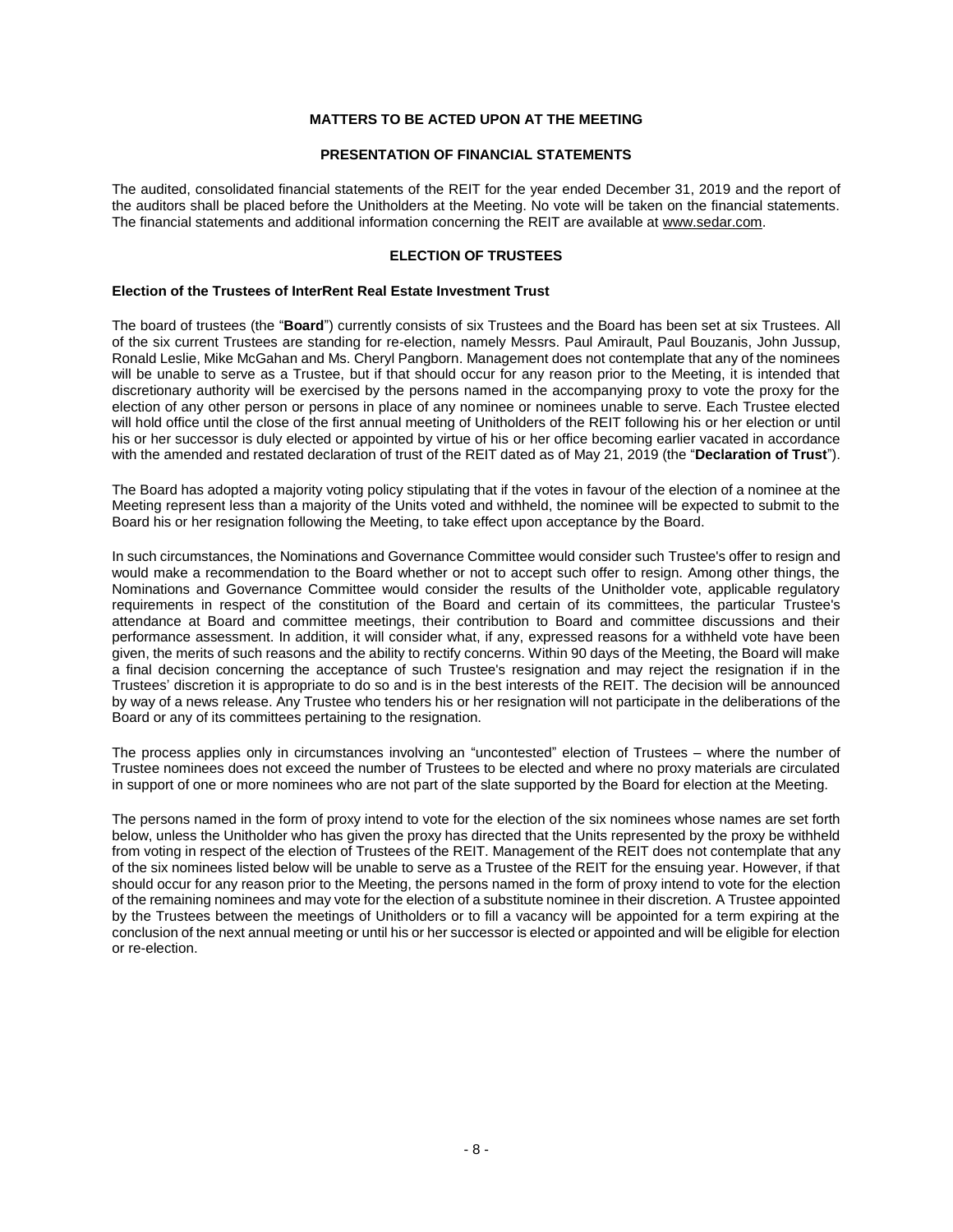#### **Election of the Trustees of InterRent Trust**

The Declaration of Trust provides that Unitholders shall direct the Trustees to vote the units of the InterRent Trust, a trust established under the laws of Ontario pursuant to the declaration of trust of InterRent Trust dated October 10, 2006, held by the REIT, in favour of the election of the nominees chosen by a vote of Unitholders, as trustees of InterRent Trust. **Unless authority to do so is withheld, the persons named in the accompanying form of proxy intend to direct the Trustees to vote the units of InterRent Trust so as to elect the nominees whose names are set forth below.** The size of the Board of InterRent Trust has been set at six trustees. Each nominee appointed as a trustee of InterRent Trust will hold office for a term expiring at the close of the next annual meeting of unitholders of InterRent Trust or until his or her successor is elected or appointed. The Trustees do not contemplate that any of the nominees will be unable to serve as trustees of InterRent Trust, but should the circumstances arise for any reason prior to the Meeting, the person named in the enclosed form of proxy reserves the right to direct the Trustees to vote for another nominee or nominees at their discretion (unless authority to do is withheld). The following persons are nominated for election as trustees of InterRent Trust:

Paul Amirault Paul Bouzanis John Jussup Ronald Leslie Mike McGahan Cheryl Pangborn

#### **Election of the Directors of InterRent Holdings General Partner Limited**

The Declaration of Trust provides that Unitholders shall direct the Trustees to cause the shares of InterRent Holdings General Partner Limited (the "**General Partner**") to be voted in favour of the election of the nominees chosen by a vote of Unitholders, as directors of the General Partner. The General Partner is the sole general partner of InterRent Holdings Limited Partnership, the entity that indirectly owns properties of the REIT. **Unless authority to do so is withheld, the persons named in the accompanying form of proxy intend to direct the Trustees to vote the shares of the General Partner so as to elect the nominees whose names are set forth below.** The nominees include Paul Bouzanis and Mike McGahan, both of whom are currently Trustees, and Curt Millar and Brad Cutsey, the current Chief Financial Officer and President of the REIT. Each director of the General Partner will hold office for a term expiring at the close of the next annual meeting of shareholders of the General Partner or until their successor is elected or appointed. The Trustees do not contemplate that any of the nominees will be unable to serve as directors of the General Partner, but should the circumstances arise for any reason prior to the Meeting, the persons named in the enclosed form of proxy reserve the right to direct the Trustees to vote for other nominees at their discretion (unless authority to do is withheld). The following persons are nominated for election as directors of the General Partner:

Paul Bouzanis Brad Cutsey Mike McGahan Curt Millar

#### **Nominees**

The following table lists certain information concerning the persons proposed to be nominated for election as Trustees of the REIT. The information contained in the table with respect to Units beneficially owned, directly or indirectly, or over which control or direction is exercised by the nominees, is in each instance based upon information furnished by the nominee concerned and is as at June 22, 2020. **Unless authority to do so is withheld, the persons named in the accompanying form of proxy intend to vote for the election of nominees set forth below.** The REIT is required to have an Audit Committee. The REIT also has a Nominations and Governance Committee, a Compensation Committee and a Capital Resources Committee.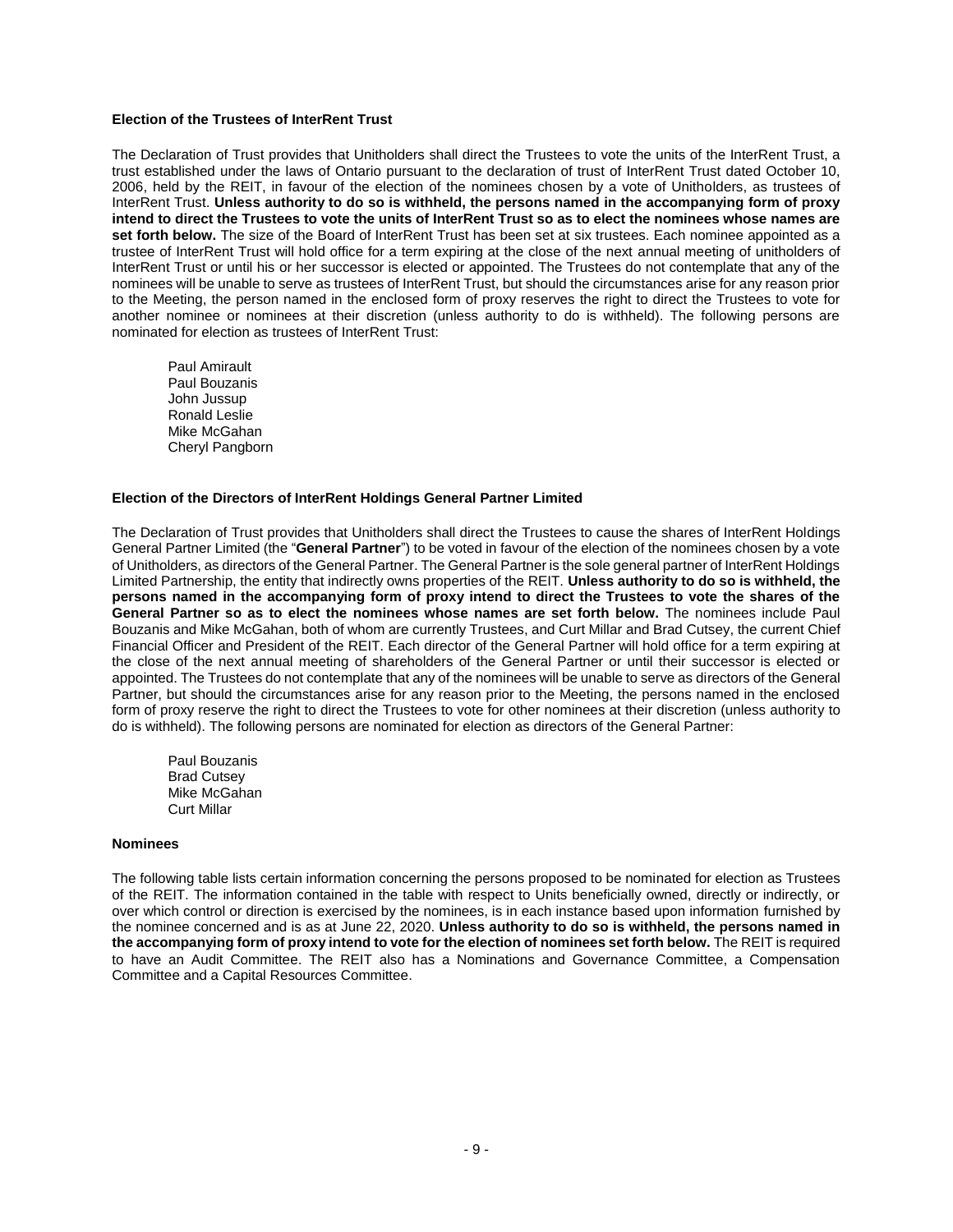| Name and<br><b>Municipality of</b><br><u>Residence</u> | <b>Position</b><br>with the<br><u>REIT</u> | <b>Principal Occupation</b>                                                                                      | <b>Trustee</b><br><b>Since</b> | Number of<br><b>Units</b><br>Owned or<br><b>Controlled</b> <sup>(8)</sup> | Percentage of<br><b>Voting Units</b><br>Owned or<br><b>Controlled</b> |
|--------------------------------------------------------|--------------------------------------------|------------------------------------------------------------------------------------------------------------------|--------------------------------|---------------------------------------------------------------------------|-----------------------------------------------------------------------|
| Paul Amirault(1)(2)(5)<br>Ottawa, Ontario              | Trustee                                    | Partner at Norton Rose<br><b>Fulbright Canada LLP</b>                                                            | May, 2010                      | 36,209<br>10,000(7)                                                       | $1\%$                                                                 |
| Paul Bouzanis(2)(3)(4)<br>Ottawa, Ontario              | Trustee                                    | President of PBC<br>Development and<br><b>Construction Management</b><br>Group Inc.                              | September<br>. 2009            | 524,676<br>125,000(7)                                                     | $1\%$                                                                 |
| John Jussup <sup>(2)(3)(4)</sup><br>Toronto, Ontario   | Trustee                                    | Retired                                                                                                          | February,<br>2019              |                                                                           | ۰                                                                     |
| Ronald Leslie(1)(3)<br>Ottawa, Ontario                 | <b>Trustee</b>                             | Partner at Leslie &<br>Macleod -<br><b>Chartered Professional</b><br>Accountants (A<br>Professional Corporation) | May, 2011                      | 25,449<br>25,000(7)                                                       | $< 1\%$                                                               |
| Mike McGahan <sup>(4)</sup><br>Ottawa, Ontario         | Trustee                                    | Chief Executive Officer of<br>the REIT, President and<br>Chief Executive Officer of<br>CLV Group Inc.            | September<br>. 2009            | 7,167,286(6)<br>1,125,000(7)                                              | 5.1%                                                                  |
| Cheryl Pangborn(1)(4)<br>Ottawa, Ontario               | Trustee                                    | Retired                                                                                                          | June, 2017                     | 10,000(7)                                                                 |                                                                       |

Notes:

(1) Current member of the Audit Committee<br>
(2) Current member of the Nominations and<br>
(3) Current member of the Compensation C Current member of the Nominations and Governance Committee

(3) Current member of the Compensation Committee<br>(4) Current member of the Capital Resources Commi

Current member of the Capital Resources Committee

(5) Chairman of the Board<br>(6) Mr. McGahan, through

Mr. McGahan, through his ownership of CLV Group Inc., indirectly controls 3,224,516 Class B Units which are accompanied by a Special Voting Unit which entitles the holder to receive notice of, attend and vote at all meetings of Unitholders and are included in the 7,167,286 Units owned. (7) Represents Instalment Receipts held as at June 22, 2020 under the Long Term Incentive Plan that are not eligible to vote and therefore excluded

from the percentage of voting units owned or controlled.

(8) All Trustees have elected to receive their compensation in Deferred Units (as hereinafter defined), *See "Trustees Compensation"* for complete details of such compensation and ownership of Deferred Units. Deferred Units are not included in the number of Units owned or controlled and are not eligible to vote.

Additional biographical information regarding the nominees of the REIT:

**Paul Amirault** is a partner of Norton Rose Fulbright Canada LLP. Mr. Amirault practices corporate and securities law, with an emphasis on equity financings and mergers and acquisitions. He represents start-ups and established businesses, as well as underwriters and investors. Mr. Amirault works with venture capital and private equity funds. In addition to experience in prospectus offerings, private placements and friendly takeovers, he has been involved in hostile bids, proxy battles and contested shareholder meetings. Mr. Amirault advises clients on a broad range of corporate and securities matters, including corporate governance, regulatory compliance and stock exchange rules.

**Paul Bouzanis** is the President and CEO of PBC Group of Companies (1985) ("PBC"). Mr. Bouzanis' comprehensive understanding of real estate acquisitions, development, and redevelopment, combined with his extensive experience in the real estate development and construction industry has been the driving force behind PBC's growth and success. PBC provides all-encompassing asset management to institutional investors (including debt; mortgages; construction financing; land development; and development of residential subdivisions, condos and apartments). PBC has expanded from a small family owned business founded in 1958 to a corporation with assets under management in British Columbia, Alberta, Ontario, Quebec and Nova Scotia.

**John Jussup** has 30 years experience as a corporate counsel, including 15 years as Senior VP, Chief Legal Officer of Canadian-based software company Cognos Inc., which was listed on the TSX and NASDAQ until its acquisition by IBM in 2008. He also served as General Counsel of the Bank of Canada before his retirement in 2012. Since then, he has conducted a boutique practice advising and serving on Boards and providing small and medium-sized businesses with a broad range of legal and corporate services. His experience includes advising Boards and senior management,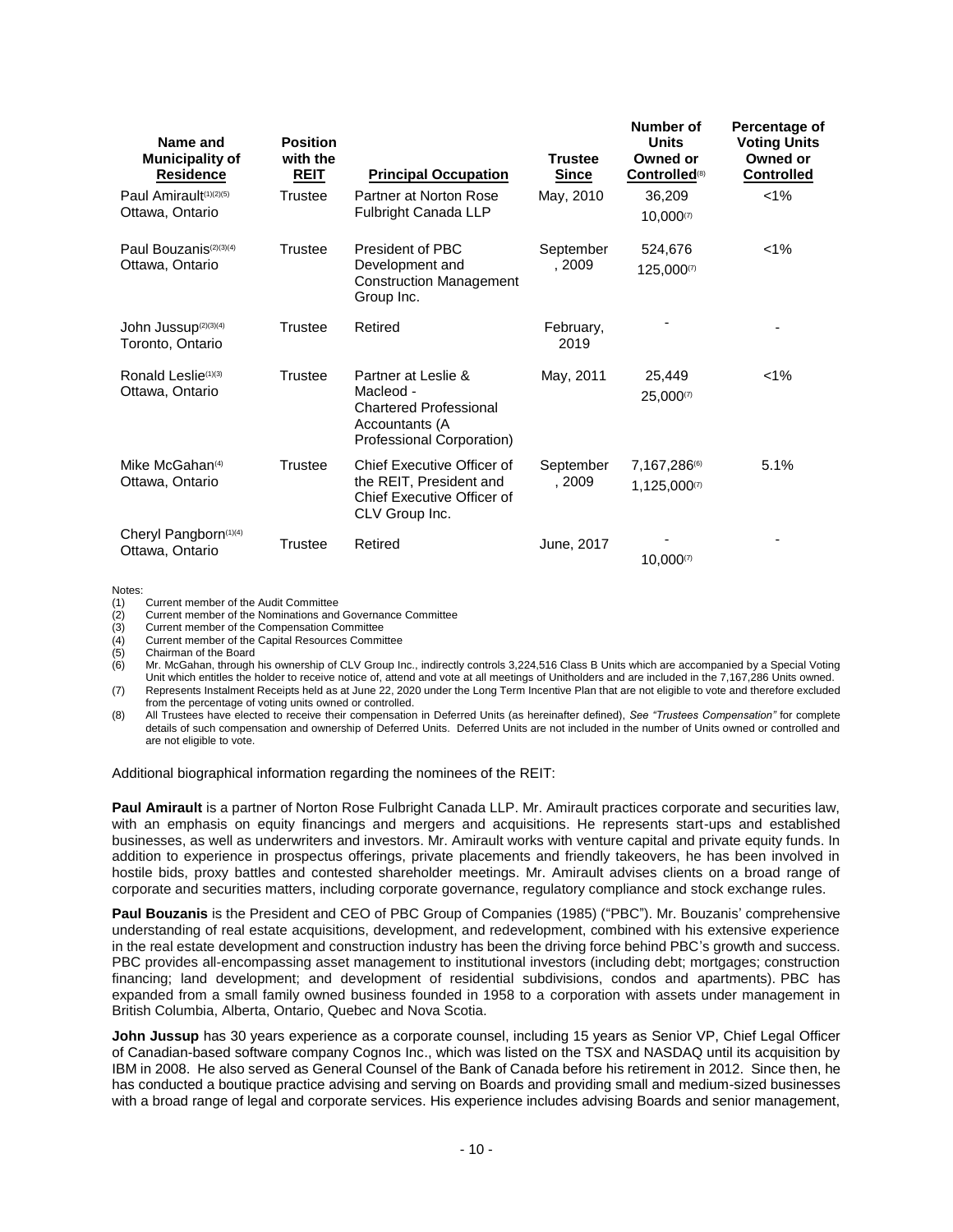dealing with securities matters in multiple jurisdictions, executing and managing mergers and acquisitions of all sizes in Canada, the United States and overseas, and dealing with a broad range of Human Resources matters. Mr. Jussup is a graduate of Royal Military College and Queen's University and is a member of the Law Society of Ontario.

**Ronald Leslie, CPA, CA, LPA** is the Office Managing Partner at Leslie & MacLeod – Chartered Professional Accountants (A Professional Corporation). Mr. Leslie has over 20 years of experience as a public accountant and currently sits on the board of C-COM Satellite Systems Inc. (which is listed on the TSX Venture Exchange). Mr. Leslie is a graduate of Carleton University and holds a Bachelor of Commerce degree.

**Mike McGahan** is the Chief Executive Officer and a Trustee of the REIT. In addition, Mr. McGahan is president and chief executive officer of CLV Group Inc. ("**CLV**"), which was the property manager for the REIT up to February 15, 2018. CLV is a company that focuses on providing "Complete Real Estate Solutions", including property management, real estate brokerage, mortgage brokerage, residential rentals, commercial leasing and construction. Mr. McGahan has over 30 years' experience in the real estate business focusing on the multi-residential apartment and commercial properties sectors and has successfully bought, sold, financed and managed over 200 properties valued in excess of \$4 billion. Mr. McGahan, through CLV, has developed a reputation as one of the top property managers having managed a portfolio of over 12,000 residential units and 500,000 sq. ft. of commercial properties for institutions including Toronto Dominion Bank, Bank of Hong Kong, Bank of Nova Scotia, Canada Mortgage and Housing Corporation and Canada Lands as well as private investors. Mr. McGahan has a wealth of experience in finding properties that have untapped potential and creating value through repositioning, renovations and improved efficiencies using pro-active management. Mr. McGahan has been a licensed real estate agent and mortgage broker for over 25 years and is a graduate of the University of Ottawa.

**Cheryl Pangborn** was a Director and Group Lead, Real Estate Banking at a Canadian chartered bank since 2013. During her more than 25 years in the real estate finance business, she has been involved in construction and mortgage financing of most real estate asset classes throughout eastern Canada. She is a graduate of Carleton University and holds a Bachelor of Arts (Economics / Commercial Law).

# **Corporate Cease Trade Orders**

None of the Trustees is, or has been within the 10 years before the date of this Circular, a director, chief executive officer or chief financial officer of any company that (i) while such person was acting in that capacity was the subject of a cease trade, similar order, or other order that denied the company access to any statutory exemptions under Canadian securities legislation, in each case for a period of more than 30 consecutive days (each, an "**Order**") or (ii) was subject to an Order that was issued after such person ceased to be a director, chief executive officer or chief financial officer and which resulted from an event that occurred while such person was acting in the capacity as director, chief executive officer or chief financial officer.

### **Bankruptcies**

Except as disclosed below, none of the Trustees is, or has been within the 10 years before the date of this Circular, a director, chief executive officer or chief financial officer of any company that while such person was acting in that capacity, or within a year of that person ceasing to act in that capacity, became bankrupt, made a proposal under any legislation relating to bankruptcy or insolvency or was subject to or instituted any proceedings, arrangement or compromise with creditors or had a receiver, receiver manager or trustee appointed to hold its assets.

Paul Amirault, in his role as legal counsel, became the director of an inactive and insolvent private company in 2010 as a nominee of a major shareholder for the purposes of making and supervising a proposal to creditors in connection with the corporate reorganization of such private company.

# **Personal Bankruptcies**

None of the Trustees has, within the 10 years before the date of this Circular, become bankrupt, made a proposal under any legislation relating to bankruptcy or insolvency, or become subject to or instituted any proceedings, arrangement or compromise with creditors, or had a receiver, receiver manager or trustee appointed to hold the assets of such person.

### **Penalties and Sanctions**

None of the Trustees has been subject to any penalties or sanctions imposed by a court relating to securities legislation or by a securities regulatory authority or has entered into a settlement agreement with a securities regulatory authority or been subject to any other penalties or sanctions imposed by a court or regulatory body that would likely be considered important to a reasonable investor in making an investment decision.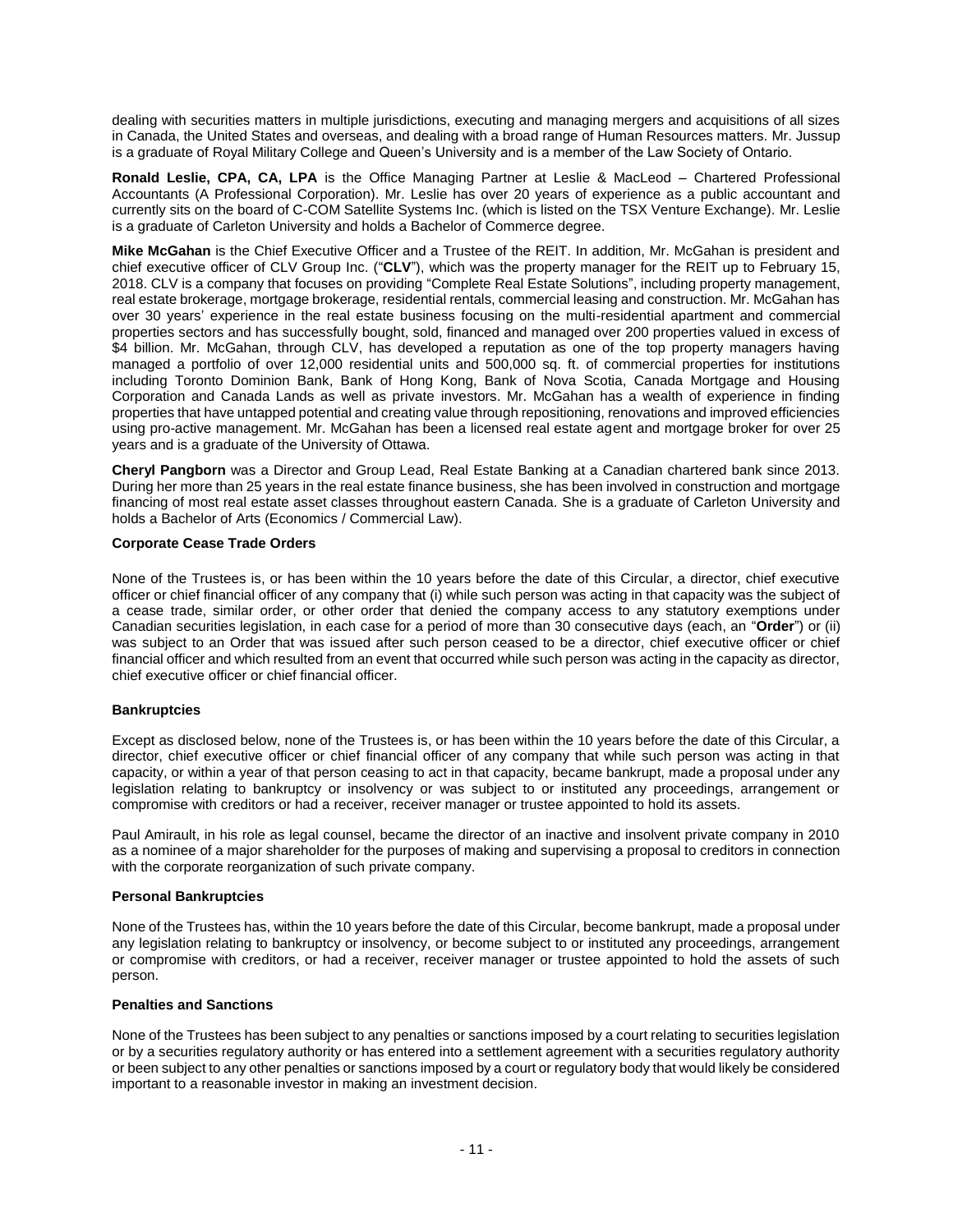#### **APPOINTMENT OF AUDITORS**

<span id="page-13-0"></span>At the Meeting, it is proposed to re-appoint RSM Canada LLP, Chartered Professional Accountants, as auditors of InterRent to hold office until the next annual meeting of Unitholders at remuneration to be fixed by the Trustees of InterRent. **Unless authority to do so is withheld, the persons named in the accompanying form of proxy intend to vote to approve the appointment of** RSM Canada LLP **as InterRent's auditors and to authorize the Trustees to fix the auditors' remuneration.**

For the year ended December 31, 2019, fees for audit and audit related services provided by RSM Canada LLP for InterRent were approximately \$260,000. In addition for the year ended December 31, 2019, fees for tax, consulting and other non-audit related service provided by KPMG LLP were approximately \$600,000.

### **COMPENSATION OF EXECUTIVE OFFICERS**

<span id="page-13-1"></span>The following table sets forth the compensation paid during or payable in respect of the financial years set out to the Chief Executive Officer, the Chief Financial Officer, and all of the other most highly compensated executive officers of the REIT during 2019 who meet the applicable disclosure threshold (collectively, the "**Named Executive Officers**").

#### **Summary Compensation Table**

|                                                              |      |                          | <b>Non-Equity</b><br><b>Incentive Plan</b><br>Unit- |                              |                                  |                                        |                               |                                     |                                    |  |
|--------------------------------------------------------------|------|--------------------------|-----------------------------------------------------|------------------------------|----------------------------------|----------------------------------------|-------------------------------|-------------------------------------|------------------------------------|--|
| Name and<br><b>Principal Position</b>                        | Year | Salary \$                | <b>Based</b><br>Awards<br>$$^{(1)}$                 | Option-<br>ased Awards<br>\$ | Annual<br><b>Incentive Plans</b> | Long term<br>Incentive<br><b>Plans</b> | <b>Pension</b><br>Value<br>\$ | All Other<br><b>Compensation \$</b> | <b>Total</b><br>Compensation<br>\$ |  |
| Mike McGahan $(2)$<br><b>Chief Executive Officer</b>         | 2019 | \$500,000                | \$965,000                                           |                              |                                  |                                        |                               |                                     | \$1,465,000                        |  |
|                                                              | 2018 |                          | \$1,210,000                                         |                              |                                  |                                        |                               |                                     | \$1,210,000                        |  |
|                                                              | 2017 | $\overline{\phantom{0}}$ | \$1,210,000                                         |                              |                                  |                                        |                               |                                     | \$1,210,00                         |  |
| <b>Brad Cutsey</b><br>President                              | 2019 | \$500,000                | \$405,000                                           |                              |                                  |                                        |                               |                                     | \$905,000                          |  |
|                                                              | 2018 | \$400,000                | \$410,000                                           |                              | $$150,000^{(3)}$                 |                                        |                               |                                     | \$960,000                          |  |
|                                                              | 2017 | \$400,000                | \$514,150                                           |                              |                                  |                                        |                               |                                     | \$914,150                          |  |
| <b>Curt Millar</b><br><b>Chief Financial Officer</b>         | 2019 | \$425,000                | \$360,000                                           |                              |                                  |                                        |                               |                                     | \$785,000                          |  |
|                                                              | 2018 | \$295,000                | \$200,000                                           |                              | $$70,000^{(3)}$                  |                                        |                               |                                     | \$565,000                          |  |
|                                                              | 2017 | \$295,000                | \$174,150                                           |                              | $$50,000^{(4)}$                  |                                        |                               |                                     | \$519,150                          |  |
| Dave Nevins <sup>(5)</sup><br><b>Chief Operating Officer</b> | 2019 | \$325,000                | \$200,000                                           |                              |                                  |                                        |                               |                                     | \$525,000                          |  |
|                                                              | 2018 | \$258,125                | \$100,000                                           |                              | $$125,000^{(3)}$                 |                                        |                               |                                     | \$483,125                          |  |
| <b>Brian Awrey</b><br><b>VP Finance</b>                      | 2019 | \$175,000                | \$75,000                                            |                              |                                  |                                        |                               |                                     | \$250,000                          |  |
|                                                              | 2018 | \$170,000                | \$80,000                                            |                              |                                  |                                        |                               |                                     | \$250,000                          |  |
|                                                              | 2017 | \$170,000                | \$82,075                                            |                              |                                  |                                        |                               |                                     | \$252,075                          |  |

Notes:

(1) Reflects a combination of any retention bonus and any annual bonus granted to each Named Executive Officer, each of whom elected to receive such amount in Deferred Units. Pursuant to the REIT's Deferred Unit Plan, the REIT matches each Deferred Unit granted thereunder. Accordingly, each Named Executive Officer will receive an extra Unit for each Deferred Unit elected. (See *"Long Term Incentives – Deferred Units"*).

(2) Mr. McGahan receives no fees for acting as a trustee. All of the Deferred Units granted to Mr. McGahan vest over 5 years in accordance with the terms of the Deferred Unit Plan. (3) Represents a portion of 2018 bonus elected to receive in cash that was determined and paid in 2019.

(4) Represents a portion of 2017 bonus elected to receive in cash that was determined and paid in 2018.

(5) Mr. Nevins became Chief Operating Officer on February 15, 2018. Accordingly, 2018 compensation is for the period February 15, 2018 – December 31, 2018.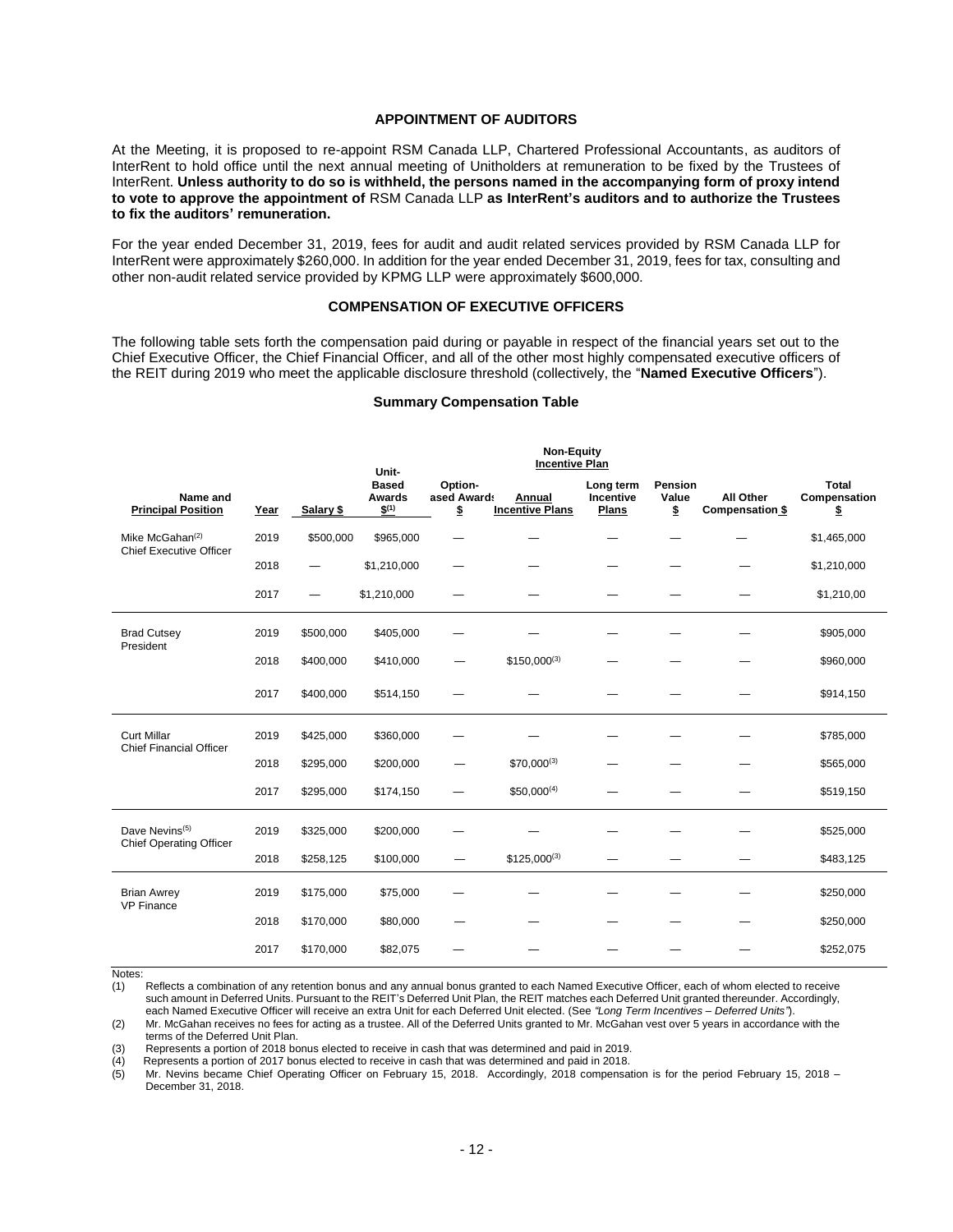# **Incentive Plan Awards**

#### **Outstanding Unit-Based Awards and Option-Based Awards**

The following table sets forth information concerning option-based awards and unit-based awards granted by the REIT to each of the Named Executive Officers outstanding as at December 31, 2019.

|                    |                                                                                  |                                                | Option Based Awards <sup>(2)</sup> |                                                             |                                                                | Unit-Based Awards <sup>(2)</sup>                                      |                                                                                                                               |  |  |  |  |
|--------------------|----------------------------------------------------------------------------------|------------------------------------------------|------------------------------------|-------------------------------------------------------------|----------------------------------------------------------------|-----------------------------------------------------------------------|-------------------------------------------------------------------------------------------------------------------------------|--|--|--|--|
| Name               | Number of<br><b>Securities</b><br><b>Underlying</b><br>Unexercised<br>Options(#) | Option<br><b>Exercise</b><br><b>Price (\$)</b> | Option<br><b>Expiry Date</b>       | Value of<br>Unexercised<br>in-the-Money<br>Options $($)(1)$ | Number of<br><b>Units that</b><br>have not Vested<br>$($ # $)$ | <b>Market or Payout</b><br>Awards that have<br>not Vested $($)^{(1)}$ | <b>Market or Payout</b><br>Value of vested<br>Value of Unit-based Unit-based Awards not<br>paid out or<br>distributed (\$)(1) |  |  |  |  |
| Mike McGahan       | 25,000                                                                           | \$5.65                                         | 14-Jun-23                          | \$249,750                                                   | 903,300                                                        | \$14,127,612                                                          | \$20,679,161                                                                                                                  |  |  |  |  |
|                    | 40,000                                                                           | \$5.81                                         | 16-Dec-24                          | \$393,200                                                   |                                                                |                                                                       |                                                                                                                               |  |  |  |  |
| <b>Brad Cutsey</b> |                                                                                  |                                                |                                    |                                                             | 321,107                                                        | \$5,022,113                                                           | \$752,487                                                                                                                     |  |  |  |  |
| <b>Curt Millar</b> | 50,000                                                                           | \$5.65                                         | 14-Jun-23                          | \$499,500                                                   | 136,865                                                        | \$2,140,569                                                           | \$723,037                                                                                                                     |  |  |  |  |
|                    | 30,000                                                                           | \$5.81                                         | 16-Dec-24                          | \$294,900                                                   |                                                                |                                                                       |                                                                                                                               |  |  |  |  |
| Dave Nevins        | 50,000                                                                           | \$5.50                                         | 5-Sep-22                           | \$507,000                                                   | 237,482                                                        | \$3,714,218                                                           | \$3,497,057                                                                                                                   |  |  |  |  |
|                    | 60,000                                                                           | \$5.65                                         | 14-Jun-23                          | \$599,400                                                   |                                                                |                                                                       |                                                                                                                               |  |  |  |  |
|                    | 45,000                                                                           | \$5.81                                         | 16-Dec-24                          | \$442,350                                                   |                                                                |                                                                       |                                                                                                                               |  |  |  |  |
|                    | 50,000                                                                           | \$7.67                                         | 26-Jul-27                          | \$398,500                                                   |                                                                |                                                                       |                                                                                                                               |  |  |  |  |
| <b>Brian Awrey</b> |                                                                                  |                                                |                                    |                                                             | 60,366                                                         | \$944,124                                                             | \$1,382,951                                                                                                                   |  |  |  |  |

#### Notes:

(1) Based on a December 31, 2019 closing price on the TSX of \$15.64 per Unit.

(2) All Options granted included a 2 year vesting provision (i.e. 50% after year 1 and 50% after year 2).

#### **Incentive Plan Awards – Value Vested or Earned During the Year**

The following table sets forth information concerning the value on vesting of all awards and the bonus payment during the year ended December 31, 2019 for each of the Named Executive Officers.

| Name               | Option-Based Awards - Value<br><b>Vested During</b><br>the Year (\$) | Unit-Based Awards -<br><b>Value Vested During</b><br>the Year (\$) | <b>Non-Equity Incentive</b><br><b>Plan Compensation -</b><br><b>Value Earned During</b><br>the Year (\$) |
|--------------------|----------------------------------------------------------------------|--------------------------------------------------------------------|----------------------------------------------------------------------------------------------------------|
| Mike McGahan       |                                                                      | $$4,663,472^{(1)}$                                                 |                                                                                                          |
| <b>Brad Cutsey</b> |                                                                      | \$689,0803)                                                        |                                                                                                          |
| Curt Millar        |                                                                      | $$658,575^{(2)}$$                                                  |                                                                                                          |
| Dave Nevins        |                                                                      |                                                                    |                                                                                                          |
| <b>Brian Awrey</b> |                                                                      | $$310.778^{(4)}$                                                   |                                                                                                          |

Notes:

(1) Mr. McGahan had 320,734 Deferred Units vest in 2019 that remained unexercised at year end representing \$4,663,472.

Mr. Cutsey had 47,392 Deferred Units vest in 2019 that remained unexercised at year end representing \$689,080.

(2) Mr. Millar had 45,294 Deferred Units vest in 2019 that remained unexercised at year end representing \$658,575.<br>(3) Mr. Cutsey had 47,392 Deferred Units vest in 2019 that remained unexercised at year end representing \$6 (4) Mr. Awrey had 21,374 Deferred Units vest in 2019 that remained unexercised at year end representing \$310,778.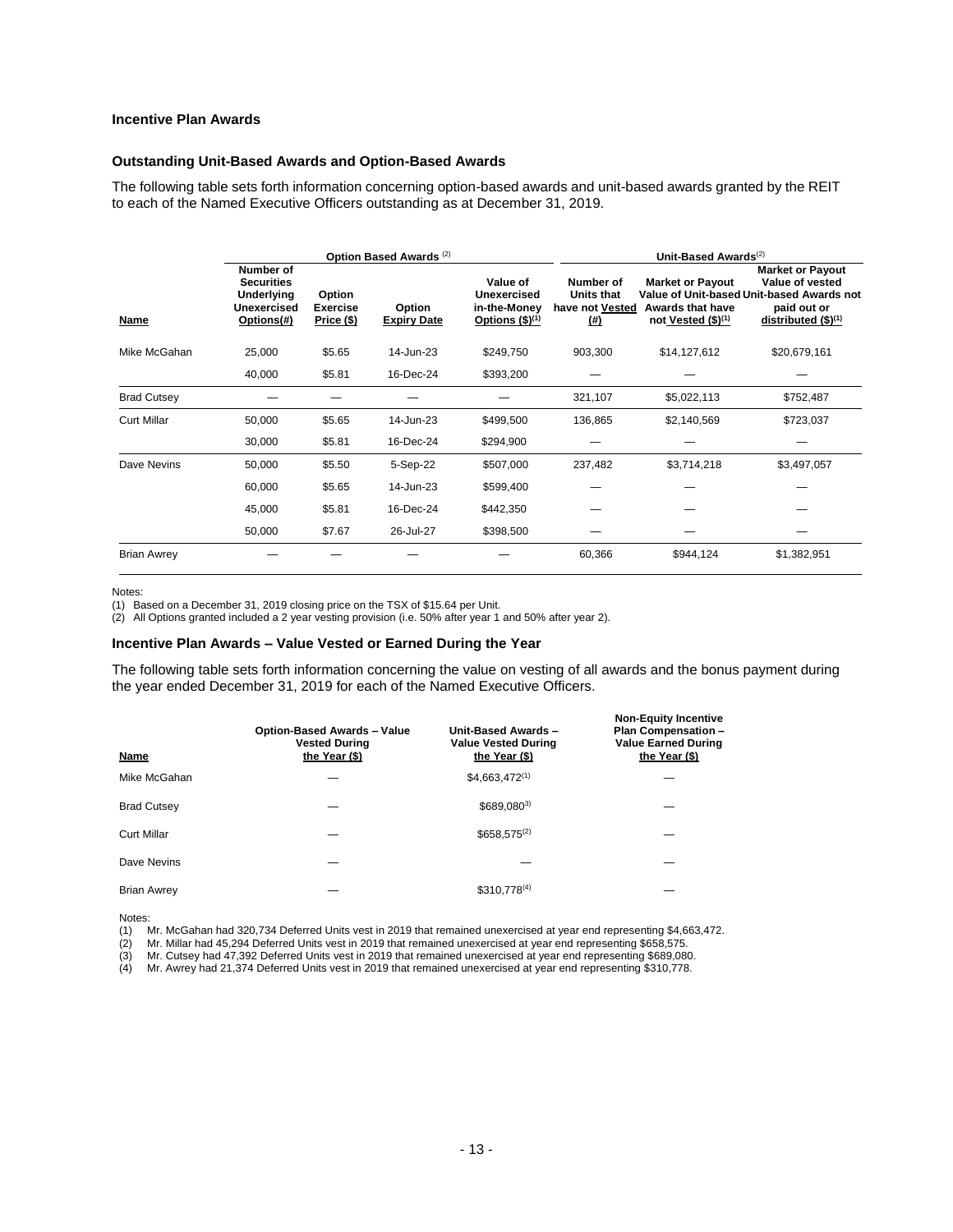### **Aggregate Indebtedness**

The following table sets forth information concerning the aggregate indebtedness outstanding as at June 22, 2020 entered into in connection with purchases of Units and all other indebtedness of all executive officers, trustees, employees and former executive offices, trustees and employees of InterRent and its subsidiaries.

|                       | <b>To InterRent or</b><br><b>its Subsidiaries</b> | <b>To Another</b> |
|-----------------------|---------------------------------------------------|-------------------|
| <b>Purpose</b>        | (\$)                                              | Entity $($ \$)    |
| <b>LTIP Purchases</b> | \$11.121.226                                      |                   |

#### **Indebtedness of Named Executive Officers under Securities Purchase Programs**

The following table sets forth information concerning the indebtedness of Named Executive Officers under securities purchase programs. For the REIT, this is in relation to the Long Term Incentive Plan units that were offered by the REIT and subscribed for by the Named Executive Officers prior to December 31, 2019.

| Name and<br><b>Principal Position</b>   | Involvement<br>of REIT<br>or Subsidiary | <b>Largest Amount</b><br>Outstanding<br>During 2019 (\$) | <b>Amount Outstanding</b><br>as at June 22, 2020(\$) <sup>(1)</sup> | <b>Financially Assisted</b><br><b>Securities Purchases</b><br>during 2019 (#) | <b>Security for</b><br>Indebtedness | <b>Amount Forgiven</b><br><b>During</b><br>2019 (\$) |
|-----------------------------------------|-----------------------------------------|----------------------------------------------------------|---------------------------------------------------------------------|-------------------------------------------------------------------------------|-------------------------------------|------------------------------------------------------|
| Mike McGahan<br>CEO                     | Lender                                  | \$6.899.539                                              | \$6.729.705                                                         |                                                                               | Pledge of Unit<br>Certificates      |                                                      |
| <b>Brad Cutsey</b><br>President         | Lender                                  | \$1.534.038                                              | \$1.504.451                                                         |                                                                               | Pledge of Unit<br>Certificates      |                                                      |
| <b>Curt Millar</b><br><b>CFO</b>        | Lender                                  | \$391.925                                                | \$378.202                                                           |                                                                               | Pledge of Unit<br>Certificates      |                                                      |
| <b>Brian Awrey</b><br><b>VP Finance</b> | Lender                                  | \$301.518                                                | \$89,000                                                            |                                                                               | Pledge of Unit<br>Certificates      |                                                      |

Notes:

(1) Under the terms of the Long Term Incentive Plan, the purchase price for Plan Units (as defined below under the heading "*Long Term Incentive Plan*") offered to the Named Executive Officers for subscription and purchase are payable in instalments, with an initial instalment of 5% paid when the Plan Units are issued. The balance is due over a term not exceeding ten years. Participants are required to pay interest at a ten-year fixed rate based on the REIT's fixed borrowing rate for long-term mortgage financing (5.0% for Plan Units issued in 2010, 3.57% for Plan Units issued in March 2012, 3.35% for Plan Units issued in June and September 2012, 3.85% for Plan Units issued June 27, 2013, 3.27% for Plan Units issued December 16, 2014, 3.44% for Plan Units issued June 9, 2015, 2.82% for Plan Units issued June 30, 2016, 3.09% for Plan Units issued July 28, 2017, and 3.30% for Plan Units issued March 5, 2018) and are required to apply cash distributions received on these Units toward the payment of interest and the remaining instalment.

#### **Composition of the Compensation Committee**

The REIT's Compensation Committee was comprised of the following individuals: Ronald Leslie (Chair), Paul Bouzanis and John Jussup at December 31, 2019. None of the current members is or was during fiscal 2019, an employee of the REIT or any of its subsidiaries. Except for indebtedness under the Long Term Incentive Plan, no current member of the Compensation Committee is, or during fiscal 2019 was, indebted to the REIT or any of its subsidiaries, or to any other entity where such debt is supported by a guarantee, support agreement, letter of credit or other similar arrangement or understanding provided by the REIT or its subsidiaries. No member of the Compensation Committee has, or had during fiscal 2019, any material interest in any transaction that has materially affected or would materially affect the REIT or any of its subsidiaries.

### **COMPENSATION DISCUSSION AND ANALYSIS**

<span id="page-15-0"></span>The Compensation Committee is responsible for the REIT's compensation policies and practices. The Compensation Committee has the responsibility to review and make recommendations to the Trustees concerning the compensation of the Trustees and the Named Executive Officers, including the Chief Executive Officer, within the constraints of the agreement described under "Employment Contracts and Termination and Change of Control Benefits". The Committee also has the responsibility to make recommendations concerning annual bonuses and grants to eligible persons under any of the REIT's compensation plans. The Compensation Committee also reviews and approves the hiring of executive officers.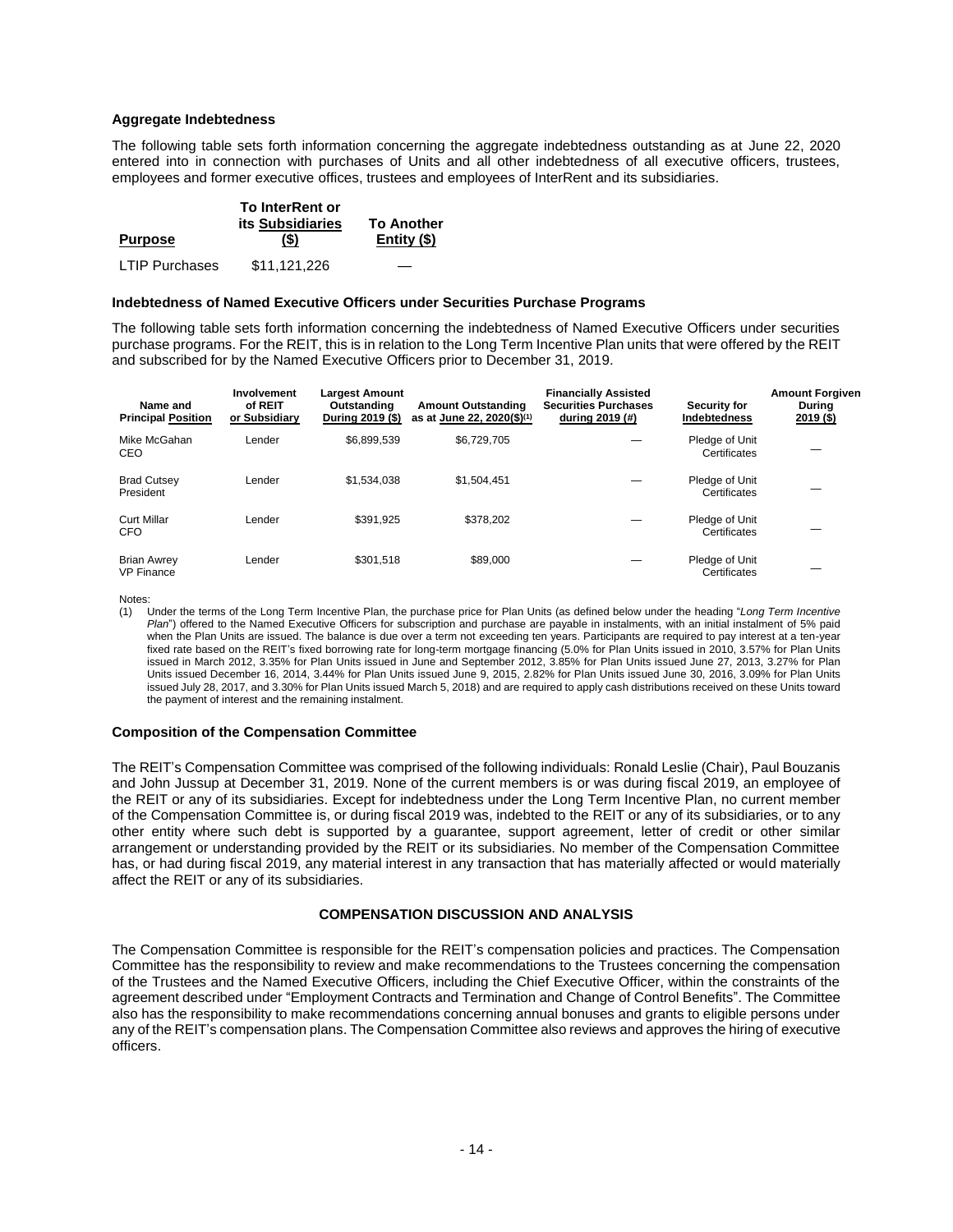### **Executive Compensation**

Under applicable securities legislation, the REIT is required to disclose certain financial and other information relating to the compensation of its Chief Executive Officer, Chief Financial Officer and the REIT's other Named Executive Officers. A summary of salary and other annual compensation earned by the Named Executive Officers for the most recently completed financial year, the year ended December 31, 2018, and, the year ended December 31, 2017 is set out in the "Summary Compensation Table". There are no other executive officers, or individuals acting in similar capacity of the REIT that would otherwise qualify for inclusion in the discussions below.

# **Principles of Executive Compensation**

The REIT believes in linking an individual's compensation to his or her performance and contribution as well as to the performance of the REIT as a whole. The primary components of the REIT's executive compensation are base salary and annual bonus. The Compensation Committee believes that the mix between base salary and incentives must be reviewed and tailored to each executive based on their role within the organization as well as their own personal circumstances. The overall goal is to successfully link compensation to the interests of the Unitholders. The following principles form the basis of the REIT's executive compensation program:

- 1. align interest of executives and Unitholders;
- 2. attract and motivate executives who are instrumental to the success of the REIT and the enhancement of Unitholder value;
- 3. pay for performance;
- 4. ensure compensation methods have the effect of retaining those executives whose performance has enhanced the REIT's long term value; and
- 5. connect, if possible, the REIT's employees into principles 1 through 4.

The Compensation Committee reviews on an annual basis the public information on other publicly traded REITs and real estate operating companies' CEO compensation packages. It is recognized that comparisons are difficult due to the complexity, structure and size of the different entities. In the end, a significant judgement call is required and the quality of the particular candidate is important.

From this analysis, the Compensation Committee and the Board were unanimous in endorsing the use of the Deferred Unit Plan established for the REIT in order to creatively achieve the five principles noted above.

The Compensation Committee is satisfied that the employment agreement entered into as of October 1, 2009 with Mike McGahan as CEO, as subsequently amended (the "**McGahan Agreement**") is beneficial to the REIT in its compensation programs and amounts. The McGahan Agreement includes a payout of the maximum annual compensation that can be earned in such calendar year plus triple the maximum annual compensation in the event of a change of control. The Compensation Committee has endorsed the program for the CEO's bonus being determined based upon a 20% component for each of the following:

- 1. sustainable profitability (including funds from operations/residential unit growth);
- 2. improving operating efficiencies (including improvements in operating margins);
- 3. disciplined and sustainable growth (including residential unit count, rent growth, improving occupancy);
- 4. conservative capitalization (including declining debt/gross book value); and
- 5. overall return versus peer group.

The CEO and other Named Executive Officers may elect to receive up to 100% of their bonus in the form of Deferred Units that vest over time as detailed below. This system is expected to align the CEO and other Named Executive Officers with the long term objective of increasing Unitholder value.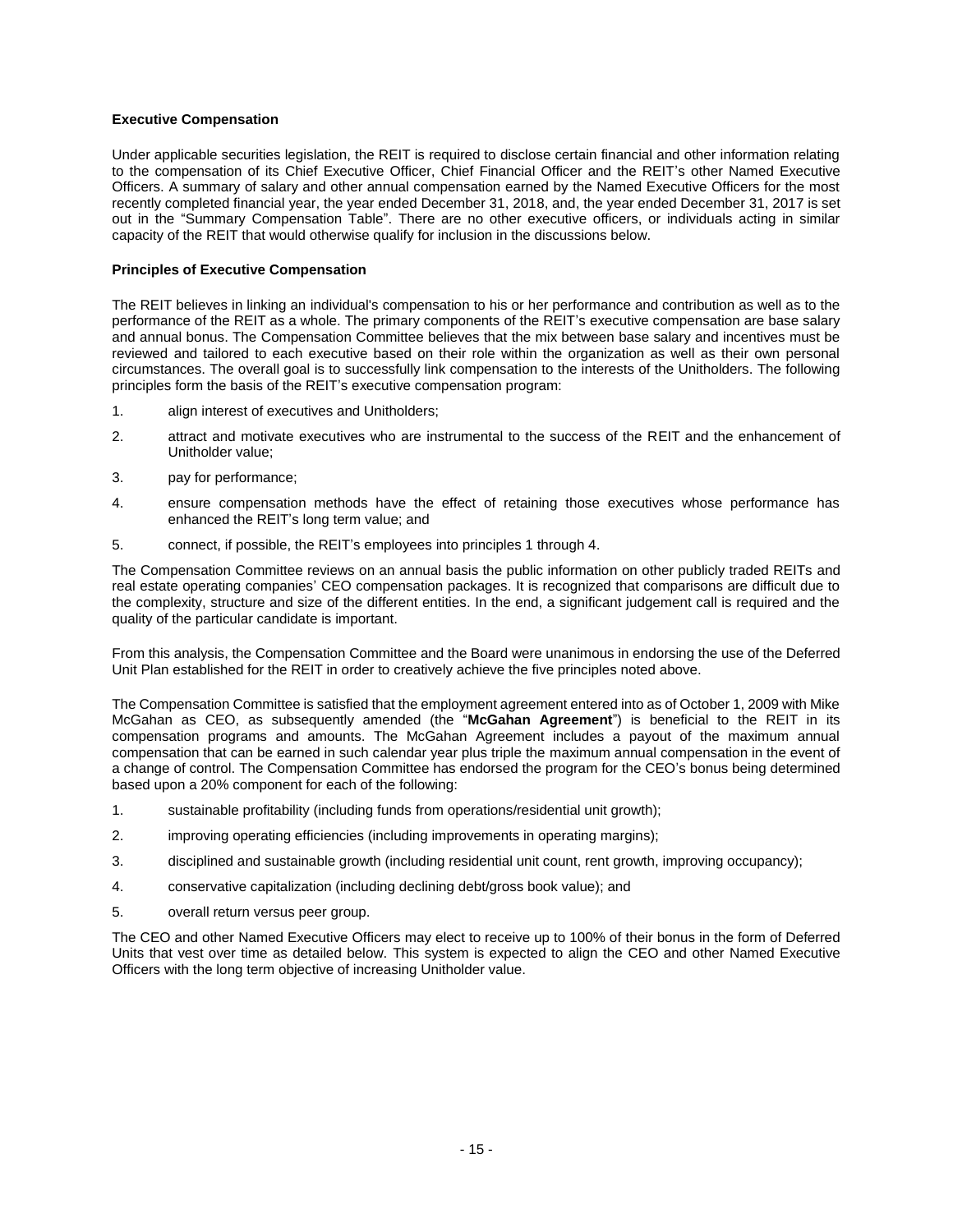# **Base Salary**

The base salary level for the Named Executive Officers is established based on comparison to other Canadian real estate investments trusts and the relative size of the REIT. The Named Executive Officers have employment contracts which specify their respective base salary. The Compensation Committee assesses the base salary level of the CEO and will make recommendations for increases to the Board. In respect of the CEO for 2017, 2018 and 2019, the Board considered and agreed to the request of the CEO that he forego base salary and instead be compensated solely by way of annual bonus as determined by the Trustees. The base salaries paid to the other Named Executive Officers, which reflect any increases recommended by the CEO and approved by the Board, are set out in the Summary Compensation Table.

# **Annual Bonus**

The Compensation Committee is responsible to assess and make recommendations to the Board annually for any bonuses to Named Executive Officers. Bonuses for 2019 were determined based on the objectives established in 2019 as follows:

| Mike McGahan                                                                                                                                                                   | Objective                                                                                                                                                                            | Maximum   | Awarded   |  |  |  |  |  |
|--------------------------------------------------------------------------------------------------------------------------------------------------------------------------------|--------------------------------------------------------------------------------------------------------------------------------------------------------------------------------------|-----------|-----------|--|--|--|--|--|
| <b>Chief Executive Officer</b>                                                                                                                                                 | Sustainable Profitability                                                                                                                                                            | \$250,000 | \$193,000 |  |  |  |  |  |
|                                                                                                                                                                                | <b>Operating Efficiency Improvements</b>                                                                                                                                             | \$250,000 | \$193,000 |  |  |  |  |  |
|                                                                                                                                                                                | Disciplined and Sustainable Growth                                                                                                                                                   | \$250,000 | \$193,000 |  |  |  |  |  |
|                                                                                                                                                                                | <b>Conservative Capitalization</b>                                                                                                                                                   | \$250,000 | \$193,000 |  |  |  |  |  |
|                                                                                                                                                                                | Unit Price Appreciation                                                                                                                                                              | \$250,000 | \$193,000 |  |  |  |  |  |
|                                                                                                                                                                                | The CEO was awarded \$965,000 as an Annual Cash Bonus for 2019, 100% of<br>which was elected to be taken in the form of Deferred Units which were then<br>matched by the REIT.       |           |           |  |  |  |  |  |
| <b>Brad Cutsey</b>                                                                                                                                                             | Objective                                                                                                                                                                            | Maximum   | Awarded   |  |  |  |  |  |
| President                                                                                                                                                                      | Sustainable Profitability                                                                                                                                                            | \$90,000  | \$81,000  |  |  |  |  |  |
|                                                                                                                                                                                | <b>Operating Efficiency Improvements</b>                                                                                                                                             | \$90,000  | \$81,000  |  |  |  |  |  |
|                                                                                                                                                                                | Disciplined and Sustainable Growth                                                                                                                                                   | \$90,000  | \$81,000  |  |  |  |  |  |
|                                                                                                                                                                                | <b>Conservative Capitalization</b>                                                                                                                                                   | \$90,000  | \$81,000  |  |  |  |  |  |
|                                                                                                                                                                                | Unit Price Appreciation                                                                                                                                                              | \$90,000  | \$81,000  |  |  |  |  |  |
|                                                                                                                                                                                | The President was awarded \$500,000 as an Annual Cash Bonus for 2019, 100%<br>of which was elected to be taken in the form of Deferred Units which were then<br>matched by the REIT. |           |           |  |  |  |  |  |
| <b>Curt Millar</b>                                                                                                                                                             | Objective                                                                                                                                                                            | Maximum   | Awarded   |  |  |  |  |  |
| <b>Chief Financial Officer</b>                                                                                                                                                 | Sustainable Profitability                                                                                                                                                            | \$80,000  | \$72,000  |  |  |  |  |  |
|                                                                                                                                                                                | <b>Operating Efficiency Improvements</b>                                                                                                                                             | \$80,000  | \$72,000  |  |  |  |  |  |
|                                                                                                                                                                                | Disciplined and Sustainable Growth                                                                                                                                                   | \$80,000  | \$72,000  |  |  |  |  |  |
|                                                                                                                                                                                | <b>Conservative Capitalization</b>                                                                                                                                                   | \$80,000  | \$72,000  |  |  |  |  |  |
|                                                                                                                                                                                | Unit Price Appreciation                                                                                                                                                              | \$80,000  | \$72,000  |  |  |  |  |  |
| The CFO was awarded \$360,000 as an Annual Cash Bonus for 2019, 100% of<br>which was elected to be taken in the form of Deferred Units which were then<br>matched by the REIT. |                                                                                                                                                                                      |           |           |  |  |  |  |  |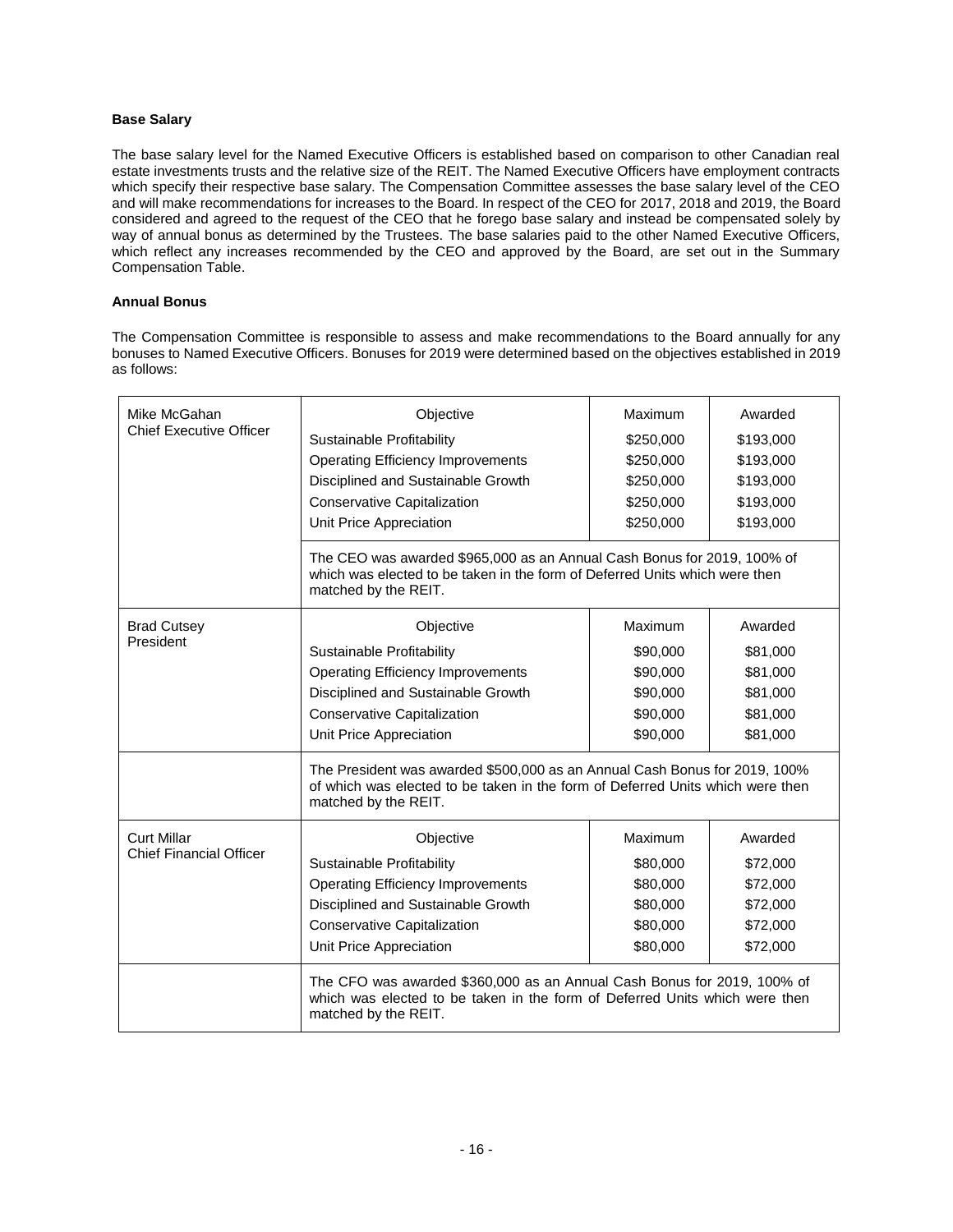| Dave Nevins                    | Objective                                                                                                                                                                                          | Maximum  | Awarded  |  |  |  |  |  |  |
|--------------------------------|----------------------------------------------------------------------------------------------------------------------------------------------------------------------------------------------------|----------|----------|--|--|--|--|--|--|
| <b>Chief Operating Officer</b> | Sustainable Profitability                                                                                                                                                                          | \$40,000 | \$40,000 |  |  |  |  |  |  |
|                                | <b>Operating Efficiency Improvements</b>                                                                                                                                                           | \$40,000 | \$40,000 |  |  |  |  |  |  |
|                                | Disciplined and Sustainable Growth                                                                                                                                                                 | \$40,000 | \$40,000 |  |  |  |  |  |  |
|                                | <b>Conservative Capitalization</b>                                                                                                                                                                 | \$40,000 | \$40,000 |  |  |  |  |  |  |
|                                | Unit Price Appreciation                                                                                                                                                                            | \$40,000 | \$40,000 |  |  |  |  |  |  |
|                                | The Chief Operating Officer was awarded \$200,000 as an Annual Cash Bonus for<br>2019, 100% of which was elected to be taken in the form of Deferred Units which<br>were then matched by the REIT. |          |          |  |  |  |  |  |  |
| <b>Brian Awrey</b>             | Objective                                                                                                                                                                                          | Maximum  | Awarded  |  |  |  |  |  |  |
| <b>VP Finance</b>              | Sustainable Profitability                                                                                                                                                                          | \$15,000 | \$15,000 |  |  |  |  |  |  |
|                                | <b>Operating Efficiency Improvements</b>                                                                                                                                                           | \$15,000 | \$15,000 |  |  |  |  |  |  |
|                                | Disciplined and Sustainable Growth                                                                                                                                                                 | \$15,000 | \$15,000 |  |  |  |  |  |  |
|                                | Conservative Capitalization                                                                                                                                                                        | \$15,000 | \$15,000 |  |  |  |  |  |  |
|                                | Unit Price Appreciation                                                                                                                                                                            | \$15,000 | \$15,000 |  |  |  |  |  |  |
|                                | The VP Finance was awarded \$70,000 as an Annual Cash Bonus for 2019, 100%<br>of which was elected to be taken in the form of Deferred Units which were then<br>matched by the REIT.               |          |          |  |  |  |  |  |  |

### **Role of the Compensation Committee**

The Compensation Committee's primary role is to assist the Board in fulfilling its oversight responsibilities related to: (i) the administration of the REIT's compensation matters; (ii) the amount and form of compensation of trustees of the REIT; and, (iii) the salary, bonus and other benefits, direct or indirect, and any change of control packages of the chief executive officer of the REIT and other members of the senior management team. Each of the committee members, through their years of business and management, has direct experience that is relevant to their responsibilities in executive compensation.

### **InterRent's Compensation Philosophy**

All employees of the REIT receive compensation based on comparable market rates for their respective positions. Additional consideration is given to internal pay equity and performance. In the design of the Trust's executive compensation plans and practices, the Board and the Compensation Committee have considered the implications of the risks associated therewith and with the Trust's business. As a general rule, the Trust's executive compensation plans are designed to ensure that Management is not encouraged to take excessive risks. Risk mitigation is a core principle of the Trust's compensation practices and the Compensation Committee considers risk implications in its annual review and recommendation of actual executive compensation and in its regular review of the Trust's compensation plans and practices.

#### **Comparative Market Data**

Comparative market data is one factor used in setting the compensation of executives. Other factors considered by the Compensation Committee include individual performance and experience, scope of the role, leadership ability, internal pay equity among executives and the operating results of the business. The Compensation Committee uses benchmarking or comparisons of compensation programs from a peer group of real estate entities annually to confirm that the Trust's programs remain competitive.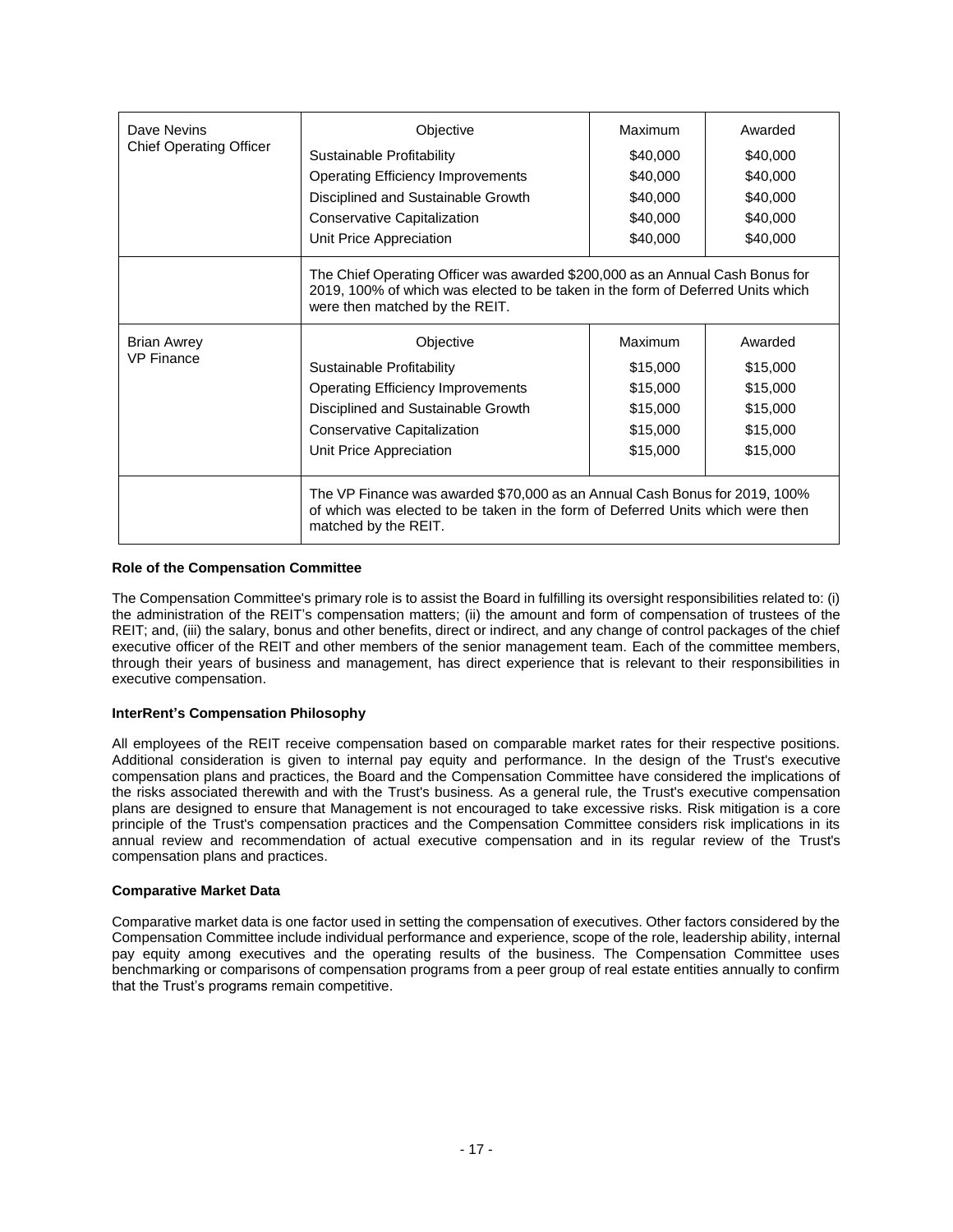# **Peer Group**

For the purpose of benchmarking, the REIT reviews and considers its identified peer group as a primary source of reference. The intent is for the REIT to fall in the median of the group in terms of both revenue and asset base to ensure that the REIT's relative size is considered and reflected in benchmarking. The REIT's compensation peer group in 2019 was comprised of the following REITs and corporations:

| Agellan Commercial REIT  | <b>Allied Properties REIT</b>          | <b>Artis REIT</b>         |
|--------------------------|----------------------------------------|---------------------------|
| <b>BTB REIT</b>          | <b>Chartwell Retirement Residences</b> | Cominar REIT              |
| Crombie REIT             | <b>CT REIT</b>                         | Extendicare Inc.          |
| Granite REIT             | Invesque Inc.                          | Killam Apartment REIT     |
| Northview Apartment REIT | NorthWest Healthcare Properties REIT   | Pure Multi-Family REIT LP |
| <b>SmartCentres REIT</b> | Sienna Senior Living Inc.              |                           |

### **Base Salary**

Base salaries are established taking into account individual performance and experience, level of responsibility and competitive pay practices. To achieve this goal, the base salaries are reviewed annually and adjusted appropriately to reflect individual performance and market changes.

### **Short Term Incentives**

All permanent full time executives and management of the REIT have the opportunity to earn an annual performance bonus. Such bonuses are a function of meeting specific goals based on individual performance and the REIT's performance relating to revenue, profitability, and growth. The CEO's targets are established by the Compensation Committee and Board and the CEO is responsible for cascading these targets to executives, management and staff. Previous equity grants to such individuals are taken into account when considering new grants.

### **Long Term Incentives**

The maximum aggregate number of Units authorized for issuance (a) upon the redemption of all Deferred Units granted under the Deferred Unit Plan, (b) upon the exercise of options under the Unit Option Plan, and (c) pursuant to the Long Term Incentive Plan (together with the Deferred Unit Plan and Unit Option Plan, the "**Equity Incentive Plans**") shall not exceed seven percent (7%) of the issued and outstanding Units, being 9,881,695 Units as of June 22, 2020. As of the date of this Circular, the REIT had issued Deferred Units, options and Plan Units (as defined below) that could be exercised or redeemed (as described in more detail under the Unit Option Plan, Long Term Incentive Plan and Deferred Unit Plan sections below) for a total of 7,025,650 Units, which represents approximately 5.0% of the REIT's issued and outstanding Units as at June 22, 2020. The number of remaining units available for issuance under the Equity Incentive Plans is 2,856,045 Units which represents approximately 2.0% of the REIT's issued and outstanding Units as at June 22, 2020.

The annual burn rate of the Equity Incentive Plans (as expressed as a percentage based on the number of options under the Unit Option Plan, the number of Instalment Receipt Agreements under the Long Term Incentive Plan, and the number of Deferred Units granted during the applicable fiscal year divided by the weighted average number of issued and outstanding Units for the applicable fiscal year) was 0.3% for the fiscal year 2019, 1.6% for the fiscal year 2018 and 1.8% for the fiscal year 2017.

#### *Unit Option Plan*

The REIT's unit option plan ("**Unit Option Plan**") provides that the REIT may grant options to purchase Units to any trustee, director, employee, consultant or Management Company Employees (as defined in the Unit Option Plan) of the REIT or a related entity of the REIT (each an "**Eligible Individual**"), or a corporation controlled by, and whose issued and outstanding voting shares are owned by any Eligible Individual. Based on the recommendation of the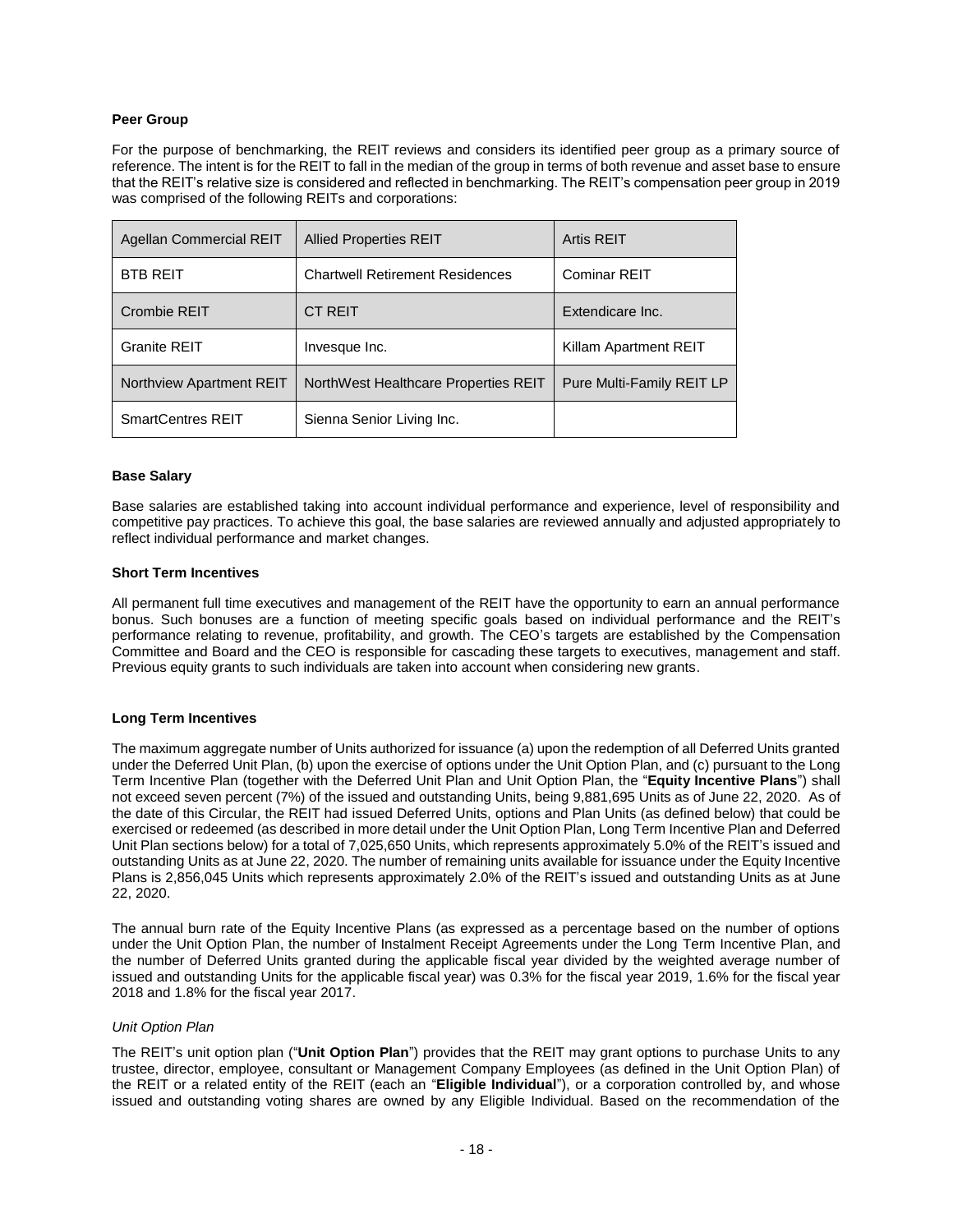Compensation Committee, the Board considers and, if thought appropriate, approves the issuance of options in accordance with the REIT's Unit Option Plan. Such option grants are dependent upon individual performance and competitive conditions. The REIT's Unit Option Plan requires that the option exercise price be equal to the volume weighted average trading price of the Units for the five trading days immediately prior to the date the option was granted. The Board shall, in its discretion determine the time during which options shall vest and the method of vesting. All Options granted to Employees pursuant to the Unit Option Plan had a two-year vesting provision, with 50% of the Options vesting after year 1 of the date of grant and the remaining 50% vesting after year two from the date of grant of such Options. All options granted shall expire no later than ten years after the date of the grant.

The Unit Option Plan is a rolling and reloading plan. Options exercised for Units are automatically available for re-grant under the Unit Option Plan.

The maximum aggregate number of Units authorized for issuance under the Equity Incentive Plans shall not exceed seven percent (7%) of the issued and outstanding Units, being 9,881,695 Units as of June 22, 2020. As of the date of this Circular, the REIT had options issued and outstanding pursuant to the Unit Option Plan exercisable for an aggregate of 810,745 Units, which represents approximately 0.6% of the REIT's issued and outstanding Units as at June 22, 2020.

The annual burn rate of the Unit Option Plan (as expressed as a percentage based on the number of options under the Unit Option Plan granted during the applicable fiscal year divided by the weighted average number of issued and outstanding Units for the applicable fiscal year) was 0% for the fiscal year 2019, 0% for the fiscal year 2018 and 0.4% for the fiscal year 2017.

No options shall be granted to any reporting insider of the REIT if such grant could result, together with any other incentive compensation arrangement of the REIT, at any time in the issuance to any one individual and such individual's associates, within a one-year period, of a number of Units (together with any other incentive compensation arrangements) that exceeds 7% of the issued and outstanding Units. The REIT shall obtain disinterested Unitholder approval of options if:

- (a) a unit option plan, together with all of the REIT's previously established or proposed unit option grants or other compensation arrangements, could result in:
	- (i) the number of Units reserved for issuance under unit options granted to "Insiders" (as such term is defined therein) at any time exceeding 7% of the outstanding Units;
	- (ii) the issuance to Insiders, within a one year period, of a number of Units exceeding 7% of the outstanding Units; or
- (b) the REIT is decreasing the exercise price of stock options previously granted to Insiders.

Subject to any express resolution passed by the Board with respect to an option, an option and all rights to purchase Units pursuant thereto shall expire and terminate within 30 days after the optionee who holds such option ceases to be an "eligible person" (as such term is defined in the Unit Option Plan). Options are non-transferable but may be assigned to a corporation controlled by an optionee.

If an optionee dies before the expiry of an option, the optionee's legal representative(s) may, subject to the terms of the option and the Unit Option Plan, (A) exercise the option (to the extent the optionee was entitled to do so at the date of the optionee's death) any time up to and including, but not after, one year following the earlier of the date of death, and prior to close of business on the expiration date of the option, and (B) with the prior written consent of the Board, exercise at any time up to and including, but not after, one year following the earlier of the date of death or prior to the close of business on the expiration date of the option, whichever is earlier, any part of the option which was not exercisable at the time of the optionee's death to purchase all or any of the Units subject to the option as the Board may designate but not exceeding the number of such Units the optionee would have been entitled to purchase had the optionee survived. If an optionee has been terminated "for cause", or does not exercise his or her options within the prescribed period, the number of options not exercised will be added to the number of options remaining available to be granted under the Unit Option Plan.

The Board may, at any time, suspend or terminate the Unit Option Plan. The Board may, subject to receipt of requisite Unitholder and regulatory approval, make the following amendments to the Unit Option Plan:

(a) any amendment to the number of securities issuable under the Unit Option Plan, including an increase in the maximum number of securities or a change from a fixed maximum number of securities to a fixed maximum percentage;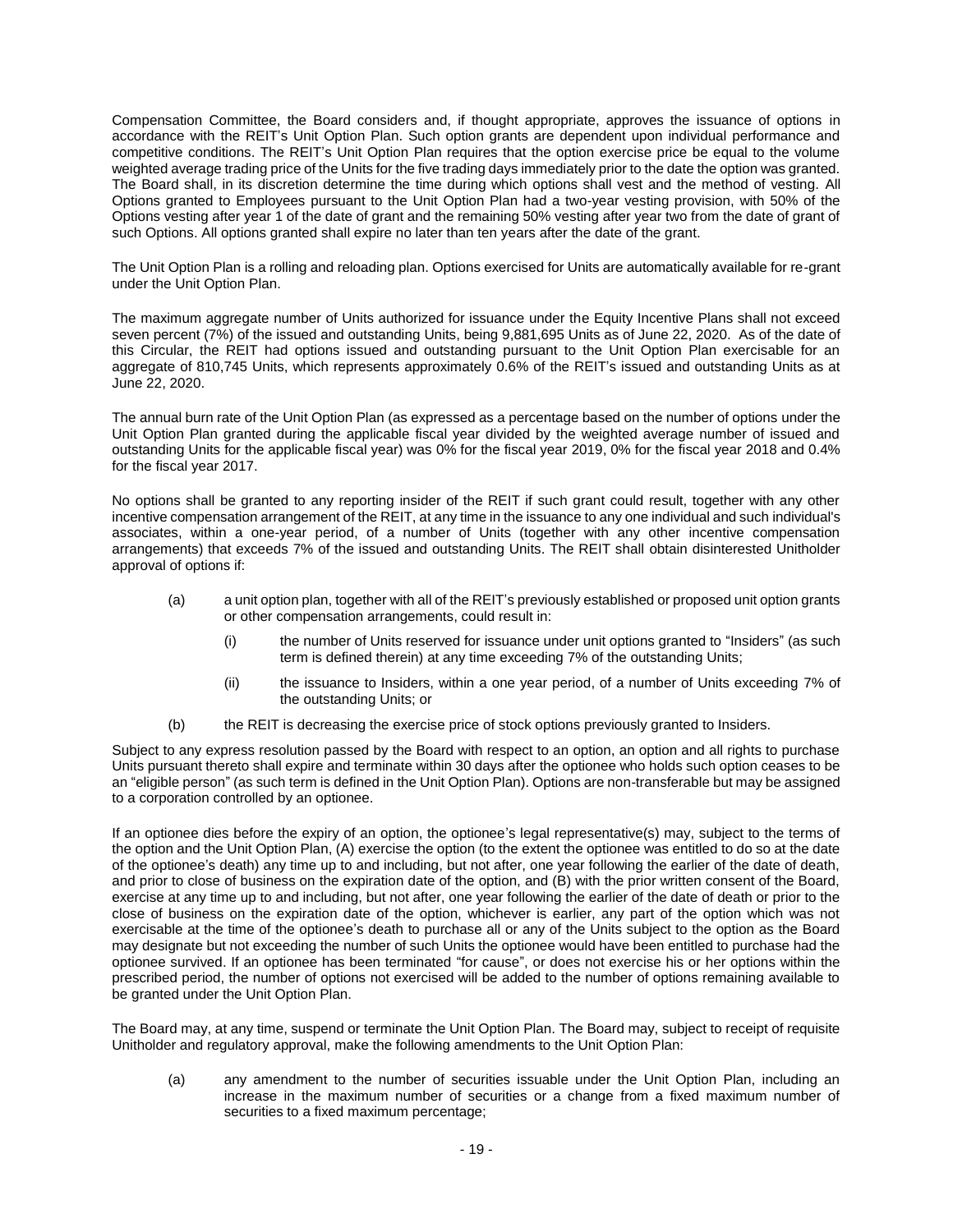- (b) the addition of any form of financial assistance;
- (c) any addition of a cashless exercise feature, payable in cash or securities which does not provide for a full deduction in the number of underlying securities from the Unit Option Plan;
- (d) the addition of any provision in the Unit Option Plan which results in participants receiving securities while no cash consideration is received by the REIT;
- (e) any extension of the term of options granted to insiders of the REIT;
- (f) any reduction in the option price of options held by insiders of the REIT; and
- (g) any other amendments that may lead to significant or unreasonable dilution in the REIT's outstanding securities or may provide additional benefits to participants, especially to insiders of the REIT, at the expense of the REIT and its existing unitholders.

The Board may, subject to receipt of requisite regulatory approval, where required, in its sole discretion make all other amendments to the Unit Option Plan that are not of the type contemplated above, including, without limitation:

- (a) amendments of a housekeeping nature;
- (b) the addition of or a change to vesting provisions of a security or the Unit Option Plan;
- (c) a change to the termination provisions of a security or the Unit Option Plan which does not entail an extension beyond the original expiry date; and
- (d) the addition of a cashless exercise feature, payable in cash or securities, which provides for a full deduction of the number of underlying securities from the Unit Option Plan reserve.

### *Long Term Incentive Plan*

The REIT has a long-term incentive plan ("**Long Term Incentive Plan**"), which is available to Trustees, officers and employees of the REIT and directors, trustees, officers or employees of designated affiliates, where in each case such persons are actively engaged in activities related to the REIT ("**LTIP Participants**").

Under the Long Term Incentive Plan, LTIP Participants may subscribe for treasury Units ("**Plan Units**") for a purchase price equal to the "Market Price" for Units, which purchase price will be payable in cash instalments. The first instalment will be an amount equal to not less than 5% of the Market Price for the Units on the date of issue and will be payable by LTIP Participants on the date such Plan Units are issued. The "Market Price" for Units will be equal to the volume weighted average trading price of Units on the TSX for the five trading days immediately preceding their issue. Prior to the payment in full of all instalments (together with interest thereon) relating to Plan Units, beneficial ownership of the Plan Units will be represented by instalment receipts issued by the REIT (the "**Instalment Receipts**") to LTIP Participants. LTIP Participants will be required to pay all instalment and interest payments over a period of not more than ten years and have the option to prepay any remaining instalments at their discretion. Instalment and interest payments may be accelerated in certain circumstances, such as on the death or disability of an LTIP Participant or on termination of their employment with the REIT. In addition, LTIP Participants may elect, with prior Board consent, to have some or all of any Instalment Receipts issued to a personal holding company, family trust, or eligible limited partnership of such LTIP Participant. Pursuant to an instalment receipt agreement entered into between the REIT and LTIP Participants (the "**Instalment Receipt Agreement**"), legal title to the Plan Units will be registered in the name of a custodian (the "**Custodian**") and held as security for the payment obligations of the LTIP Participants until all instalments and interest have been paid.

LTIP Participants will be required to pay interest to the REIT on the outstanding balance of the remaining instalments at a ten-year fixed annual rate not less than a prescribed rate under the *Income Tax Act* (Canada) applicable at the time the Plan Units are issued.

Under the Long Term Incentive Plan, LTIP Participants will be the beneficial owners of the Plan Units from the date of issue, subject to their obligation to make the remaining instalment and interest payments. Holders of Instalment Receipts will have substantially the same rights and privileges, and will be subject to the same limitations, as registered holders of Units, except for certain rights and privileges, which are limited under the Instalment Receipt Agreement to protect the value of the REIT's security interest in the Plan Units. LTIP Participants will be required to apply any distributions received by them in respect of the Plan Units to make payments of interest and the remaining instalments. Upon due payment of all instalments and interest, the Plan Units will be released to the LTIP Participants and the LTIP Participants will become the registered holders of the Plan Units. Until all instalment and interest payments have been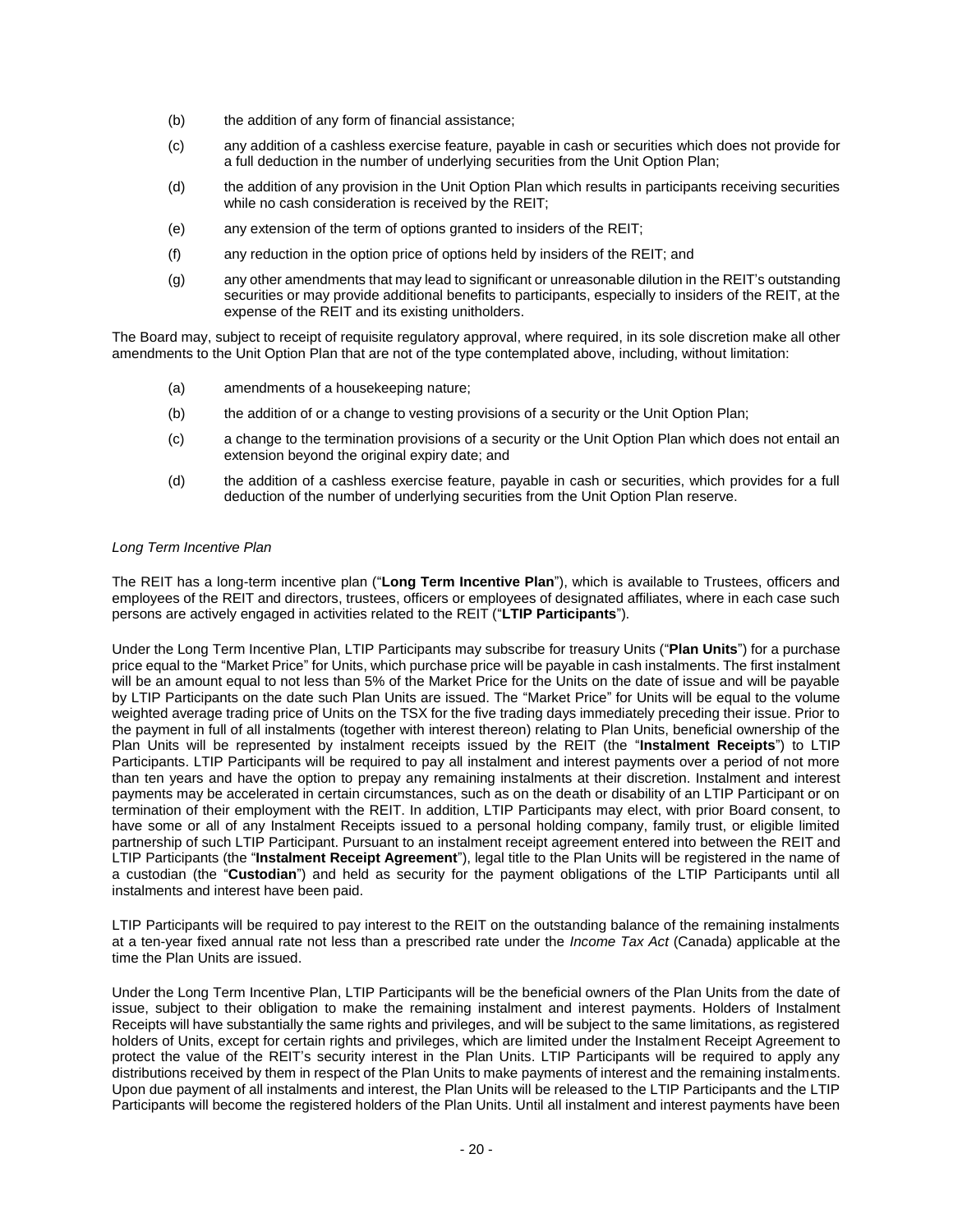made, LTIP Participants will not be allowed (i) to vote their Plan Units, or (ii) to transfer or dispose of their Plan Units or the associated Instalment Receipts, other than to an RRSP or RRIF or other entity or person approved by the REIT.

The Long Term Incentive Plan is a rolling and reloading plan. Plan Units that are redeemed for Units are automatically available for re-grant under the Long Term Incentive Plan.

The Long Term Incentive Plan is administered by the Board and the maximum aggregate number of Units authorized for issuance under the Equity Incentive Plans shall not exceed seven percent (7%) of the issued and outstanding Units, being 9,881,695 Units as of June 22, 2020. As of the date of this Circular, 1,760,000 Units are currently subject to Instalment Receipt Agreements under the Long Term Incentive Plan, representing approximately 1.2% of the issued and outstanding Units as of June 22, 2020.

The annual burn rate of the Long Term Incentive Plan (as expressed as a percentage based on the number of Instalment Receipt Agreements under the Long Term Incentive Plan granted during the applicable fiscal year divided by the weighted average number of issued and outstanding Units for the applicable fiscal year) was 0% for the fiscal year 2019, 0.3% for the fiscal year 2018 and 0.7% for the fiscal year 2017.

The aggregate number of Units reserved for issuance to "Insiders" (as such term is defined in the *Securities Act* (Ontario)) at any time pursuant to the Long Term Incentive Plan and pursuant to all other incentive compensation arrangements of the REIT shall not exceed 7% of the total number of Units then outstanding. The aggregate number of Units issued to Insiders pursuant to the Long Term Incentive Plan and pursuant to all other incentive compensation arrangements of the REIT, within a one-year period, shall not exceed 7% of the total number of Units then outstanding. The Long Term Incentive Plan will be administered by the Board, or the Compensation Committee.

Subject to the Long Term Incentive Plan and the Instalment Receipt Agreement, the Board has discretion to determine and set the vesting provisions applicable to Plan Units and Instalment Receipts. If a Plan Unit is subject to such vesting provisions as determined by the Board, Plan Units held by the Custodian for the benefit of holders of Instalment Receipts will vest, together with any distributions, in accordance with and at such times as set forth in the vesting provisions applicable to such Plan Units. On the relevant vesting dates, the Custodian will distribute the relevant number of vested Plan Units and distributions to the LTIP Participant. Subject to the Long Term Incentive Plan, Instalment Receipt Agreement and vesting provisions, if an LTIP Participant's employment is terminated for cause or by voluntary resignation or retirement before the date all instalments in respect of the LTIP Participant's Plan Units have been paid, then no unvested portion of any such Plan Units held by the Custodian for the benefit of the Participant will vest.

In the event of disability or death of an LTIP Participant before all instalments in respect of the LTIP Participant's Plan Units have been paid, subject to the discretion of the Board, the payment of all remaining instalments with respect to such Plan Units will be accelerated to become due and payable on the earlier of (i) the second anniversary of such death or disability, and (ii) the date such payments are otherwise payable under the Instalment Receipt Agreement. If the LTIP Participant fails to make such payments within such period of time, the Custodian, subject to the discretion of the Board, will deal with the applicable Plan Units in accordance with terms of the Instalment Receipt Agreement. In the event a LTIP Participant's employment is terminated for cause before all instalments in respect of the LTIP Participant's Plan Units have been paid, subject to the discretion of the Board, the payment of all remaining instalments owing with respect such Plan Units will be accelerated to become due and payable on the earlier of (i) 30 calendar days following such termination, and (ii) the date such payments are otherwise payable under the Instalment Receipt Agreement. If the LTIP Participant fails to make such payments within such period of time, the Custodian, subject to the discretion of the Board, will deal with the applicable Plan Units in accordance with terms of the Instalment Receipt Agreement. In the event an LTIP Participant's employment is terminated by voluntary resignation or retirement before all instalments in respect of the LTIP Participant's Plan Units have been paid, subject to the discretion of the Board, the payment of all remaining instalments owing with respect to such Plan Units will be accelerated to become due and payable on the earlier of (i) 90 calendar days following such termination, and (ii) the date such payments are otherwise payable under the Instalment Receipt Agreement. If the LTIP Participant fails to make such payments within such period of time, the Custodian, subject to the discretion of the Board, shall deal with the applicable Plan Units in accordance with terms of the Instalment Receipt Agreement. If an LTIP Participant's employment is terminated other than for cause, as a result of death or disability, or by voluntary resignation or retirement of the LTIP Participant before all instalments in respect of the LTIP Participant's Plan Units have been paid, subject to the discretion of the Board, the payment of all remaining instalments owing with respect to such Plan Units shall be accelerated to become due and payable on the earlier of (i) 180 calendar days following such termination, and (ii) the date such payments are otherwise payable under the Instalment Receipt Agreement. If the LTIP Participant fails to make such payments within such period of time, the Custodian, subject to the discretion of the Board, shall deal with the applicable Plan Units in accordance with terms of the Instalment Receipt Agreement. With certain exceptions, if an LTIP Participant holds Plan Units through a personal holding company, family trust or an eligible limited partnership which ceases to qualify as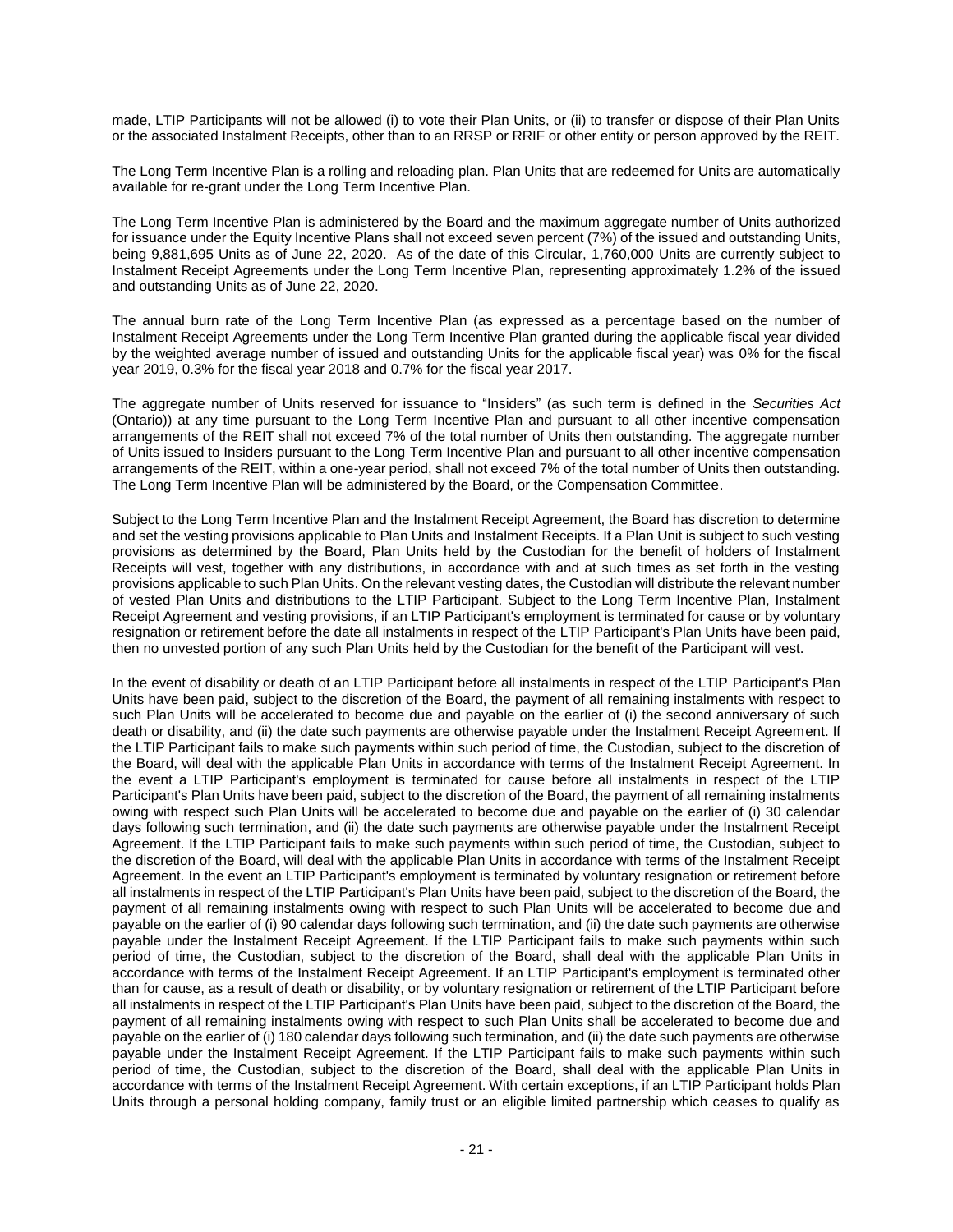such, any remaining instalment payments owing with respect to Plan Units issued to such LTIP Participant shall be accelerated to become due and payable on the earlier of (i) 90 calendar days after such failure to qualify, and (ii) the date such payments are otherwise payable under the Instalment Receipt Agreement. If the LTIP Participant fails to make such payments within such period of time, the Custodian, subject to the discretion of the Board, shall deal with the applicable Plan Units in accordance with terms of the Instalment Receipt Agreement.

The Board may, at its sole discretion, amend (including, without limitation, make amendments of a housekeeping nature, change the vesting provisions applicable to the issue of any Units or Instalment Receipts, and change the instalment payment acceleration provisions), suspend or terminate the Long Term Incentive Plan, or any portion of it at any time in accordance with applicable legislation, and subject to any required regulatory approval without Unitholder approval. Notwithstanding the foregoing, amendments to the number of Units issuable under the Long Term Incentive Plan, amendments to the determination of the "Market Price" of Plan Units, a reduction of the price of Plan Units issued under the Long Term Incentive Plan, amendments to the eligibility of participation to the Long Term Incentive Plan, or amendments that materially increase the benefits of LTIP Participants under the Long Term Incentive Plan, shall be subject to Unitholder approval.

Instalment Receipts and associated Plan Units are not transferable in any way except to an RRSP or RRIF of the LTIP Participant, an entity controlled by the REIT or otherwise approved by the REIT, or otherwise in accordance with the Long Term Incentive Plan and the Instalment Receipt Agreement. Transfers in violation of the Long Term Incentive Plan will not be valid.

### *Deferred Unit Plan*

The REIT has a deferred unit plan ("Deferred Unit Plan") available to certain eligible Trustees, officers and employees of the REIT who elect to participate ("**DUP Participants**").

Each DUP Participant shall:

- (a) in respect of a Trustee, be paid between sixty (60%) and one hundred percent (100%) of the annual cash retainer paid by the REIT to that Trustee in a calendar year for service on the Board, together with committee fees, attendance fees, additional fees and retainers to committee chairs (a "**Board Retainer**"); or
- (b) in respect of an officer or employee, be paid up to 100% of the annual bonus paid by the REIT to that officer or employee in a calendar year (an "**Annual Bonus**"); or
- (c) in respect of an officer or employee, be paid 100% of their retention bonus ("**Retention Bonus**") and/or long-term incentive bonus ("**Annual Incentive Bonus**"),

(the "**Elected Amount**") in the form of deferred Units ("**Deferred Units**") in lieu of cash, provided that the REIT shall match the Elected Amount for each DUP Participant such that the number of Deferred Units issued to each Participant shall be equal in value to two (2) times the Elected Amount.

DUP Participants (other than a trustee) that elect to participate are paid 100% of any Retention Bonus, if awarded, in Deferred Units. A Retention Bonus is set by the Board (or Compensation Committee) and is paid on a semi-annual basis (on or about June 30 and December 31) if the REIT meets certain pre-determined performance targets set by the Board or the Committee. In addition, DUP Participants that elect to participate are paid 100% of any Annual Incentive Bonus, if awarded, in Deferred Units. Annual Incentive Bonuses are paid provided that the Participant meets certain pre-determined performance targets set by the Board for the previous fiscal year. The Annual Incentive Bonus, if paid, is paid annually forthwith after the REIT publicly releases its year-end results for the previous fiscal year. In the event of any Unit distribution or dividend, Unit split, combinations or exchange of Units, merger, consolidation, spin-off or other distribution (other than normal cash distributions) of the REIT's assets to the Unitholders, or any other change affecting the Units, the account of each DUP Participant and the Deferred Units outstanding under the Deferred Unit Plan shall be adjusted in such manner, if any, as the Compensation Committee may in its discretion deem appropriate to reflect the event.

The number of Deferred Units (including fractional Deferred Units) granted at any particular time pursuant to the Deferred Unit Plan as a Retention Bonus or Annual Incentive Bonus is calculated by: dividing (i) two times the dollar amount of the Elected Amount, as applicable, allocated to the DUP Participant for a Board Retainer or Annual Bonus; (ii) by the Market Value of a Unit on the Award Date. Note, 100% of the Retention Bonus or Annual Incentive Bonus, as the case may be, shall qualify as the Elected Amount that is effectively matched by the REIT. "**Market Value**" at any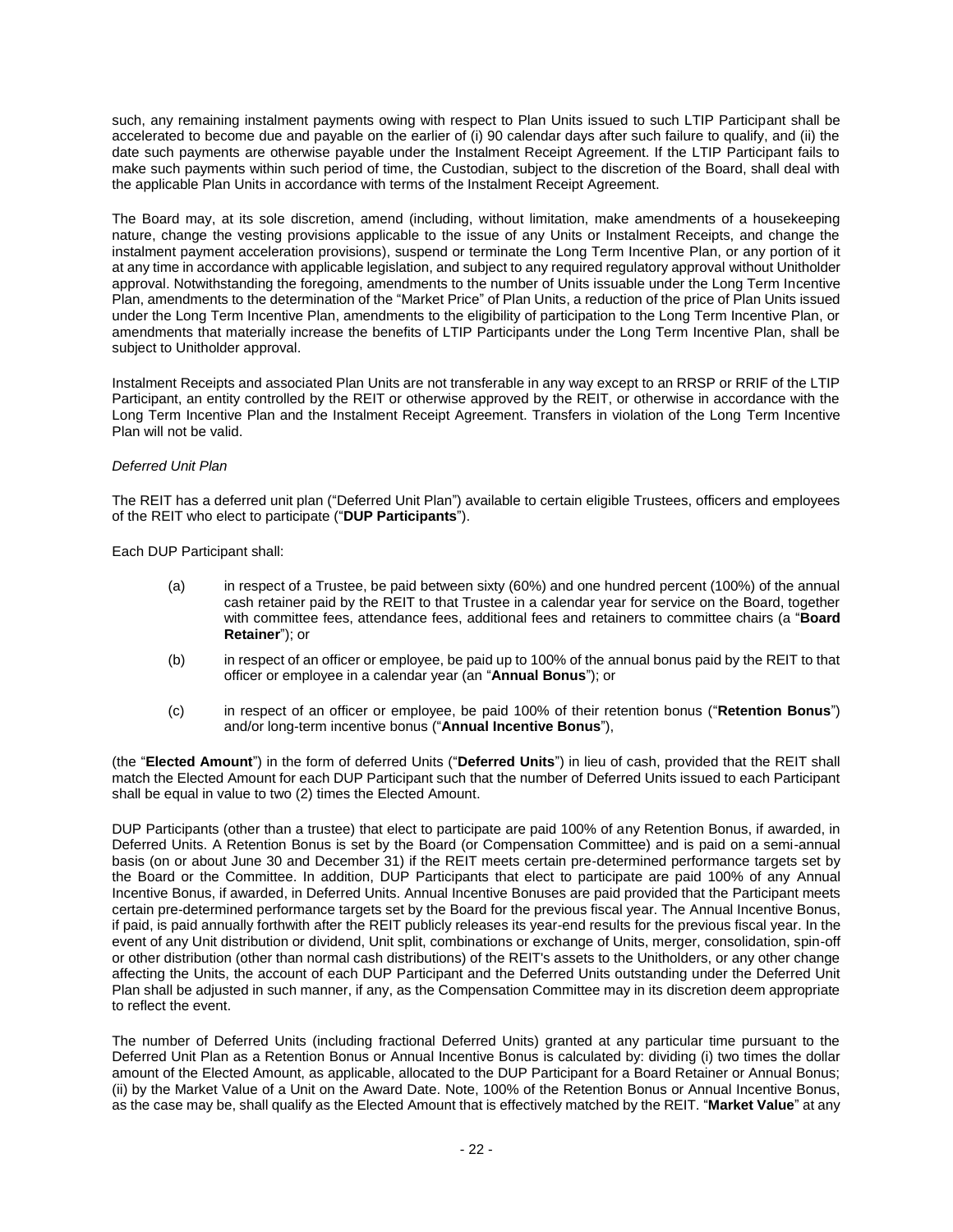date in respect of the Deferred Units means the volume weighted average price of all Units traded on the TSX for the ten trading days immediately preceding such date (or, if such Units are not listed and posted for trading on the TSX, on such stock exchange on which such Units are listed and posted for trading as may be selected for such purpose by the Trustees). In the event that such Units are not listed and posted for trading on any stock exchange, the Market Value shall be the fair market value of such Units as determined by the Board in its sole discretion. Deferred Units are not assignable except in the case of death or otherwise by succession.

The Board may, at its sole discretion, amend (including, without limitation, make amendments of a housekeeping nature, change the vesting provisions applicable to the Deferred Units, and change the termination provisions of the Deferred unit Plan or the Deferred Units issued thereunder), suspend or terminate the Deferred Unit Plan, or any portion of it at any time in accordance with applicable legislation, and subject to any required regulatory approval without Unitholder approval. Notwithstanding the foregoing, the number of Units authorized for issuance under the Deferred Unit Plan may only be amended with Unitholder approval or as may be required by regulatory authorities. In addition, amendments: (i) leading to an increase in the matching amount by the REIT of the Elected Amount under the Deferred Unit Plan (other than as provided therein); (ii) affecting the eligibility of participation to the Deferred Unit Plan; or (iii) materially increasing the benefits of participants under the Deferred Unit Plan, shall also be subject to Unitholder approval.

The Deferred Unit Plan is a rolling and reloading plan. Deferred Units that are redeemed for Units are automatically available for re-grant under the Deferred Unit Plan. Unless otherwise determined by the Board, the Deferred Units granted pursuant to the Deferred Unit Plan were subject to a five-year vesting provision in accordance with the terms of the Deferred Unit Plan.

The Deferred Unit Plan is administered by the Compensation Committee, reporting to the Board. The maximum aggregate number of Units authorized for issuance under the Equity Incentive Plans shall not exceed seven percent (7%) of the issued and outstanding Units, being 9,881,695 Units as of June 22, 2020. As of the date of this Circular, the REIT has 4,454,905 Deferred Units outstanding under the Deferred Unit Plan, representing approximately 3.2% of the issued and outstanding Units as at June 22, 2020.

The annual burn rate of the Deferred Unit Plan (as expressed as a percentage based on the number of Deferred Units granted during the applicable fiscal year divided by the weighted average number of issued and outstanding Units for the applicable fiscal year) was 0.3% for the fiscal year 2019, 1.2% for the fiscal year 2018 and 0.6% for the fiscal year 2017.

Irrespective of the foregoing, at no time shall the number of Units: (i) reserved for issuance to insiders of the REIT pursuant to outstanding Deferred Units (together with the number of Units reserved for issuance to such persons pursuant to any other incentive compensation arrangements) exceed 7% of the then outstanding Units as calculated immediately prior to the issuance in question; and (ii) issued to insiders of the REIT, within any one year period, pursuant to outstanding Deferred Units (together with the number of Units issued to such persons pursuant to other incentive compensation arrangements) exceed 7% of the then outstanding Units.

Deferred Units generally vest in accordance with the following schedule:

- (a) 50% of the Deferred Units on the third anniversary of the grant;
- (b) 25% of the Deferred Units on the fourth anniversary of the grant;
- (c) 25% of the Deferred Units on the fifth anniversary of the grant;

provided however, that in the event of any "change of control" of InterRent (as such term is defined in the Deferred Unit Plan), any unvested Deferred Units shall vest upon the earlier of: (i) the next applicable vesting date determined in accordance with the above provisions; and (ii) the date which is immediately prior to the date upon which the change of control is completed.

Notwithstanding the foregoing, Deferred Units credited to a DUP Participant vest immediately and are redeemable following an event, including termination other than for cause, retirement or death, unless the DUP Participant has been terminated for cause or resigns. If a DUP Participant is terminated for cause or resigns, any Deferred Units representing (i) an Elected Amount, and (ii) 50% of any Retention Bonus shall be deemed to have vested. Any Deferred Units representing a match of the Elected Amount or an Annual Incentive Bonus or the other 50% of the Retention Bonus which have not vested at the time of termination for cause or voluntary resignation shall be forfeited by the DUP Participant.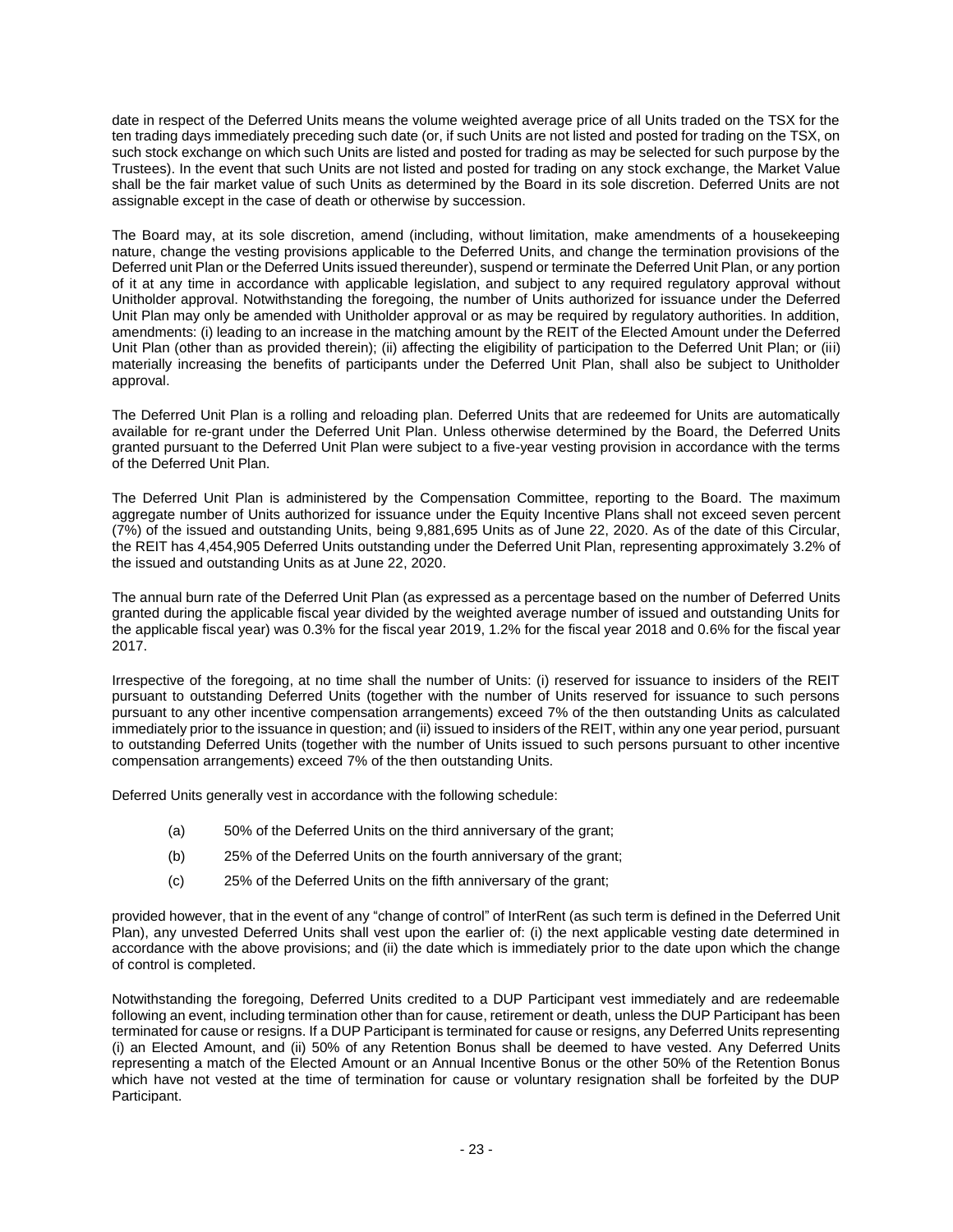If a DUP Participant retires from the REIT, any Deferred Units representing (i) an Elected Amount, and (ii) 50% of any Retention Bonus credited to the DUP Participant's Deferred Unit Account shall be deemed vested and, if the participant is 65 years or over and has been with the REIT for:

- (a) less than five years, then any Deferred Units granted to such DUP Participant granted under the Deferred Unit Plan which represent, (i) a match by the REIT of an Elected Amount, (ii) a Long Term Incentive Bonus and/or (iii) the other 50% of a Retention Bonus, in each case in accordance with the Deferred Unit Plan, and which have not yet vested, shall be immediately forfeited by the DUP Participant;
- (b) between five and ten years, then (i) 50% of any Deferred Units granted to such DUP Participant which represent a match by the REIT of an Elected Amount and/or an Annual Incentive Bonus, and (ii) 75% of any Deferred Units granted to such DUP Participant, which represent a Retention Bonus (and which have not vested at such time), shall immediately vest, be non-forfeitable, and be redeemed as soon as practically possible. In such a case, the remaining (i) 50% of any Deferred Units granted to a DUP Participant representing a match by the REIT of an Elected Amount and/or an Annual Incentive Bonus, and/or (ii) 25% of any Deferred Units granted to such DUP Participant which represent a Retention Bonus and which have not vested at such time, shall be immediately forfeited by the DUP Participant; or
- (c) ten years or greater, then any Deferred Units granted to such DUP Participant which represent a match by the REIT of an Elected Amount, or an Annual Incentive Bonus or Retention Bonus, and which have not vested at such time, shall immediately vest, be non-forfeitable and such Deferred Units shall be redeemed as soon as practically possible.

Subject to the approval of the Compensation Committee, the Deferred Units credited to a Participant's Deferred Unit Account that have vested may be redeemable in whole or in part on the date in which the Participant files a written notice of redemption.

# **Compensation of Chief Executive Officer**

The compensation of the REIT's Chief Executive Officer, Mike McGahan, is targeted at a level consistent with the compensation paid to chief executive officers in the Canadian real estate trust market. Mr. McGahan's compensation plan takes into consideration base salary as well as the REIT's short term bonus plan, Unit Option Plan, Deferred Unit Plan and Long Term Incentive Plan. Description of his compensation plan is set out under *"Principles of Executive Compensation*".

Mike McGahan is a member of the Board. Mr. McGahan is required to abstain himself from deliberations of the Board with respect to matters related to his compensation and also abstain from voting on these matters.

### **Other Compensation Policies**

### **Clawback Policy**

The Board has a senior executive compensation clawback policy for awards made under the REIT's Equity Incentive Plans. Under this policy, which applies to any current executive of the REIT, the Board may, pursuant to an agreement with such executive, require reimbursement of all or a portion of the annual incentive-based compensation received by such executive under the Equity Incentive Plan(s) in situations where:

- 1. the REIT is required to restate its financial results (a "**Restatement**") due to material non-compliance with any financial reporting requirement under applicable securities laws;
- 2. an executive engaged in fraud or willful misconduct (as admitted by the executive or, in the absence of such admission, as determined by a court of competent jurisdiction in a final judgment that cannot be appealed) which caused or significantly contributed to the material non-compliance that resulted in the Restatement; and
- 3. the amount of incentive compensation awarded or paid to the executive in respect of the year(s) to which the Restatement pertains ("**Actual Compensation**") would have been lower had it been calculated based on the restated financial results ("**Revised Compensation**").

In the circumstances described above, the Board may, in their discretion, seek to recover from the executive all or a portion of the after-tax difference between the Actual Compensation and the Revised Compensation where the REIT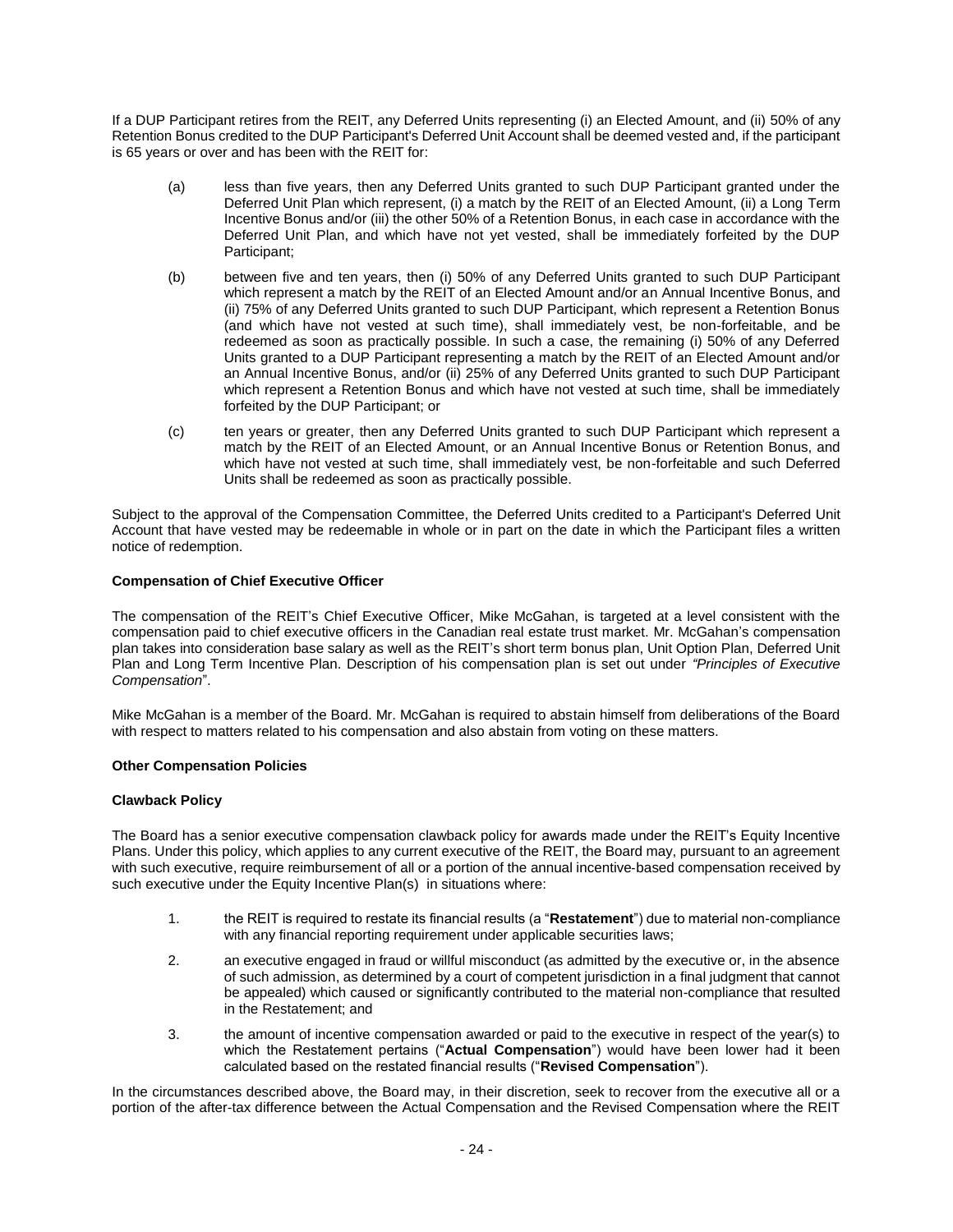has determined that the Restatement is required. To the extent that the difference between Actual Compensation and Revised Compensation relates to Unit-Based Compensation (as defined in the Clawback Policy) and the Unit-Based Compensation initially awarded has not been exercised (in the case of unit options) or vested (in the case of deferred units), the Trustees may cancel or adjust the number of options, granted or deferred units awarded in the year(s) to which the Restatement pertains to address such difference.

As of the date hereof, there has been no such circumstances requiring reimbursement from the executives of all or a portion of the after-tax difference between the Actual Compensation and the Revised Compensation.

#### **Performance Graph**

The following graph illustrates changes over the period from December 31, 2014 to December 31, 2019 in cumulative total shareholder return assuming that \$100 was invested on December 31, 2014 (with any distributions re-invested) in Units of the REIT, the S&P/TSX Composite Index and the S&P/TSX Capped Real Estate Index.



#### Total Return on a CDN \$100 Investment

|                                        | 31-Dec-14 |                  | 31-Dec-15 | 31-Dec-16        | 29-Dec-17        | 31-Dec-18 | 31-Dec-19 | Total Return |
|----------------------------------------|-----------|------------------|-----------|------------------|------------------|-----------|-----------|--------------|
| InterRent Real Estate Investment Tru S |           | 100 <sub>5</sub> | 113 S     | 133 <sub>5</sub> | 168 <sub>5</sub> | 246 S     | 301       | 201%         |
| S&P/TSX Composite Index                |           | 100 <sub>5</sub> | 92 S      | 111 S            | 121 <sub>5</sub> | 110S      | 136       | 36%          |
| S&P/TSX Capped REIT Index              |           | 100 <sub>5</sub> | 95 S      | 112 S            | 123 <sub>5</sub> | 131 S     | 161       | 61%          |

Sources: S&P Global Market Intelligence, S&P Dow Jones Indices

Annual bonuses for InterRent's NEOs is determined based on an assessment of 5 key attributes: sustainable profitability; operating efficiency improvements, disciplined and sustainable growth; conservative capitalization; and Unit price appreciation. Each of these attributes are evaluated using various measures that the Board believes is appropriate for the period being measured. As such, the total return for the Unitholders, as indicated by the above graph ("**Total Unitholder Return**"), is considered under the key attribute of Unit price appreciation, which makes up 20% of the potential bonus for NEOs. Over the past five years, the REIT has grown its portfolio significantly. Over the same five year period the Board has appointed 2 additional officers to the REIT (one in 2015 and one in 2018) increasing the number of NEOs from three to five. Over this same period, Total Unitholder Return increased by 201% while total NEO compensation, inclusive of the compensation paid to the two additional executive officers, increased by 68%.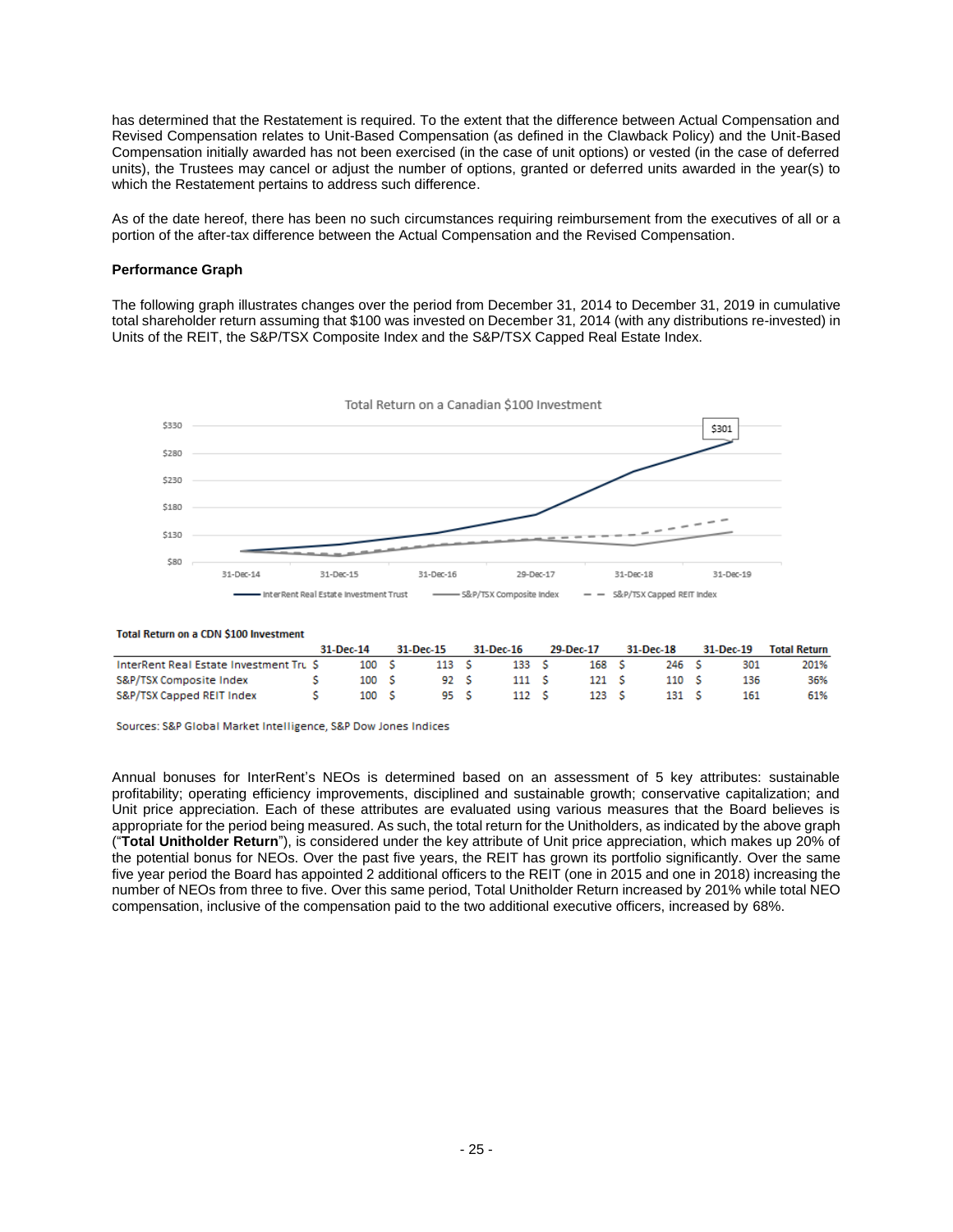# **SECURITIES AUTHORIZED FOR ISSUANCE UNDER EQUITY INCENTIVE PLANS**

<span id="page-27-0"></span>The following table sets forth, as of December 31, 2019, information concerning securities authorized for issuance under equity incentive plans.

|                                                                   | Number of Securities to be<br>issued upon exercise of<br>outstanding options,<br>warrants and rights | <b>Weighted average</b><br>exercise price of<br>outstanding options,<br>warrants and rights \$ | Number of<br>securities remaining<br>available for future<br>issuance under equity<br>incentive plans $(6)$ |
|-------------------------------------------------------------------|------------------------------------------------------------------------------------------------------|------------------------------------------------------------------------------------------------|-------------------------------------------------------------------------------------------------------------|
| <b>Plan Category</b>                                              |                                                                                                      |                                                                                                |                                                                                                             |
| Equity incentive plans previously approved by security<br>holders |                                                                                                      |                                                                                                |                                                                                                             |
|                                                                   | 854.140                                                                                              | \$6.11                                                                                         |                                                                                                             |
|                                                                   | 4.228.924                                                                                            | \$8.64                                                                                         |                                                                                                             |
|                                                                   | $1.810.000^{(5)}$                                                                                    | \$6.93                                                                                         |                                                                                                             |
| Equity incentive plans not previously approved by security        |                                                                                                      |                                                                                                |                                                                                                             |
| Total                                                             | 6.893.064                                                                                            | N/A                                                                                            | .849.200                                                                                                    |

Notes:

- (1) The material features of the Unit Option Plan are described above under the *heading "Compensation Discussion & Analysis – Long Term Incentive – Unit Option Plan*".
- (2) The material features of the Deferred Unit Plan are described above under the heading "*Compensation Discussion & Analysis – Long Term Incentive – Deferred Unit Plan*".
- (3) The outstanding Deferred Units are subject to vesting terms. As at December 31, 2019, if these vesting terms are met a maximum of 4,228,924 Units may be issued from treasury upon the redemption of all outstanding Deferred Units.
- (4) The material features of the Long Term Incentive Plan are described above under the heading "*Compensation Discussion & Analysis – Long-Term Incentive – Long Term Incentive Plan*".
- (5) This amount is alr*eady included in the Units issued and outstanding at December 31, 2019.*

(6) The maximum aggregate number of Units authorized for issuance under the Equity Incentive Plans shall not exceed seven percent (7%) of the issued and outstanding Units. At December 31, 2019, there were 124,889,487 Units issued and outstanding equating to a maximum of 8,742,264 Units authorized for issuance under the Equity Incentive Plans.

# **TERMINATION OF EMPLOYMENT CHANGES IN RESPONSIBILITY AND EMPLOYMENT CONTRACTS**

<span id="page-27-1"></span>The REIT entered into an employment agreement as of October 1, 2009 with Mike McGahan for an indefinite term, which employment agreement was most recently amended March 29, 2019 (hereinafter together the "**McGahan Agreement**").

In the event of the death, retirement or disability of Mr. McGahan, the McGahan Agreement provides for the lump sum payment of an amount equal to not less than two times the annual salary and two times the average annual bonus paid to Mr. McGahan in the previous two years.

In the event that Mr. McGahan's employment is terminated for any other reason or not for just cause or in the event Mr. McGahan resigns for "Good Reason", or there is a control change in the REIT, as such terms are defined therein, Mr. McGahan is entitled to a payment equal to the annual base salary and the annual maximum potential bonus that may be earned in the year of termination. Mr. McGahan would also be entitled to a further payment that, in the aggregate, equals: (i) three times the annual salary; and (ii) three times the maximum potential bonus for the year. In addition, the REIT is required to purchase from Mr. McGahan, at fair market value, all Units, rights, options or warrants to acquire Units of the REIT owned by Mr. McGahan (all of which shall be deemed to have vested) and pay him the difference between the exercise price and the fair market value of all rights, options or warrants to acquire Units subject to issuance pursuant to any options or warrants held by Mr. McGahan.

The REIT entered into an employment agreement with Curt Millar as of May 6, 2010, which employment agreement was most recently amended March 29, 2019 (the "**Millar Agreement**"). In the event that Mr. Millar's employment is terminated not for just cause or in the event Mr. Millar resigns for "Good Reason", or there is a control change in the REIT, as such terms are defined therein, Mr. Millar is entitled to a payment equal to the annual base salary and the annual maximum potential bonus that may be earned in the year of termination. Mr. Millar would also be entitled to a further payment that, in the aggregate, equals': (i) two times the annual salary; and (ii) two times the maximum potential bonus for the year. In addition, the REIT would be required to purchase from Mr. Millar, at fair market value, all Units, rights, options or warrants to acquire Units of the REIT owned by Mr. Millar (all of which shall be deemed to have vested) and pay him the difference between the exercise price and the fair market value of all rights, options or warrants to acquire Units subject to issuance pursuant to any options or warrants held by Mr. Millar.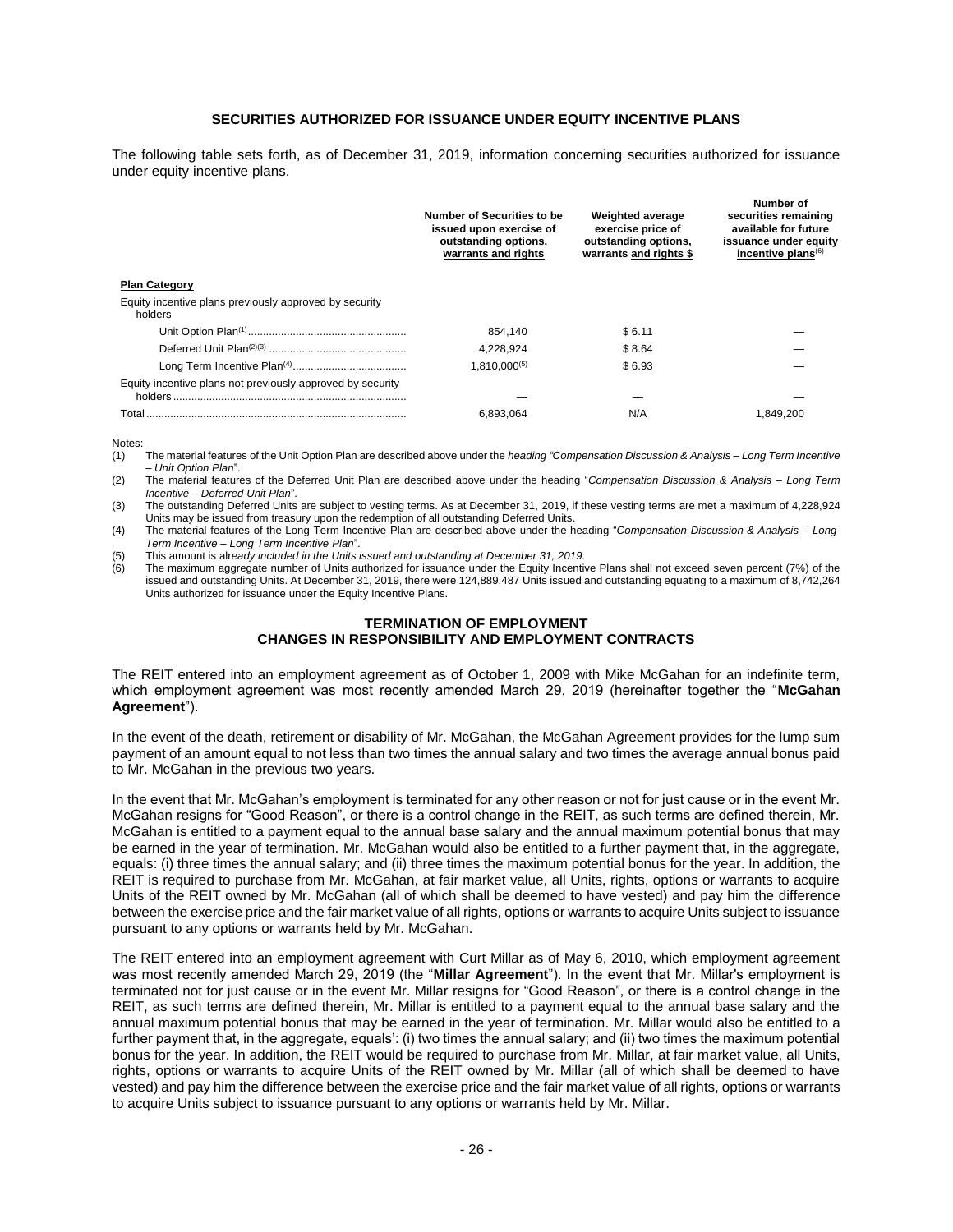The REIT entered into an employment agreement with Brad Cutsey as of April 6, 2015, which employment agreement was most recently amended March 29, 2019 (the "**Cutsey Agreement**"). In the event that Mr. Cutsey's employment is terminated not for just cause or in the event Mr. Cutsey resigns for "Good Reason", or there is a control change in the REIT, as such terms are defined therein, Mr. Cutsey is entitled to a payment equal to the annual base salary and the annual maximum potential bonus that may be earned in the year of termination. Mr. Cutsey would also be entitled to a further payment that, in the aggregate, equals: (i) two times the annual salary; and (ii) two times the maximum potential bonus for the year. In addition, the REIT would be required to purchase from Mr. Cutsey, at fair market value, all Units, rights, options or warrants to acquire Units of the REIT owned by Mr. Cutsey (all of which shall be deemed to have vested) and pay him the difference between the exercise price and the fair market value of all rights, options or warrants to acquire Units subject to issuance pursuant to any options or warrants held by Mr. Cutsey.

The REIT entered into an employment agreement with Dave Nevins as of February 15, 2018, which employment agreement was most recently amended March 29, 2019 (the "**Nevins Agreement**"). In the event that Mr. Nevins' employment is terminated not for just cause or in the event Mr. Nevins resigns for "Good Reason", or there is a control change in the REIT, as such terms are defined therein, Mr. Nevins is entitled to a payment equal to the annual base salary and the annual maximum potential bonus that may be earned in the year of termination. Mr. Nevins would also be entitled to a further payment that, in the aggregate, equals: (i) two times the annual salary; and (ii) two times the maximum potential bonus for the year. In addition, the REIT would be required to purchase from Mr. Nevins, at fair market value, all Units, rights, options or warrants to acquire Units of the REIT owned by Mr. Nevins (all of which shall be deemed to have vested) and pay him the difference between the exercise price and the fair market value of all rights, options or warrants to acquire Units subject to issuance pursuant to any options or warrants held by Mr. Nevins.

<span id="page-28-0"></span>The REIT entered into an employment agreement with Brian Awrey as of May 17, 2010, which employment agreement was most recently amended March 29, 2019 (the "**Awrey Agreement**"). In the event that Mr. Awrey's employment is terminated not for just cause or in the event Mr. Awrey resigns for "Good Reason", or there is a control change in the REIT, as such terms are defined therein, Mr. Awrey is entitled to a payment equal to the annual base salary and the annual maximum potential bonus that may be earned in the year of termination. Mr. Awrey would also be entitled to a further payment that, in the aggregate, equals: (i) the annual salary; and (ii) the maximum potential bonus for the year. In addition, the REIT would be required to purchase from Mr. Awrey, at fair market value, all Units, rights, options or warrants to acquire Units of the REIT owned by Mr. Awrey (all of which shall be deemed to have vested) and pay him the difference between the exercise price and the fair market value of all rights, options or warrants to acquire Units subject to issuance pursuant to any options or warrants held by Mr. Awrey.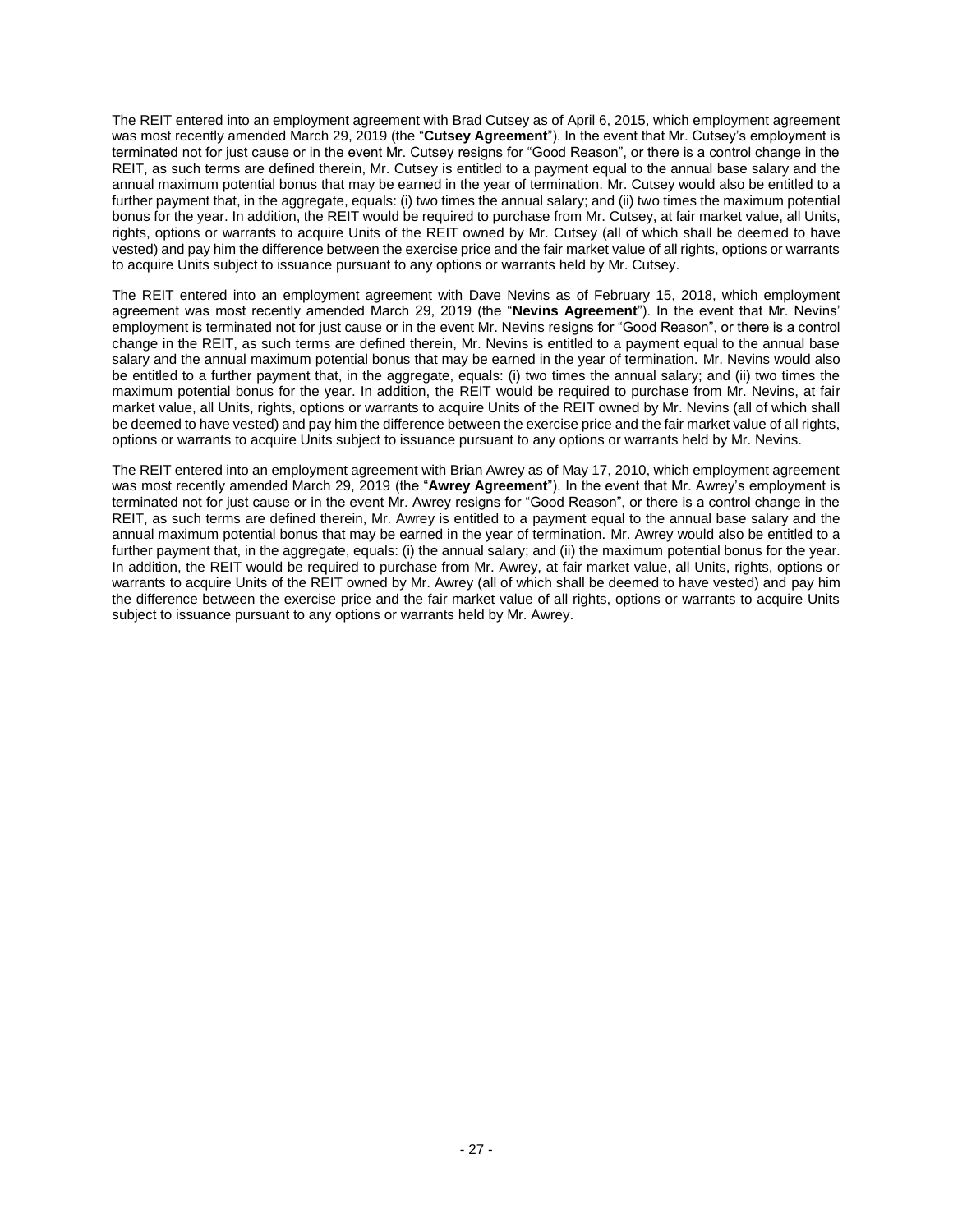# **TRUSTEES COMPENSATION**

| Name <sup>(1)</sup>        | Fees<br>Earned | Unit-based<br>Awards $(3)$ | Option-based<br>Awards | Non-equity<br><b>Incentive Plan</b><br>Compensation | All Other<br>Compensation | <b>Total</b> |
|----------------------------|----------------|----------------------------|------------------------|-----------------------------------------------------|---------------------------|--------------|
|                            | $($ \$)        | $($ \$)                    | $($ \$)                | $($ \$)                                             | $($ \$)                   | $($ \$)      |
| Paul Amirault              |                | \$72,208                   |                        |                                                     |                           | \$72,208     |
| Paul Bouzanis              |                | \$70,600                   |                        |                                                     |                           | \$70,600     |
| John Jussup <sup>(2)</sup> |                | \$40,825                   |                        |                                                     |                           | \$40,825     |
| Ronald Leslie              |                | \$61,767                   |                        |                                                     |                           | \$61,767     |
| Cheryl Pangborn            |                | \$45,100                   |                        |                                                     |                           | \$45,100     |

Notes:<br>(1) (1) For compensation for Mr. McGahan, see "*Summary Compensation Table*".

(2) Mr. Jussup joined the Board on February 25, 2019.

(3) Represents Annual Board of Trustee Fees that the Trustees have elected to receive in deferred units of in lieu of cash.

Each of the Trustees who are not members of management will receive from the REIT an annual retainer of \$18,000 per year, plus a fee of \$1,000 per board meeting and \$600 per committee meeting. In addition, the Chairmen receive the following respective amounts for chairing various committees: the Board \$25,000, Audit Committee \$10,000, Nominations and Governance Committee \$5,000, Compensation Committee \$5,000 and Capital Resources Committee \$20,000. The Trustees have elected to receive all of their fees related to 2019 in Deferred Units. The number of Units that each Trustee is entitled to receive on redemption of the Deferred Units shall be based on the 10-day weighted average trading price prior to the issuance of the Deferred Units. Trustees will also be reimbursed for reasonable travel and other expenses properly incurred by them in attending meetings of the Trustees or any committee meeting. Trustees are also eligible to participate in the Unit Option Plan and the Long Term Incentive Plan.

Trustees are required to accumulate \$150,000 in Units (including Deferred Units) by the third anniversary of their election as a Board member. As of December 31, 2019, all Trustees with over three years' tenure on the board have met this requirement.

#### **Outstanding Unit-Based Awards and Option-Based Awards**

The following table sets forth information concerning option-based awards and unit-based awards granted by the REIT to each of the Trustees (other than Trustees that are Named Executive Officers) outstanding as at December 31, 2019.

|                            | <b>Option Based Awards</b>                                                       |                                         |                              |                                                               |                                                             | <b>Unit-Based Awards</b>                                                                 |                                                                                                                        |  |
|----------------------------|----------------------------------------------------------------------------------|-----------------------------------------|------------------------------|---------------------------------------------------------------|-------------------------------------------------------------|------------------------------------------------------------------------------------------|------------------------------------------------------------------------------------------------------------------------|--|
| Name $(1)$                 | Number of<br><b>Securities</b><br>Underlying<br><b>Unexercised</b><br>Options(#) | Option<br><b>Exercise</b><br>Price (\$) | Option<br><b>Expiry Date</b> | Value of<br>Unexercised<br>in-the-Money<br>Options $(2)$ (\$) | Number of<br><b>Units that</b><br>have not Vested<br>$(\#)$ | <b>Market or Payout</b><br>Value of Unit-based<br>Awards that have<br>not Vested (\$)(2) | <b>Market or Payout</b><br>Value of vested<br><b>Unit-based Awards</b><br>not<br>paid out or<br>distributed $$^{(2)}$$ |  |
| Paul Amirault              | 25,000                                                                           | \$2.13                                  | 22-Jun-21                    | \$337,750                                                     | 41,187                                                      | \$644,165                                                                                | \$1,482,641                                                                                                            |  |
|                            | 25,000                                                                           | \$5.65                                  | 14-Jun-23                    | \$249,750                                                     |                                                             |                                                                                          |                                                                                                                        |  |
|                            | 25,000                                                                           | \$5.81                                  | 16-Dec-24                    | \$245,750                                                     |                                                             |                                                                                          |                                                                                                                        |  |
| Paul Bouzanis              |                                                                                  |                                         |                              |                                                               | 50,153                                                      | \$784,393                                                                                | \$677,243                                                                                                              |  |
| John Jussup <sup>(3)</sup> |                                                                                  |                                         |                              |                                                               | 5,448                                                       | \$85,207                                                                                 |                                                                                                                        |  |
| Ronald Leslie              | 25,000                                                                           | \$5.65                                  | 14-Jun-23                    | \$249,750                                                     | 44,454                                                      | \$695,261                                                                                | \$1,614,470                                                                                                            |  |
|                            | 25,000                                                                           | \$5.81                                  | 16-Dec-24                    | \$245,750                                                     |                                                             |                                                                                          |                                                                                                                        |  |
| Cheryl Pangborn            |                                                                                  |                                         |                              |                                                               | 17,586                                                      | \$275,045                                                                                |                                                                                                                        |  |

Notes:

(1) For outstanding unit-based awards and option-based awards for Mike McGahan see "*Outstanding Unit-Based Awards and Option-Based Awards*" under "*Compensation of Executive Officers*" above.

(2) Based on a December 31, 2019 closing price on the TSX of \$15.64 per Unit.

Mr. Jussup joined the Board on February 25, 2019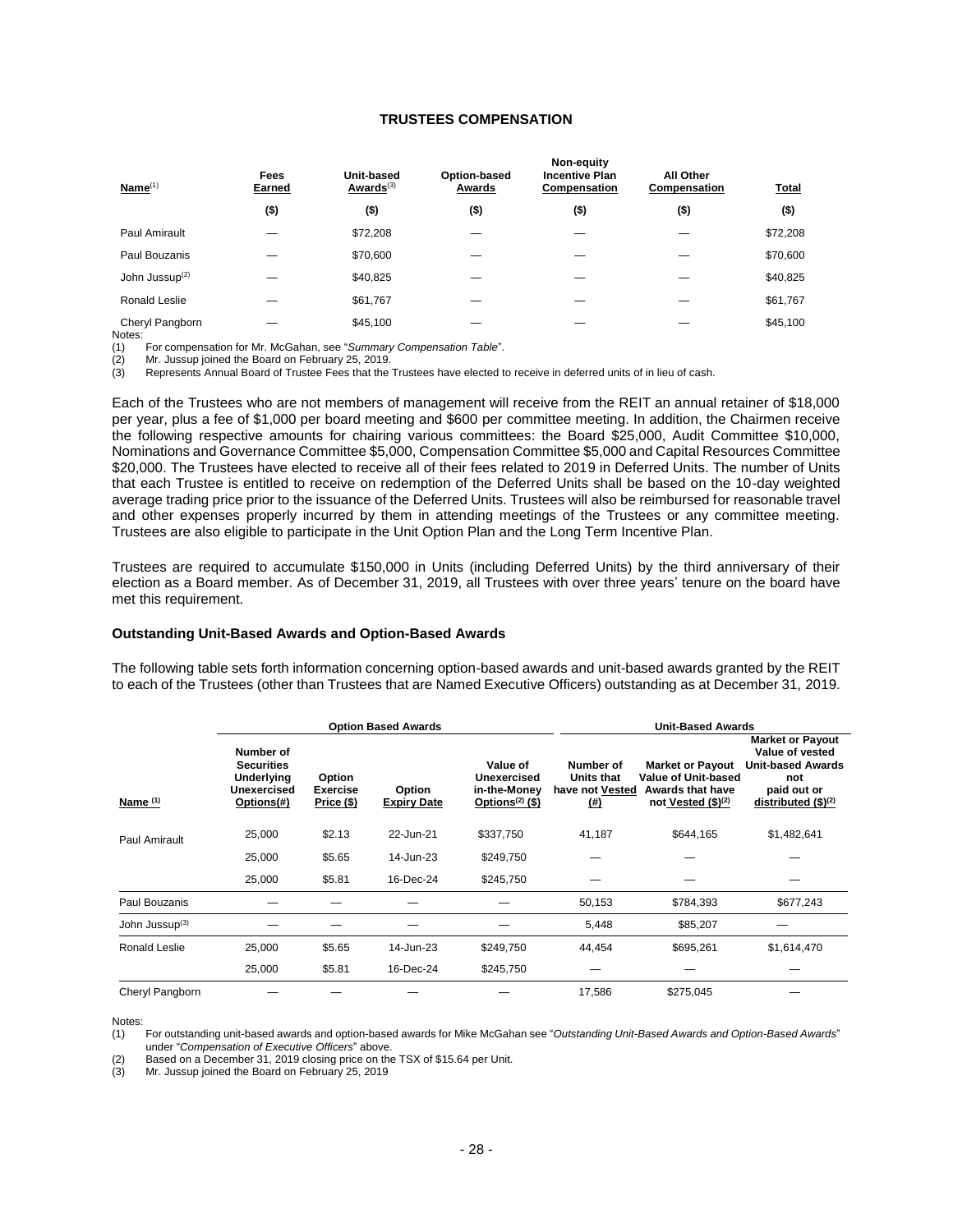# **Incentive Plan Awards – Value Vested or Earned During the Year**

The following table sets forth information concerning the value on vesting on all awards and the bonus payment during the year ended December 31, 2019 for each of the Trustees (other than Trustees that are Named Executive Officers).

|                 | <b>Option-Based Awards</b><br>- Value Vested<br>During the Year (\$) | <b>Unit-Based Awards</b><br>- Value Vested<br>During the Year (\$) | <b>Non-Equity Incentive Plan</b><br><b>Compensation - Value Earned</b><br>During the Year (\$) |
|-----------------|----------------------------------------------------------------------|--------------------------------------------------------------------|------------------------------------------------------------------------------------------------|
| Name            |                                                                      |                                                                    |                                                                                                |
| Paul Amirault   |                                                                      | $$202,297^{(1)}$                                                   |                                                                                                |
| Paul Bouzanis   |                                                                      | $$293,477^{(2)}$                                                   |                                                                                                |
| John Jussup     |                                                                      |                                                                    |                                                                                                |
| Ronald Leslie   |                                                                      | $$206.219^{(3)}$                                                   |                                                                                                |
| Cheryl Pangborn |                                                                      |                                                                    |                                                                                                |

Notes:

(1) Mr. Amirault had 13,482 Deferred Units vest in 2019 that remained unexercised at year end representing \$202,297.

(2) Mr. Bouzanis had 19,532 Deferred Units vest in 2019 that remained unexercised at year end representing \$293,477.<br>(3) Mr. Leslie had 13,726 Deferred Units vest in 2018 that remained unexercised at year end representing (3) Mr. Leslie had 13,726 Deferred Units vest in 2018 that remained unexercised at year end representing \$206,219.

#### **Indebtedness of Trustees under Securities Purchase Programs**

The following table sets forth information concerning the indebtedness of the Trustees (other than Trustees that are Named Executive Officers) under securities purchase programs. For the REIT, this is in relation to the Long Term Incentive Plan units that were offered by the REIT and subscribed for by the Trustees prior to December 31, 2019.

| Name and<br><b>Principal Position</b> | Involvement<br>of REIT<br>or Subsidiary | <b>Largest Amount</b><br>Outstanding<br>During 2019 (\$) | <b>Amount Outstanding</b><br>as at June 22, 2020(\$) <sup>(1)</sup> | <b>Financially Assisted</b><br><b>Securities Purchases</b><br>during 2019 (#) | <b>Security for</b><br><b>Indebtedness</b> | <b>Amount Forgiven</b><br><b>Durina</b><br>$2019($ \$) |
|---------------------------------------|-----------------------------------------|----------------------------------------------------------|---------------------------------------------------------------------|-------------------------------------------------------------------------------|--------------------------------------------|--------------------------------------------------------|
| Paul Amirault                         | Lender                                  | \$91.485                                                 | \$91.438                                                            |                                                                               | Pledge of Unit<br>Certificates             |                                                        |
| Paul Bouzanis                         | Lender                                  | \$952.660                                                | \$941.324                                                           |                                                                               | Pledge of Unit<br>Certificates             |                                                        |
| Ronald Leslie                         | Lender                                  | \$228.713                                                | \$228,594                                                           |                                                                               | Pledge of Unit<br>Certificates             |                                                        |
| Cheryl Pangborn                       | Lender                                  | \$72.395                                                 | \$71.273                                                            |                                                                               | Pledge of Unit<br>Certificates             |                                                        |

Notes:

<sup>(1)</sup> Under the terms of the Long Term Incentive Plan, the purchase price for Plan Units (as defined below under the heading "*Long Term Incentive Plan*") offered to the Trustees for subscription and purchase are payable in instalments, with an initial instalment of 5% paid when the Plan Units are issued. The balance is due over a term not exceeding ten years. Participants are required to pay interest at a ten-year fixed rate based on the REIT's fixed borrowing rate for long-term mortgage financing (3.09% for Plan Units issued July 28, 2017 and 3.30% for Plan Units issued March 5, 2018) and are required to apply cash distributions received on these Units toward the payment of interest and the remaining instalment.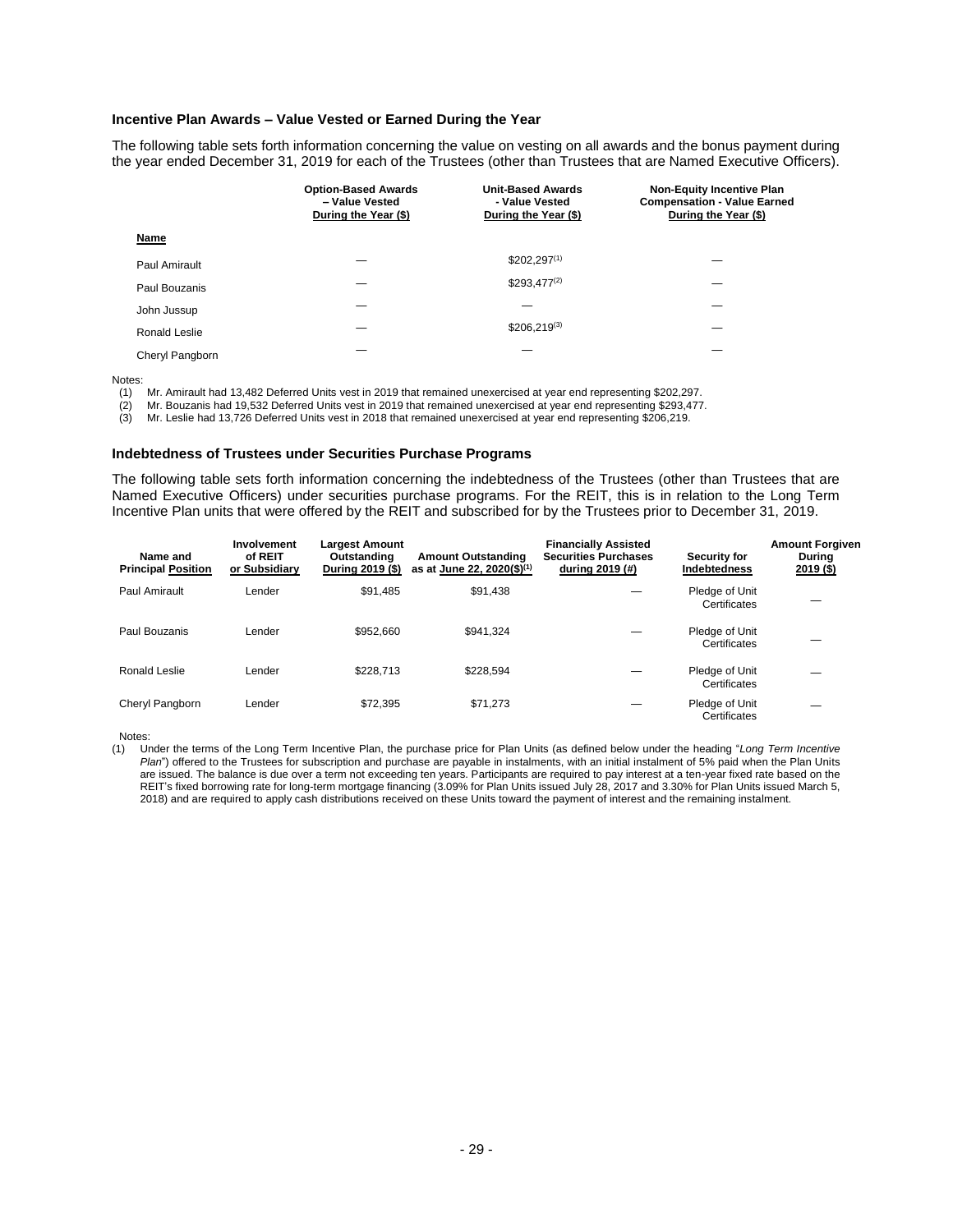### **INTERESTS OF INFORMED PERSONS IN MATERIAL TRANSACTIONS**

<span id="page-31-0"></span>Since January 1, 2019, no informed person of the REIT, nominee for election as a Trustee, or any associate or affiliate of an informed person or nominee, has or had any material interest, direct or indirect, in any transaction or any proposed transaction, which has materially affected or will materially affect the REIT or any of its subsidiaries.

#### **PROPERTY MANAGEMENT AGREEMENT**

<span id="page-31-1"></span>In 2018, the REIT entered into an agreement with CLV to internalize the Trust's property management function effective February 15, 2018. As a result of the internalization, the property, asset and project management fees payable by the Trust under the Property Management Agreement was eliminated. Upon closing of the transaction, the current employees of the property manager who were providing property management services for the Trust's properties became employees of the Trust or one of its affiliates. InterRent REIT and CLV have agreed to use commercially reasonable efforts to cooperate for a period of 24 months following the closing of the transaction to, among other things, ensure the orderly transition of the Trust-related property management business and to minimize any disruption to either party. During such period, the Trust has agreed to provide the property manager with access to the purchased assets on a cost recovery basis. CLV has also agreed to allow the Trust to use the property manager's brand without cost for a period of 24 months following closing of the transaction.

### **AUDIT COMMITTEE INFORMATION**

<span id="page-31-2"></span>National Instrument 52-110 - *Audit Committees* ("**NI 52-110**") requires that certain information regarding the audit committee of an issuer be included in the issuer's annual information form ("**AIF**"). Readers are referred to "*Committees of the Board of Trustees*" in the REIT's most recent AIF, dated March 3, 2019, filed on SEDAR at [www.sedar.com.](http://www.sedar.com/)

### **REPORT ON TRUST GOVERNANCE**

<span id="page-31-3"></span>The REIT believes that adopting and maintaining appropriate governance practices is fundamental to a well-run trust, to the execution of its chosen strategies and to its successful business and financial performance. National Instrument 58-101 – *Disclosure of Corporate Governance Practices* and National Policy 58-201 – *Corporate Governance Guidelines* (the "**Governance Guidelines**") of the Canadian Securities Administrators set out a list of non-binding corporate governance guidelines that issuers are encouraged to follow in developing their own corporate governance guidelines. The following disclosure is required by the Governance Guidelines and describes the REIT's approach to governance and outlines the various procedures, policies and practices that the REIT and the Board have implemented to address the foregoing requirements.

#### *Board of Trustees*

Of the REIT's nominees to the Board, five of six (or 83%) are considered to be independent. The independent nominees for election as Trustees are Mr. Paul Amirault (Chair), Mr. Paul Bouzanis, Mr. Ronald Leslie, Ms. Cheryl Pangborn and Mr. John Jussup.

Mr. Mike McGahan is not considered to be independent under applicable securities laws because he is also an officer of the REIT.

The independent Trustees of the REIT regularly hold meetings without members of management present. During the year ended December 31, 2019, five such meetings were held.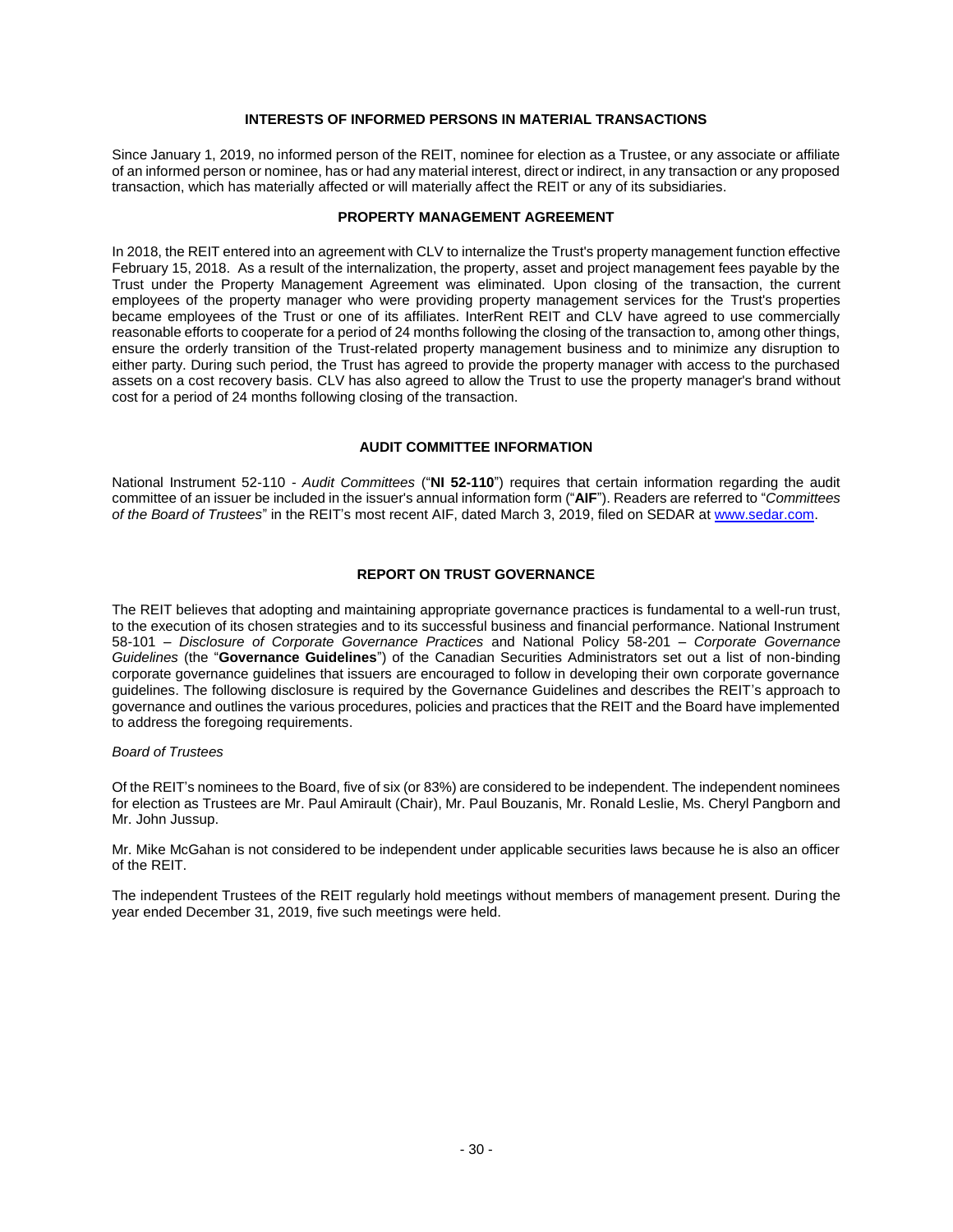The following table sets out the attendance record for each current Trustee for Board of Trustee and committee meetings while such individuals were Trustees in 2019:

| <b>Name of Trustee</b> | <b>Trustee Meetings</b> | <b>Committee Meetings</b> |
|------------------------|-------------------------|---------------------------|
| Paul Amirault          | 20 of 20                | 5 of 5                    |
| Paul Bouzanis          | 20 of 20                | 6 of 6                    |
| John Jussup            | 17 of 18                | $2$ of $2$                |
| Ronald Leslie          | 20 of 20                | 6 of 6                    |
| Cheryl Pangborn        | 19 of 20                | 7 of 7                    |
| Mike McGahan           | 19 of 20                | 3 of 3                    |

#### *Trustee Meetings*

The current Chairman of the Board, Mr. Paul Amirault, is an independent trustee. The Chairman, who is appointed by the board, is responsible for the effective functioning of the Board. His or her primary responsibility is to facilitate the operations and deliberations of the Board and to satisfy the Board's responsibilities under its mandate. The Chairman of the Board is required to establish procedures to govern the Board's work and ensure the Board's discharge of its duties, including:

- collaborating with the Chief Executive Officer and other members of management, where appropriate, to develop the agenda for Board meetings;
- providing appropriate information from management to enable the Board and committees to fulfill their duties; ensuring that items requiring Board/committee approval are appropriately tabled;
- ensuring the proper flow of information to the Board and reviewing adequacy and timing of documentary materials in support of management's proposals;
- ensuring that external advisors retained or to be retained by the Board are appropriately qualified and independent; and
- ensuring that the Board has access to members of senior management as may be required by the Board.

The Chairman of the Board is also mandated to chair every Board meeting and encourage free and open discussion at meetings; chair every meeting of Unitholders and respond to such questions as are put to the Chairman of the Board at any such meeting; receive notices and materials for all committee meetings and attend all such meetings whenever possible; together with the Nominations and Governance Committee, identify guidelines for the selection of, and evaluation of the conduct of, the Trustees; act as liaison between the Board and management; and carry out other duties as requested by the Board as a whole, depending on need and circumstances.

The following Trustees are directors or trustees of other reporting issuers:

**Trustee Company**

Mr. Ronald Leslie **C-COM Satellite Systems Inc.** 

#### *Board Mandate*

Attached as Appendix A is the REIT's Charter of the Board of Trustees.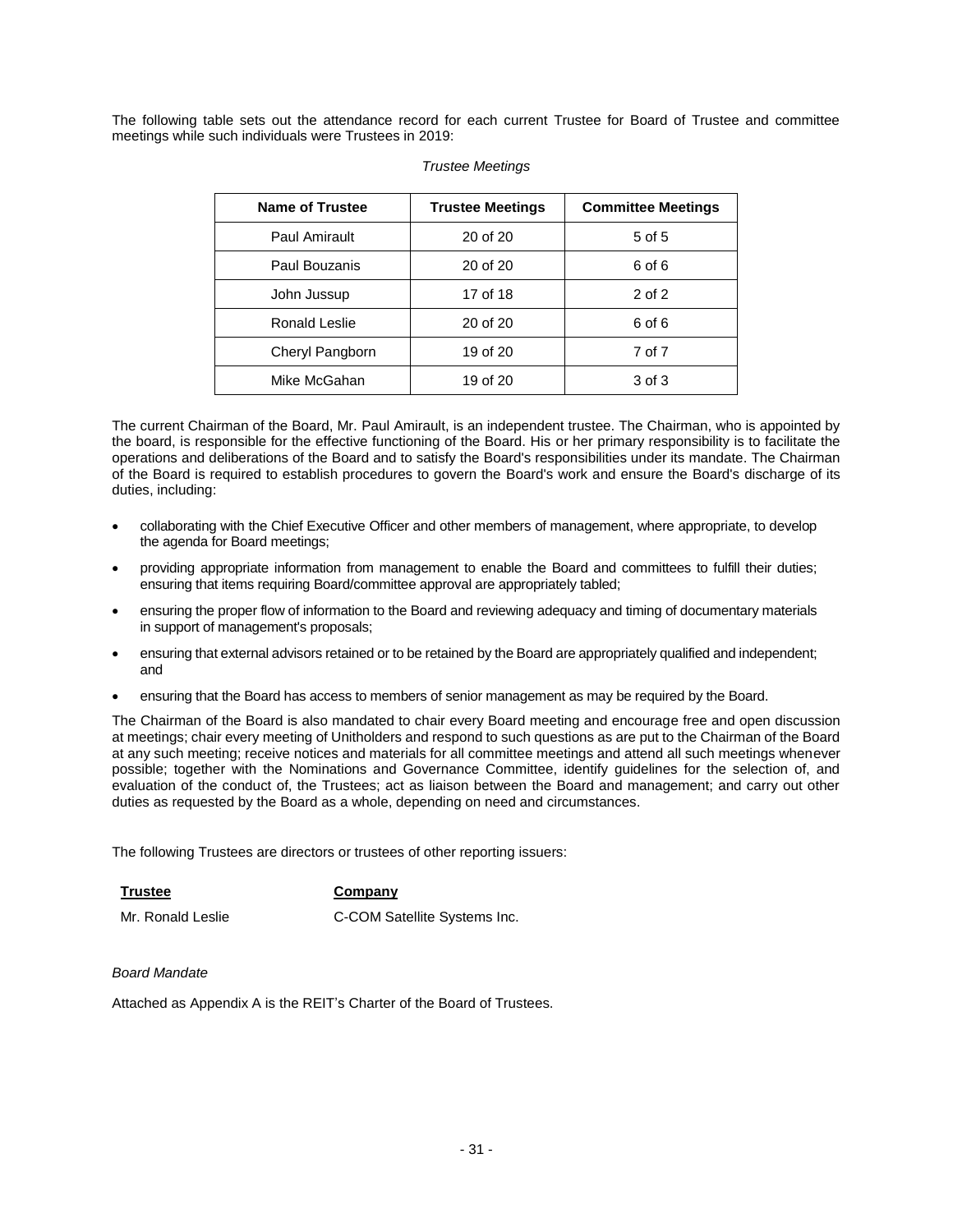#### *Orientation and Continuing Education*

While the REIT currently has no formal orientation and education program for new Board members, sufficient information (such as copies of the Declaration of Trust, Board and Committee mandates, recent financial statements, prospectuses, proxy solicitation materials, and various other operating, property and budget reports) is provided to any new Board member to ensure that new Trustees are familiarized with the REIT's business and the procedures of the Board. In addition, new Trustees will be encouraged to visit and meet with management on a regular basis. The REIT also encourages continuing education of its Trustees and officers where appropriate in order to ensure that they have the necessary skills and knowledge to meet their respective obligations to the REIT.

#### *Position Descriptions*

The Board delineates the roles and responsibilities of the Chairs with reference to the Charter of the Board and the Charter for each particular committee. Position descriptions have not been developed for the Chair of the Board or any committee.

The Chief Executive Officer is responsible for executing upon those functions that have been delegated by the Board to management and for meeting the REIT's annual performance targets that are approved by the Board as part of its strategic planning process. Given the REIT's relative size, the role of Chief Executive Officer can vary greatly from day to day and year to year. Moreover, the Chief Executive Officer often takes on other supporting work on an "as needed" basis. As the REIT continues to grow, the responsibilities of the Chief Executive Officer may change dramatically. While in companies and trusts of greater size, the role of the Chief Executive Officer may not vary so much from year to year or from quarter to quarter, this has not been the case with InterRent. The Board assists in the delineation of the role and responsibilities of the Chief Executive Officer through its regular meetings and may consider implementing a position description for the Chief Executive Officer as part of its ongoing corporate governance review. A position description for the Chief Executive Officer has not yet been developed. The employment contract with the Chief Executive Officer sets out specific areas for the Board and the Compensation Committee to monitor the Chief Executive Officer's performance. The Chairman and/or the Chief Executive Officer report to the Board. Reports are required at each meeting and at least one interim report to members of the Board from the Chief Executive Officer between each meeting.

#### *Ethical Business Conduct*

The Board has adopted a formal code of ethics for Trustees, a copy of which may be obtained on SEDAR at www.sedar.com. Recently, the Board has provided the mandate to ensure that everyone working for the REIT understands and signs the code of ethics. This has been accomplished for all Board members, all executives and a large percentage of employees and it has become a necessary document to be discussed and signed by all new employees. In addition, the Board has assumed responsibility for monitoring the REIT's compliance with strategic planning matters, implementing a process for assessing the effectiveness of committees of Trustees and individual Trustees.

The Board has also adopted a policy of permitting individual Trustees under appropriate circumstances to engage legal, financial or other expert advisors at the REIT's expense.

The current CEO's employment contract contains provisions requiring the CEO to bring to the attention of the Board any opportunities that may generate issues involving the CEO's fiduciary duties as well as potential conflicts of interests. In particular, the employment contract contains provisions requiring the CEO to notify the appropriate committee in writing of any potential multi-unit opportunity. Finally, the employment contract recognizes the CEO's other function as the CEO of another corporation and provides for a reasonable allocation of time to that other position but not to exceed 1/3 of his time.

#### *Nomination of Trustees*

The Board has established the Nominations and Governance Committee which has assumed responsibility for the appointment and assessment of Trustees. The Nominations and Governance Committee is comprised of Messrs. Paul Amirault (Chair), Paul Bouzanis, each of whom are considered independent and a vacancy to be filled by the Board in due course.

The Board believes that its current size, assuming the filling of the current vacancy, is appropriate given the scope of the business and operations of the REIT and its current stage of development. While there are no formal criteria for Board membership, the REIT attempts to attract and retain Trustees with business knowledge and a particular knowledge of the real estate industry or other areas (such as finance, securities and corporate law) which provide knowledge to assist in guiding the officers of the REIT. As such, nominations would normally be the result of recruitment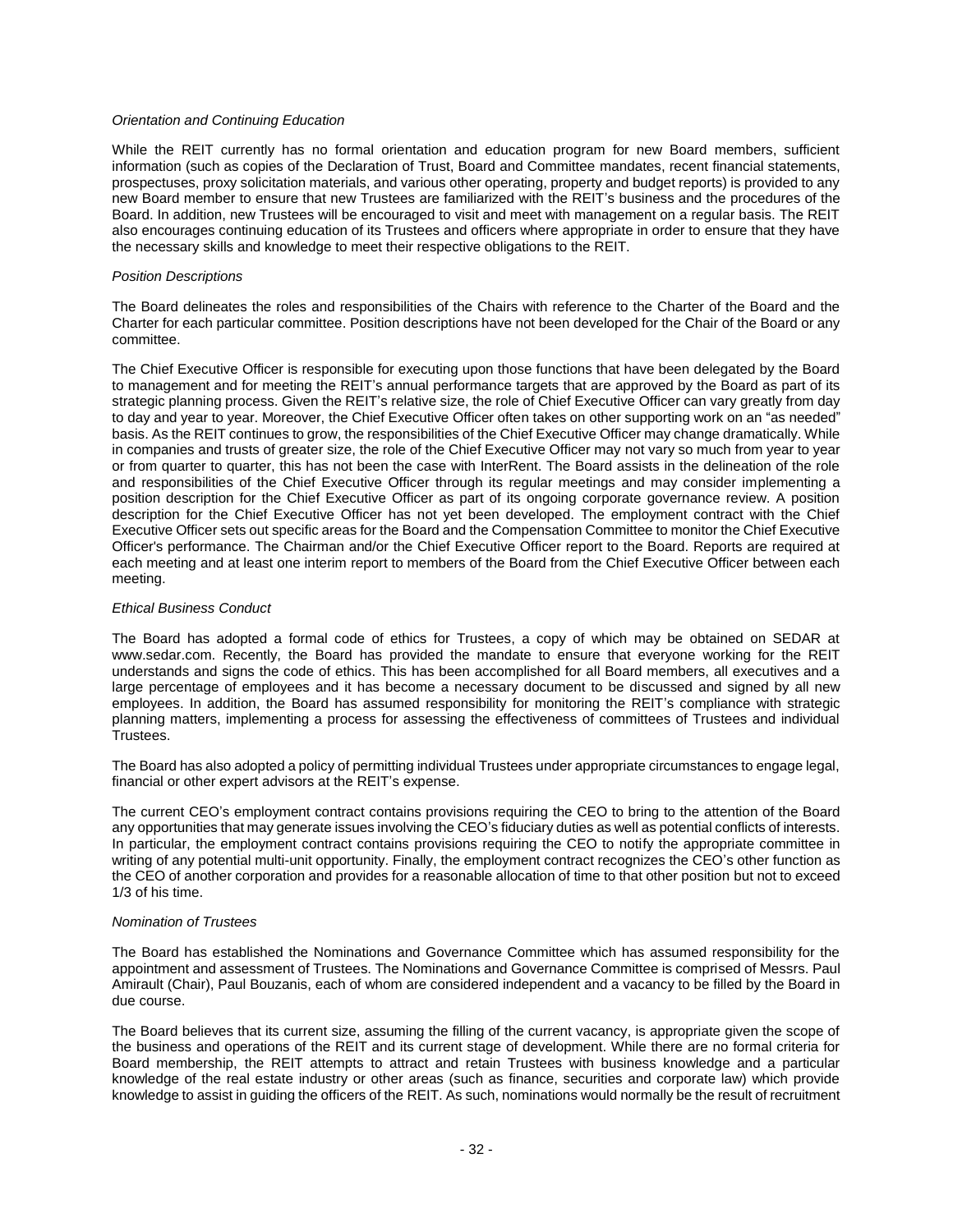efforts and discussions amongst the Nominations and Governance Committee, prior to the consideration of the Board as a whole.

The Nominations and Governance Committee's primary role is to assist the Board in fulfilling its oversight responsibilities by, among other things, (i) assessing the effectiveness of the Board as a whole as well as the contribution of individual trustees, (ii) assessing and improving the REIT's governance practices, (ii) overseeing the recruitment and selection of new nominees for appointment to the Board, and (iii) orienting new trustees.

The Nominations and Governance Committee's duties include (i) reviewing the size and composition of the Board, (ii) evaluating the competencies and skill of each trustee and of the Board as a whole, (iii) reviewing the REIT's governance practices at least annually and recommending to the Board any changes to such practice that it considers appropriate, and (iv) reviewing the Board's committee structure on an annual basis and recommending to the Board any changes it considers necessary or desirable.

#### *Compensation Committee*

The Compensation Committee of the Board will review on an annual basis the adequacy and form of compensation of the senior executives and Trustees to ensure that such compensation reflects the responsibilities, time commitment and risks involved in being an effective executive officer or Trustee, as applicable.

Currently, Trustees are eligible to receive set remuneration and participate in the Unit Option Plan, the Deferred Unit Plan and the Long Term Incentive Plan (see descriptions under "*Compensation of Executive Officers*"*).*

#### *Capital Resources Committee*

The Capital Resources Committee's primary role is to assist the Board in fulfilling its oversight responsibilities related to: (i) the acquisition, disposition, major renovation or maintenance of properties and buildings owned by the REIT; (ii) capital expenditures; (iii) development of strategies, policies and practices for the management and use of the REIT's capital resources; and (iv) undertake any other duties the Board may delegate to the Capital Resources Committee.

The Nominations and Governance Committee, the Compensation Committee and the Capital Resources Committee ensure operation as independent committees of the Board by maintaining a majority of independent trustees.

#### *Assessments*

The Board is committed to regular assessments of the effectiveness of the Board, the committees of the Board and the individual Trustees. The Nominations and Governance Committee is charged with annually reviewing and making recommendations to the Board regarding evaluations of the Board, the committees of the Board and the individual Trustees. The process for such evaluations may include the following:

- (a) individual discussions between each Trustee and an independent consultant and/or the Chair of the Nominations and Governance Committee;
- (b) with regard to individual Trustee assessments, peer and/or self-evaluations; and
- (c) individual discussions with those members of senior management who regularly interact with the Board.

The Nominations and Governance Committee is responsible for overseeing the implementation of the evaluation process, reviewing the evaluation results, developing recommendations based on the results and reporting to the Board on the results and any recommendations. The Board will then consider the results and recommendations to determine what, if any, action should be taken.

#### *Trustee Term Limits*

The REIT has not adopted term limits for the Board. The Board believes that the focus has been, and should continue to be, on building a Board with a diverse skillset and expertise in various disciplines in order to provide a high level of stewardship for the REIT and guidance to the management team. The Board does recognize that some turnover is desirable as it may introduce different ideas and perspectives, but this must be also balanced against the advantages of the general industry and REIT specific knowledge that is developed over a Board member's tenure. The Nominations and Governance Committee annually considers potential changes to the composition of the Board, and reports to the Board on such consideration, in advance of the Board presenting nominees for election to the unitholders of the REIT.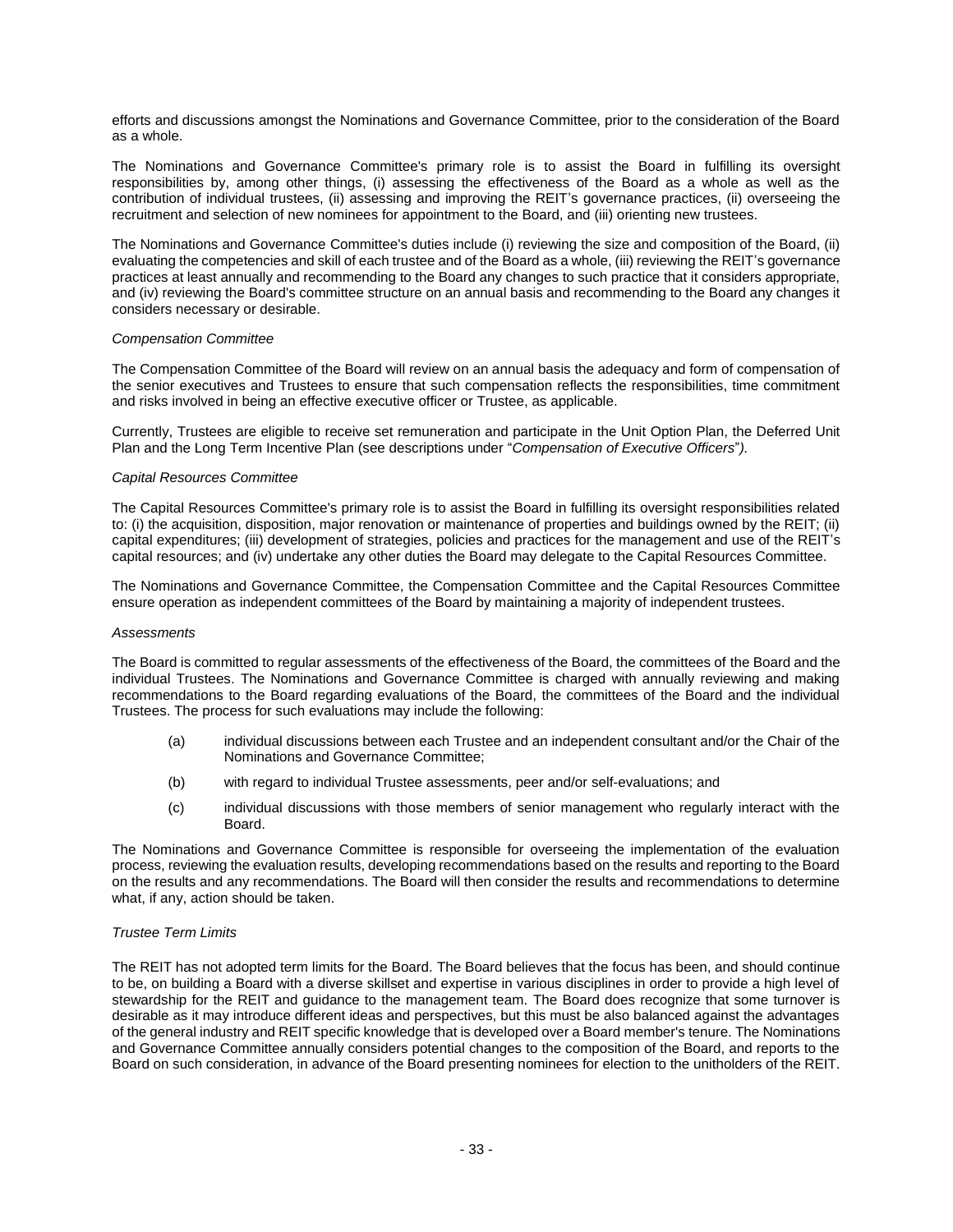#### *Gender Diversity and Representation of Women*

The overriding criteria for nomination to the Board or when appointing or promoting individuals to senior management positions is merit. The Nominations and Governance Committee discusses on an annual basis, at minimum, the relevant measurable objectives for promoting diversity both on the Board and in senior management positions. As such, when positions become available either on the Board or in senior management, the Committee and the Board are in a position to give due consideration to the composition of the Board or senior management team in regards to selecting candidates and promoting diversity. As of the date of this report, there is one woman on the Board representing 16.7% of the Trustees on the board. There is 1 woman on the 6 person senior management team, this represents 16.7% of the team.

The Board approved a Diversity Policy on May 4, 2015 in regards to gender, age, ethnicity and geographic background related to both the Board and the management of the REIT. Given the current skills and expertise of the Board and the senior management team, and the need to ensure that each selection is made on the merits of the individual and the needs of the REIT at the time, the REIT has not adopted targets for gender or diversity on the Board or in the executive management team. The REIT is, however, committed to the recruitment, retention, development and promotion of qualified candidates in relation to the policy.

### **ADDITIONAL INFORMATION**

<span id="page-35-0"></span>Additional information relating to InterRent can be found on SEDAR at www.sedar.com. Further financial information is provided by the REIT's financial statements for the year ended December 31, 2019 and related management's discussion and analysis of results, both of which have been filed on SEDAR. Security holders may also contact the Chief Financial Officer of the REIT by phone at (613) 569-5699 or by e-mail at [cmillar@interrentreit.com](mailto:cmillar@interrentreit.com) to request copies of these documents.

The REIT will provide to any person or company, upon receipt of a request to the Chief Financial Officer of the REIT, and without charge in the case of a securityholder, a copy of: (i) this Circular together with one copy of any document, or the pertinent pages of any document, incorporated by reference in this Circular; and (ii) the REIT's most recently filed annual financial statements, together with the accompanying report of the auditor.

# **GENERAL**

The Trustees of InterRent have approved the contents and the sending of this Circular.

**DATED** at Ottawa, Ontario, on June 22, 2020

*"Mike McGahan"*

Mike McGahan Chief Executive Officer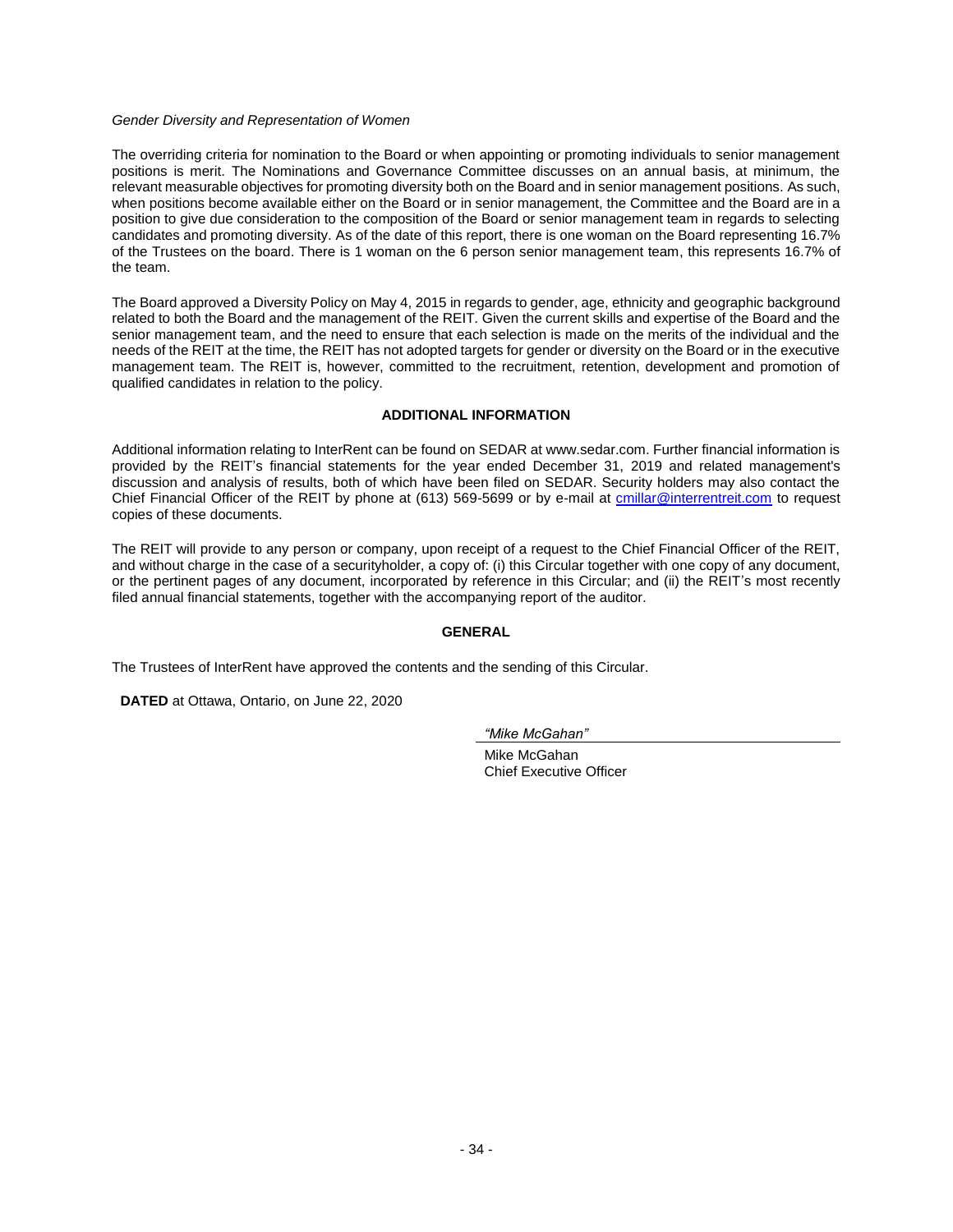### **APPENDIX A**

# **INTERRENT REAL ESTATE INVESTMENT TRUST** (THE "**TRUST**") **CHARTER OF THE BOARD OF TRUSTEES** (the "**Charter**")

#### <span id="page-36-0"></span>**I. GENERAL**

#### **1. Mandate and Purpose**

The Board of Trustees (the "**Board**"/"**Board of Trustees**") of the Trust has, subject to all of the provisions of the declaration of trust of the Trust, as amended from time to time (the "**Declaration of Trust**"), the responsibility to:

- oversee the conduct of the business of the Trust;
- oversee the activities of management who are responsible for the day-to-day conduct of the business of the Trust;
- enhance and preserve long-term unitholder value;
- ensure that the Trust meets its obligations on an ongoing basis and operates in a reliable manner; and
- perform the additional duties set out in this Charter.

In performing its functions, the Board should also consider the legitimate interests of the Trust's other stakeholders such as its employees, customers, suppliers, tenants and the communities in which it carries on business. In broad terms, the Board is responsible for the stewardship of the Trust and will be actively involved in strategic planning, financial reporting, risk management and mitigation, senior management appointments, communication planning and internal control integrity.

#### **2. Authority**

Subject to the Declaration of Trust, the Board may operate by reserving certain powers to itself, and by delegating certain powers, duties and responsibilities to the management of the Trust or to various committees of the Trust (the "**Committees**") constituted by the Board, as it deems fit.

# **II. PROCEDURAL MATTERS**

#### **1. Composition and Qualification**

The Board of Trustees shall be constituted at all times of a majority of independent trustees in accordance with National Instrument 58-101 – *Disclosure of Corporate Governance Practices*. A trustee is considered to be "independent" if he or she has no direct or indirect material relationship which could, in the view of the Board of Trustees, reasonably interfere with the exercise of a trustee's independent judgment. Notwithstanding the foregoing, a trustee shall be considered to have a material relationship with the Trust (and therefore shall not be considered to be an "independent" trustee) if he or she falls in one of the categories listed in Schedule "A" attached hereto. Subject to the Declaration of Trust, the trustees shall be elected at each annual meeting of the unitholders and hold office for a term expiring at the close of the next annual meeting of unitholders following such election.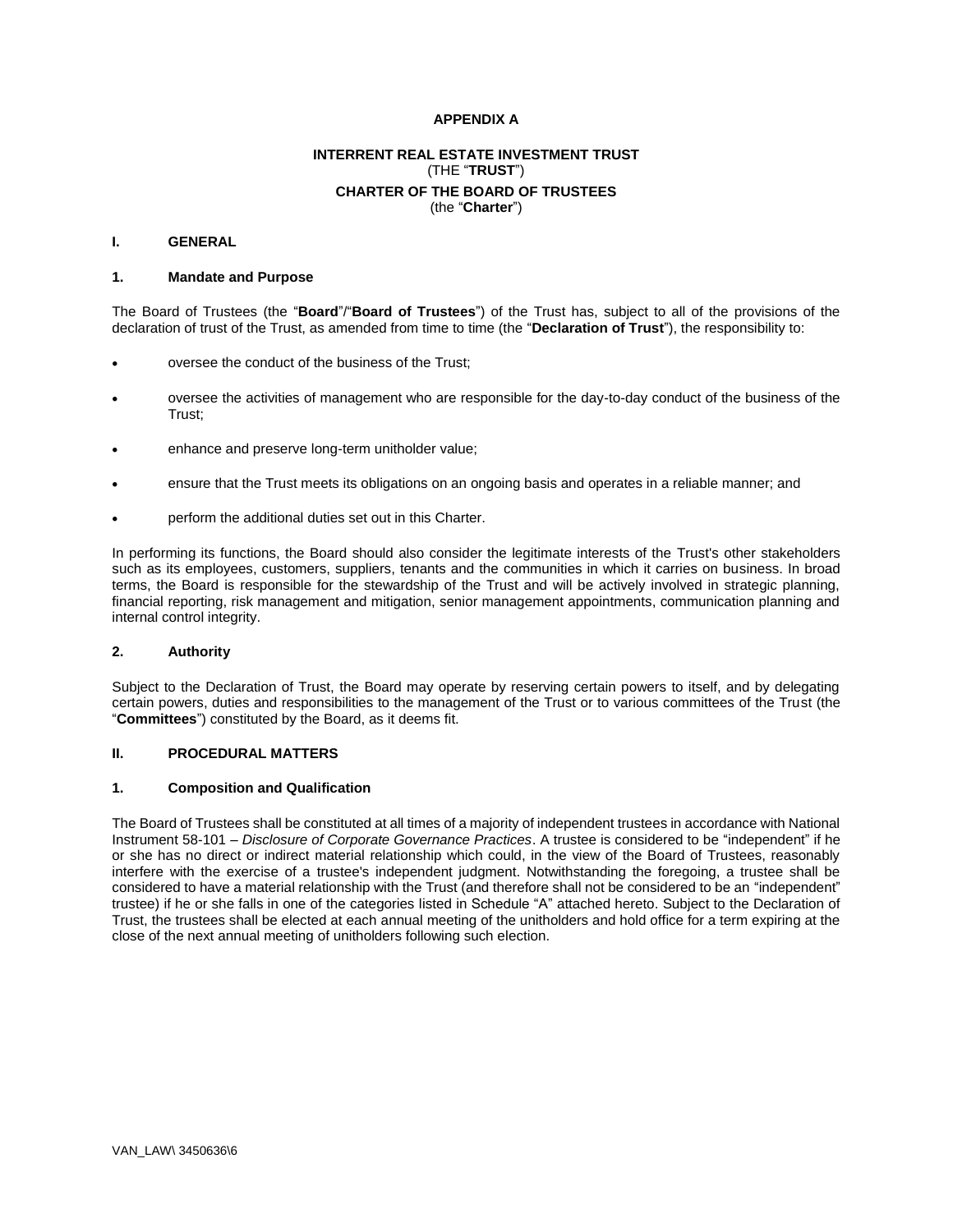#### **2. Structure and Operations**

#### (a) **Chair**

Each year, the Board will appoint one of its members to act as the chairperson of the Board (the "**Chair**"). The Chair should also be independent or alternatively the Board will appoint an independent lead trustee. The Chair may be removed at any time at the discretion of the Board. If the Chair is absent from any meeting, the Board will select one of the other members of the Board to preside at that meeting.

#### (b) **Meetings**

The Chair will be responsible for developing and setting the agenda of the Board meetings, and in consultation with the management, determining the schedule and frequency of such Board meetings. Meetings of the Board will be conducted in accordance with the Declaration of Trust.

#### (c) **Notice**

Notice of the time and place of every meeting will be given, in writing, verbally or by means of telephonic or other electronic communication to each trustee, the chief executive officer ("**CEO**") of the Trust and the chief financial officer ("**CFO**") of the Trust, at least 48 hours prior to the time fixed for such meeting. The notice period may be waived by a quorum of the Board.

#### (d) **Attendees**

The Board may invite such officers and employees of the Trust and advisors as it sees fit from time to time to attend meetings of the Board and assist in the discussion and deliberation of matters being considered by the Board, and to provide information as necessary.

#### (e) **Quorum**

Quorum for the transaction of business at any meeting of the Board shall be a majority of the number of trustees then holding office, provided that a majority of the trustees comprising the quorum must be resident Canadians and independent trustees. No business may be transacted by the Board except at a meeting of its members at which a quorum of the Board is present in person, or by means of a telephonic, electronic or other communications facility that permits all participants participating in the meeting to communicate with each other simultaneously and instantaneously.

#### (f) **Secretary**

The Board will appoint a Secretary to the Board who need not be a trustee or officer of the Trust.

#### (g) **Records**

Minutes of meetings of the Board will be recorded and maintained by the Secretary to the Board and will be subsequently presented to the Board for review and approval.

#### (h) **Liaison**

The CEO will act as management liaison with the Board.

#### **III. RESPONSIBILITIES AND DUTIES**

#### **1. Specific Duties**

Subject only to the express limitations contained in the Declaration of Trust, and in addition to any powers and authorities conferred by the Declaration of Trust or which the trustees may have by virtue of any present or future statute or rule or law, the Board shall have and may exercise the following powers and authorities (with all defined terms having the meaning prescribed by the Declaration of Trust):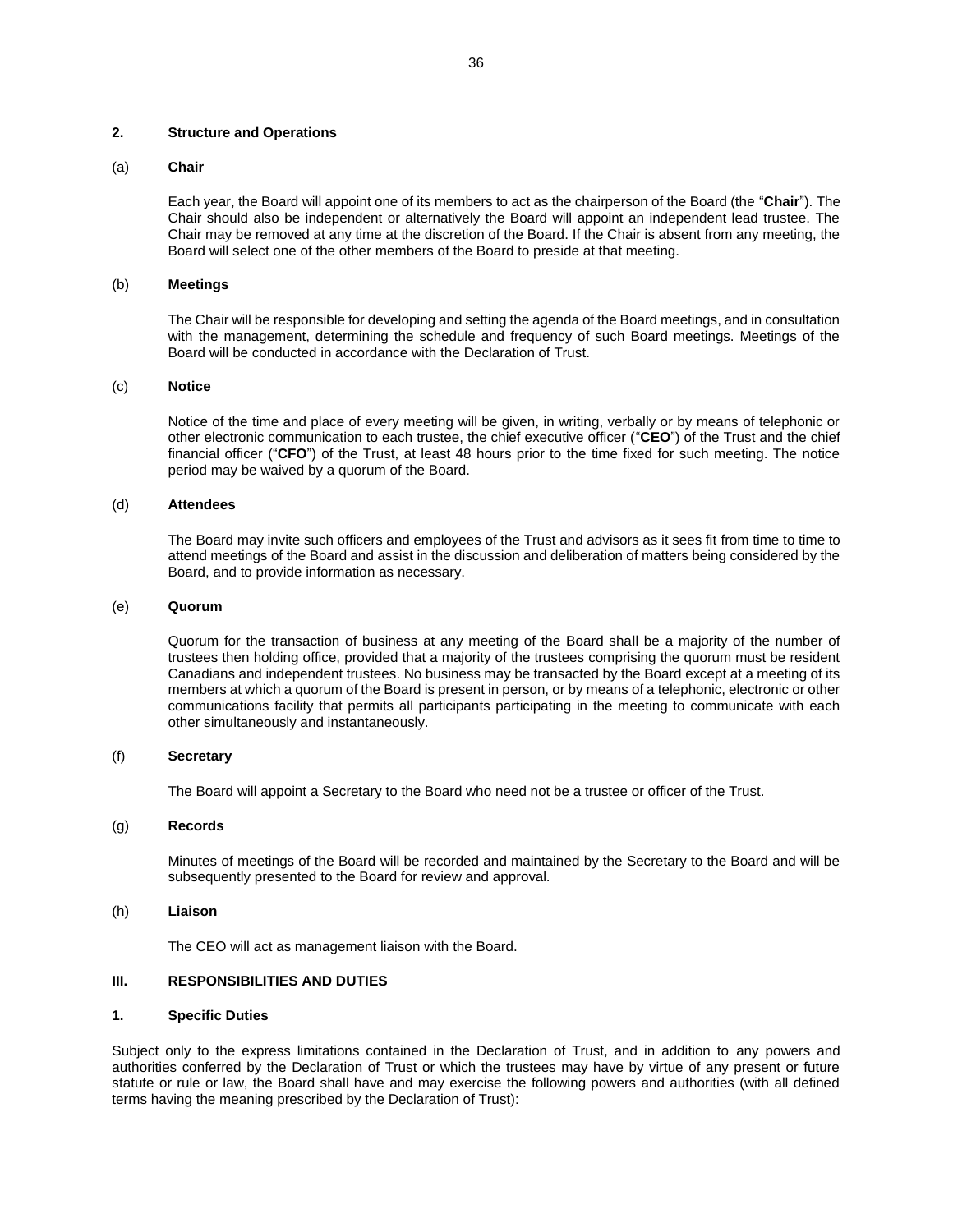- To retain, invest and reinvest the capital or other funds of the Trust in real property of any kind, and to possess and exercise all the rights, powers and privileges appertaining to the ownership of the property of the Trust and to increase the capital of the Trust at any time by the issuance of additional units for such consideration as they deem appropriate;
- For such consideration as they deem proper, to invest in, purchase or otherwise acquire for cash or through the issuance of units or through the issuance of notes, debentures, bonds or other obligations or securities of the Trust and hold for investment the entire or any participating interest in mortgages. In connection with any such investment, purchase or acquisition, the Board shall have the power to acquire a share of rents, lease payments or other gross income from or a share of the profits from or a share in the equity or ownership of real property;
- To sell, rent, lease, hire, exchange, release, partition, assign, mortgage, pledge, hypothecate, grant security interests in, encumber, negotiate, convey, transfer or otherwise dispose of any or all of the property of the Trust by deeds, trust deeds, assignments, bills of sale, transfers, leases, mortgages, financing statements, security agreements and other instruments for any of such purposes executed and delivered for and on behalf of the Trust or trustees by one or more of the trustees or by a duly authorized officer, employee, agent or any nominee of the Trust;
- To enter into leases, contracts, obligations and other agreements for a term extending beyond the term of office of the trustees and beyond the possible termination of the Trust or for a lesser term;
- To borrow money from or incur indebtedness to any person; to guarantee, indemnify or act as surety with respect to payment or performance of obligations of third parties; to enter into other obligations on behalf of the Trust; and to assign, convey, transfer, mortgage, subordinate, pledge, grant security interests in, or encumber, the property of the Trust to secure any of the foregoing;
- To lend money, whether secured or unsecured;
- To incur and pay out of the property of the Trust any charges or expenses and disburse any funds of the Trust, which charges, expenses or disbursements are, in the opinion of the Board, necessary or incidental to or desirable for the carrying out of any of the purposes of the Trust or conducting the affairs of the Trust including, without limitation, taxes or other governmental levies, charges and assessments of whatever kind or nature, imposed upon or against the Board in connection with the Trust or the property of the Trust or upon or against the property of the Trust or any part thereof and for any of the purposes herein;
- To deposit funds of the Trust in banks, trust companies and other depositories, whether or not such deposits will earn interest, the same to be subject to withdrawal on such terms and in such manner and by such person or persons (including any one or more trustees, officers, agents or representatives) as the Board may determine;
- To possess and exercise all the rights, powers and privileges appertaining to the ownership of all or any mortgages or securities, issued or created by, or interest in, any person, forming part of the assets of the Trust, to the same extent that an individual might and, without limiting the generality of the foregoing, to vote or give any consent, request or notice, or waive any notice, either in person or by proxy or power of attorney, with or without power of substitution, to one or more persons, which proxies and powers of attorney may be for meetings or action generally or for any particular meeting or action and may include the exercise of discretionary power;
- To elect, appoint, engage or employ officers of the Trust (including a chairman, a president, a chief executive, one or more vice-presidents and a secretary and other officers as the Board may determine), who may be removed or discharged at the discretion of the Board, such officers to have such powers and duties, and to serve such terms as may be prescribed by the Board; to engage or employ any persons as agents, representatives, employees or independent contractors (including, without limitation, real estate advisors, investment advisors, registrars, underwriters, accountants, lawyers, real estate agents, property managers, appraisers, brokers, architects, engineers, construction managers, general contractors or otherwise) in one or more capacities, and to pay compensation from the Trust for services in as many capacities as such persons may be so engaged or employed; and, except as prohibited by law, to delegate any of the powers and duties of the Board to any one or more trustees, agents, representatives, officers, employees, independent contractors or other persons;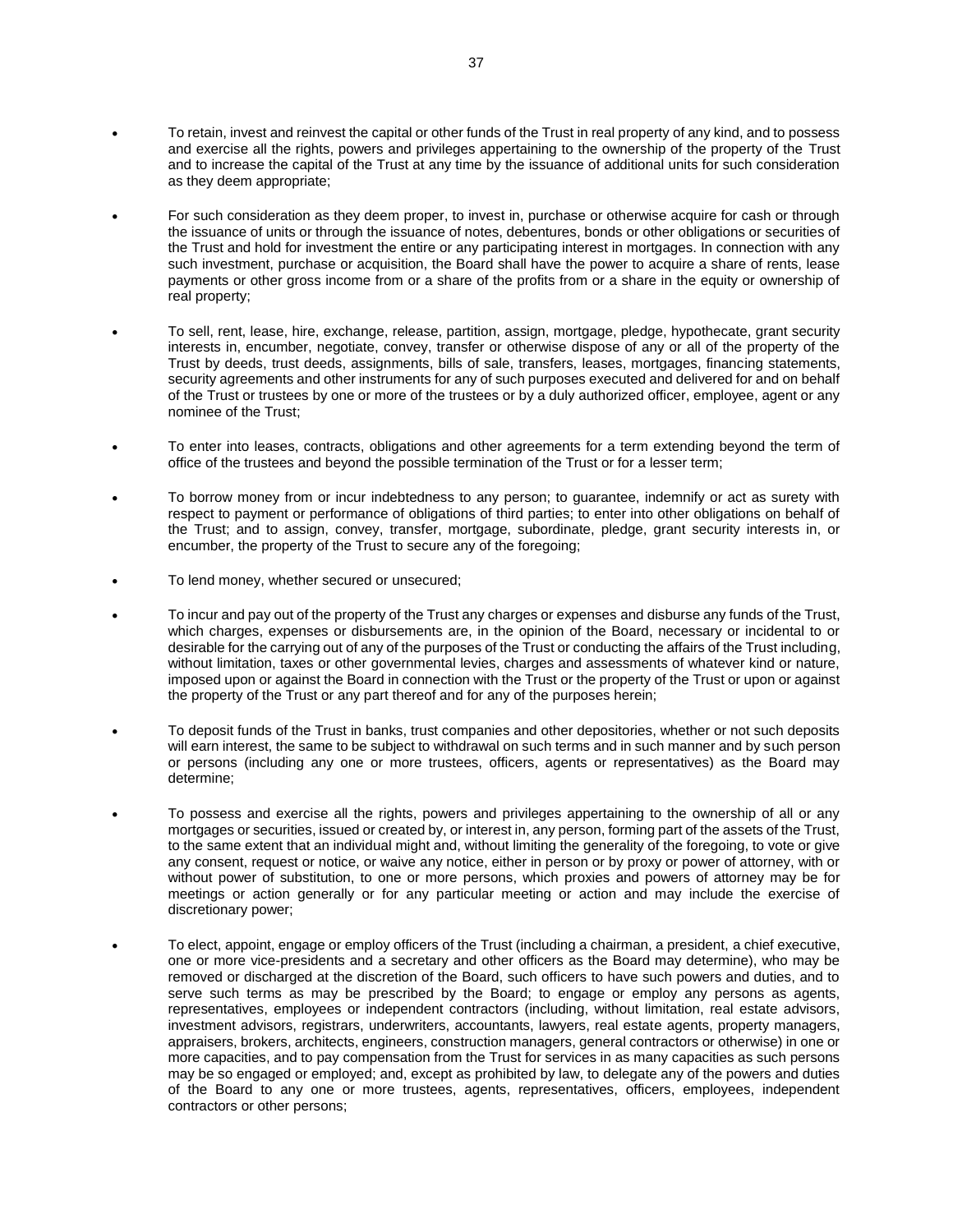- To the extent feasible, satisfy itself as to the integrity of the CEO and other executive officers and that the CEO and other executive officers create a culture of integrity throughout the Trust, and more generally ensuring that the Trust behaves in an ethical manner and complies with all applicable laws, regulations, auditing and accounting principles;
- To collect, sue for and receive sums of money coming due to the Trust, and to engage in, intervene in, prosecute, join, defend, compromise, abandon or adjust, by arbitration or otherwise, any actions, suits, proceedings, disputes, claims, demands or other litigation relating to the Trust, the assets of the Trust or the Trust's affairs, to enter into agreements therefor whether or not any suit is commenced or claim accrued or asserted and, in advance of any controversy, to enter into agreements regarding the arbitration or settlement thereof;
- To renew, modify, release, compromise, extend, consolidate or cancel, in whole or in part, any obligation to or of the Trust;
- To purchase and pay for, out of the assets of the Trust, insurance contracts and policies insuring the assets of the Trust against any and all risks and insuring the Trust and/or any or all of the trustees, or officers of the Trust against any and all claims and liabilities of any nature asserted by any person arising by reason of any action alleged to have been taken or omitted by the Trust or by the trustees, or the officers or otherwise;
- To cause title to any of the assets of the Trust to be drawn up in the name of the trustees, and/or, to the extent permitted by applicable law, in the name of the Trust or one or more of the trustees or any other person, on such terms, in such manner with such powers in such person as the Board may determine and with or without disclosure that the Trust or trustees are interested therein, provided however, should title to any of the assets of the Trust be held by and/or in the name of any person or persons other than the Trust or trustees as aforesaid, the Board shall require such person or persons to execute a declaration of trust acknowledging that title to such assets is held in trust for the benefit of the Trust;
- To determine conclusively the allocation to capital, income or other appropriate accounts of all receipts, expenses, disbursements and property of the Trust;
- To prepare, sign and file or cause to be prepared, signed and filed any prospectus, information circular, offering memorandum or similar document, and any amendment thereto, relating to or resulting from an offering of the units or other securities issued or held by the Trust and to pay the cost thereof and related thereto and any fees related thereto out of the property of the Trust whether or not such offering is or was of direct benefit to the Trust or those persons (if any) who were unitholders immediately prior to such offering;
- To make or cause to be made application for the listing on any stock exchange of any units or other securities of the Trust, and to do all things which in the opinion of the Board may be necessary or desirable to effect or maintain such listing or listings;
- To determine conclusively the value of any or all of the property of the Trust from time to time, and in determining such value, to consider such information and advice as the Board, in their sole judgement, may deem material and reliable;
- To do all such acts and things and to exercise such powers which are delegated to the Board by any person who co-owns real property with the Trust; and
- To do all such other acts and things as are incidental to the foregoing and to exercise all powers which are necessary or useful to carry on the affairs of the Trust, to promote any of the purposes for which the Trust is formed and to carry out the provisions of the Declaration of Trust.

### **2. Independence, Orientation and Evaluation**

The Board shall have the responsibility to:

 implement appropriate structures and procedures to permit the Board to function independently of management;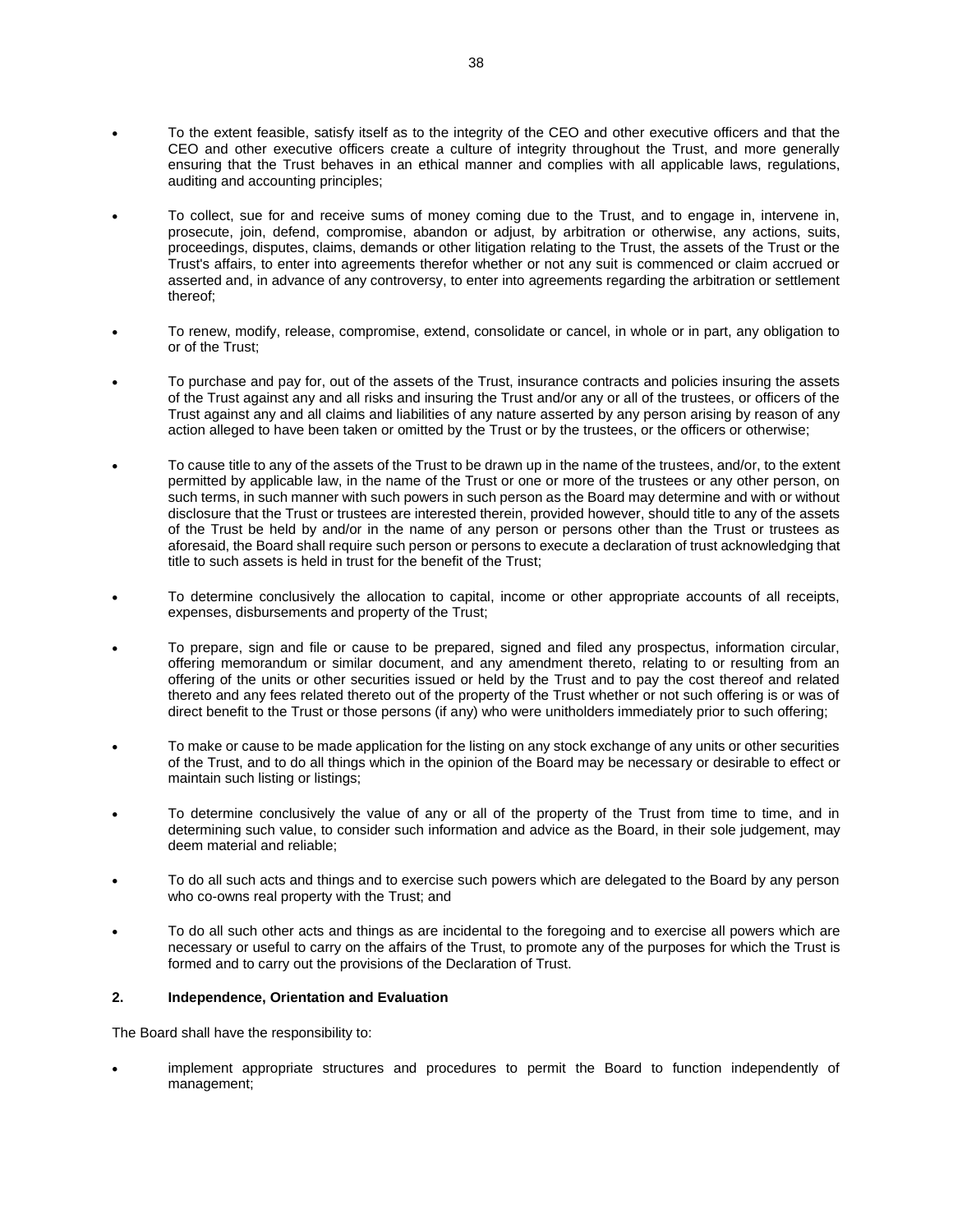- implement a system which enables an individual trustee to engage an outside advisor at expense of the Trust in appropriate circumstances;
- provide an orientation and education program for newly appointed members of the Board, to allow them to fully understand (i) the role of the Board and its Committees, (ii) the contribution individual trustees are required to make (including, in particular, the commitment of time and resources that the Trust expects from its trustees), and (iii) the nature and operation of the Trust's business;
- implement a process for assessing the effectiveness of the Board as a whole, the Committees, and the contribution of individual trustees; and
- examine the size of the Board and the impact of the number of trustees upon the effectiveness of the Board.

### **3. Strategy Determination**

The Board shall:

- adapt and annually review a strategic planning process and approve the strategic plan of the Trust, which takes into account, among other things, the opportunities and risks of the business; and
- annually review operating and financial performance results relative to established strategy, budgets and objectives.

#### **4. Managing Risk**

The Board has the responsibility to understand the principal risks of the business in which the Trust is engaged, to achieve a proper balance between risks incurred and the potential return to unitholders, and to confirm that there are systems in place which effectively monitor and manage those risks with a view to the long-term viability of the Trust.

# **5. Appointment, Training and Monitoring of Senior Management**

The Board shall:

- appoint the CEO and senior officers, develop clear written position descriptions for the CEO (which includes delineating management responsibilities) and for such senior officers, approve (upon recommendations from the compensation committee of the Trust) their compensation, and monitor the CEO's performance against a set of mutually agreed corporate objectives directed at maximizing unitholder value;
- ensure that a process is established that adequately provides for succession planning including the appointment, training and monitoring of senior management;
- establish limits of authority delegated to management; and
- provide continuing education opportunities for all trustees, so that individuals may maintain or enhance their skills and abilities as trustees, be prepared to address ongoing and emergency issues that may be considered by the Board, and ensure their knowledge and understanding of the Trust's business remains current.

#### **6. Reporting and Communication**

The Board has the responsibility to:

- verify that the Trust has in place policies and programs to enable the Trust to communicate effectively with its unitholders, other stakeholders and the public generally;
- verify that the financial performance of the Trust is adequately reported to unitholders, other security holders and regulators on a timely and regular basis;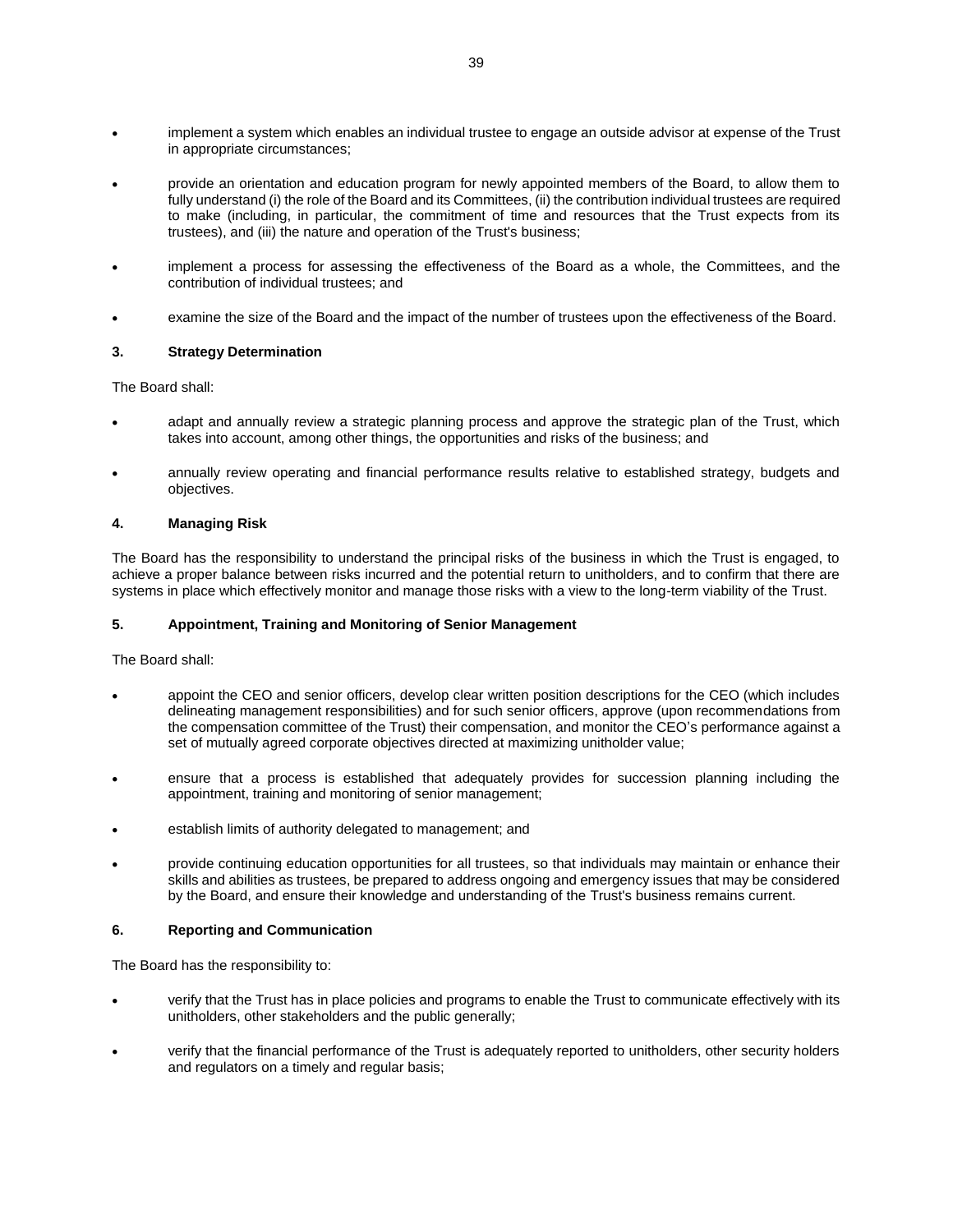- verify that the financial results are reported fairly and in accordance with generally accepted accounting standards;
- verify the timely reporting of any other developments that have a significant and material impact on the value of the Trust;
- implement a process for providing opportunities to unitholders to have access to independent trustees and receive feedback from unitholders;
- adopt a corporate disclosure policy for the Trust to ensure that the Trust communicates effectively with its unitholders, other stakeholders and the public, and responds to their inquiries; and
- report annually to unitholders on its stewardship of the affairs of the Trust for the preceding year.

#### **7. Monitoring and Acting**

The Board has the responsibility to:

- review and approve the Trust's financial statements and oversee the Trust's compliance with applicable audit, accounting and reporting requirements;
- verify that the Trust operates at all times within applicable laws and regulations to the highest ethical and moral standards;
- approve and monitor compliance with significant policies and procedures by which the Trust is operated;
- monitor the Trust's progress towards its goals and objectives and to revise and alter its direction through management in response to changing circumstances;
- take such action as it determines appropriate when performance falls short of its goals and objectives or when other special circumstances warrant; and
- verify that the Trust has implemented adequate internal control and information systems which ensure the effective discharge of its responsibilities, and the integrity of such internal control and information systems.

# **IV. COMMITTEES**

- There shall be four Committees: the capital resources committee, the audit committee, the compensation committee and the nominations and governance committee. The Board may establish any other committee as it may deem appropriate from time to time.
- The Board shall establish a written mandate for each of the Committees.

# **V. BUSINESS CONDUCT AND ETHICS**

The Board has the responsibility to:

- Adopt a written code of business conduct and ethics (the "**Code**") applicable to trustees, officers and employees of the Trust which constitutes written standards that are reasonably designed to promote integrity and deter wrongdoing.
- Monitor compliance with the Code and ensure that any waivers from the Code for the trustees or senior officers are granted by the Board (or a Committee) only.
- Enhance unitholders' value in a manner that is consistent with good corporate citizenship, including fair treatment of the Trust's employees, customers, suppliers and tenants.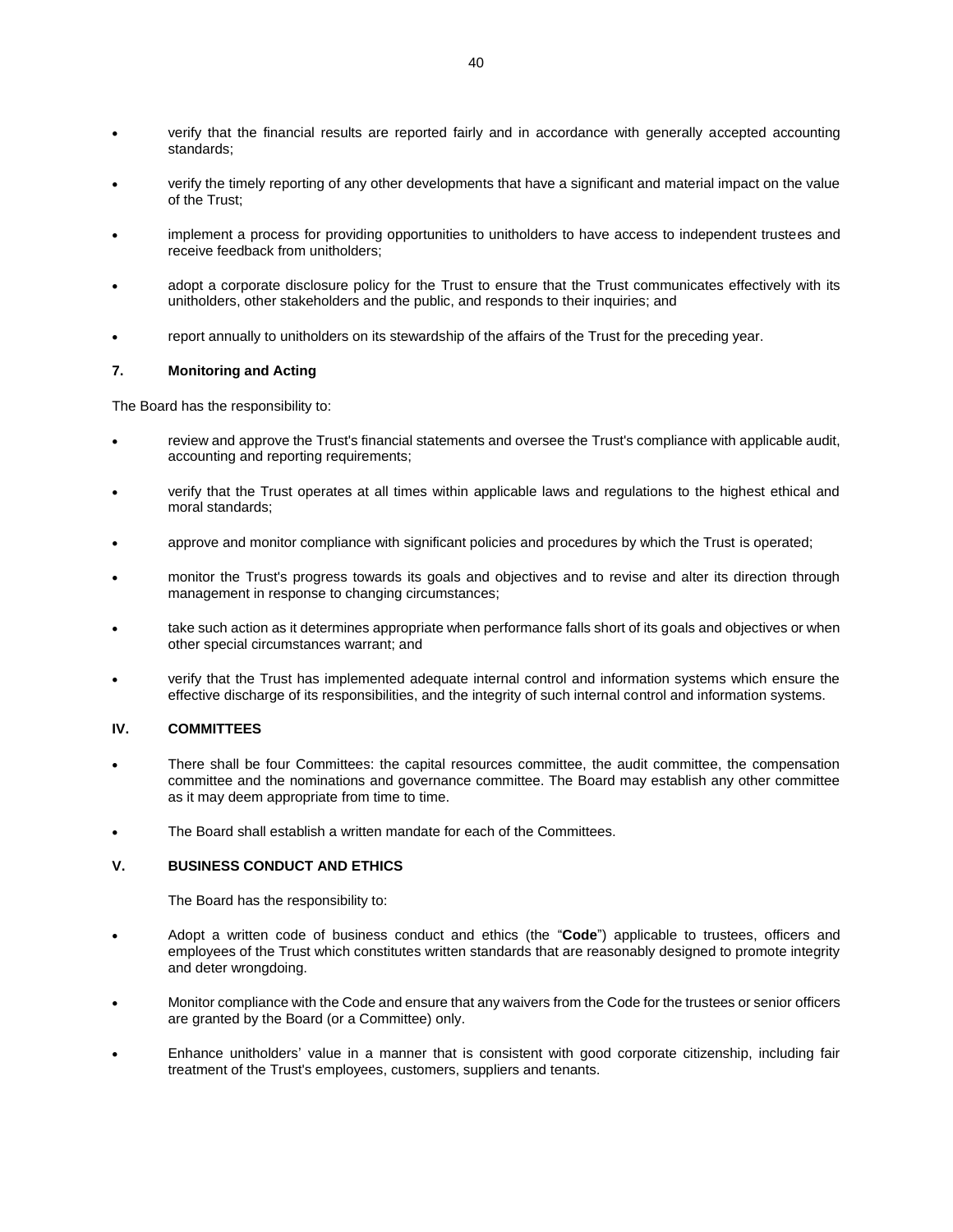# **VI. OTHER ACTIVITIES**

- The Board shall prepare and distribute the schedule of Board meetings for each upcoming year.
- The Board may perform any other activities consistent with this Charter, the Declaration of the Trust and all amendments thereto and any other governing laws as the Board determines necessary or appropriate.